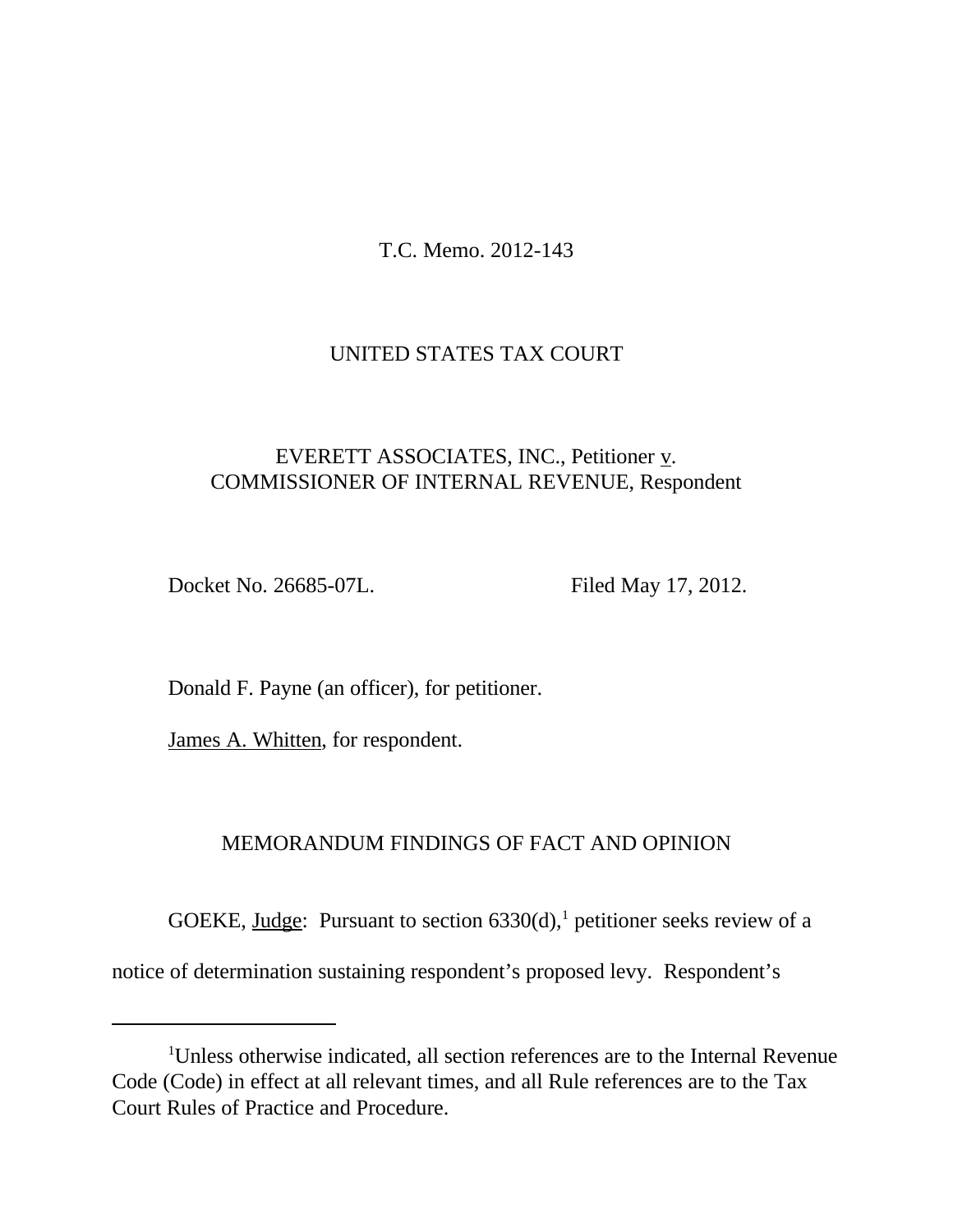collection activity stems from alleged deficiencies in petitioner's employment taxes.<sup>2</sup> Petitioner challenges the propriety of respondent's collection actions by asserting, primarily, that respondent received and retained a portion of a cash distribution in violation of the express terms of petitioner's chapter 11 bankruptcy plan. The improperly collected portion of the cash distribution, petitioner submits, should be refunded. Petitioner also contests the underlying tax liabilities, including all assessments of penalties and interest, for two periods listed on the notice of determination (Form 941, Employer's Quarterly Federal Tax Return, for the quarter ended June 30, 2000, and Form 940, Employer's Annual Federal Unemployment (FUTA) Tax Return, for the year ended December 31, 2001), and one tax period not listed on the notice of determination (Form 941 for the quarter ended March 31, 2000).

## FINDINGS OF FACT

Some of the facts have been stipulated, and those facts are incorporated herein by reference. Petitioner is a corporation with its principal place of business in California. Petitioner filed a voluntary petition for relief under chapter 11 of the

- 2 -

 $2$ For convenience, we use the term "employment tax" to refer to taxes under the Federal Insurance Contributions Act (FICA), secs. 3101-3125, the Federal Unemployment Tax Act (FUTA), secs. 3301-3311, and Federal income tax withholding, secs. 3401-3406 and 3509.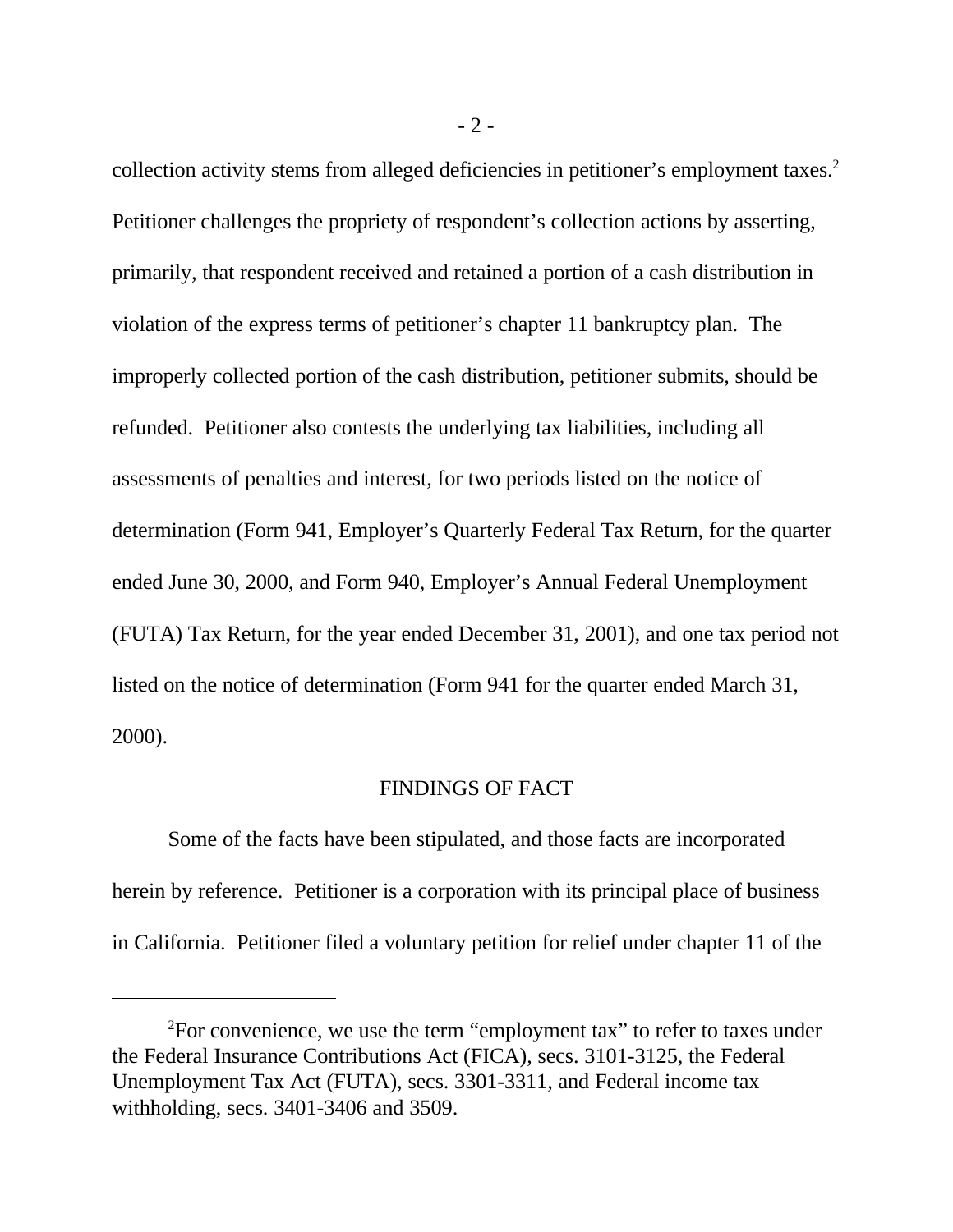United States Bankruptcy Code<sup>3</sup> on November 9, 2001, in the Bankruptcy Court for the Northern District of California (bankruptcy court). Respondent subsequently filed a proof of claim which included a secured claim of \$51,873.80, an unsecured priority claim (priority claim) of \$130,239.07, and an unsecured general claim of \$41,226.40. The composition of the secured and priority claims was as follows:

| Claim    | Type of<br>tax           | Period<br>(Ending) | Tax due     | Penalty<br>to bankruptcy<br>petition date | Interest<br>to bankruptcy<br>petition date | Total       |
|----------|--------------------------|--------------------|-------------|-------------------------------------------|--------------------------------------------|-------------|
| Secured  | WT-<br>FICA,<br>Form 941 | 3/31/00            | \$26,436.90 | \$12,251.57                               | \$13,185.33                                | \$51,873.80 |
| Priority | FUTA,<br>Form 940        | 12/31/99           | 1,933.64    | $-0-$                                     | 543.49                                     | 2,477.13    |
|          | WT-<br>FICA,<br>Form 941 | 06/30/00           | 75,436.67   | $-0-$                                     | 10,487.19                                  | 85,923.86   |
|          | WT-<br>FICA,<br>Form 941 | 12/31/00           | 31,907.88   | $-0-$                                     | 2,380.74                                   | 34,288.62   |
|          | WT-<br>FICA,<br>Form 941 | 03/31/01           | 2,915.01    | $-0-$                                     | 256.29                                     | 3,171.30    |
|          | FUTA,<br>Form 940        | 12/31/01           | 4,009.16    | $-0-$                                     | 369.00                                     | 4,378.16    |

The general unsecured claim consisted of penalties (including interest thereon), as of the petition date, on respondent's unsecured priority claims.

<sup>&</sup>lt;sup>3</sup>Most of the references to the Bankruptcy Code refer to the provisions of 11 U.S.C. as in effect during the pendency of petitioner's bankruptcy case.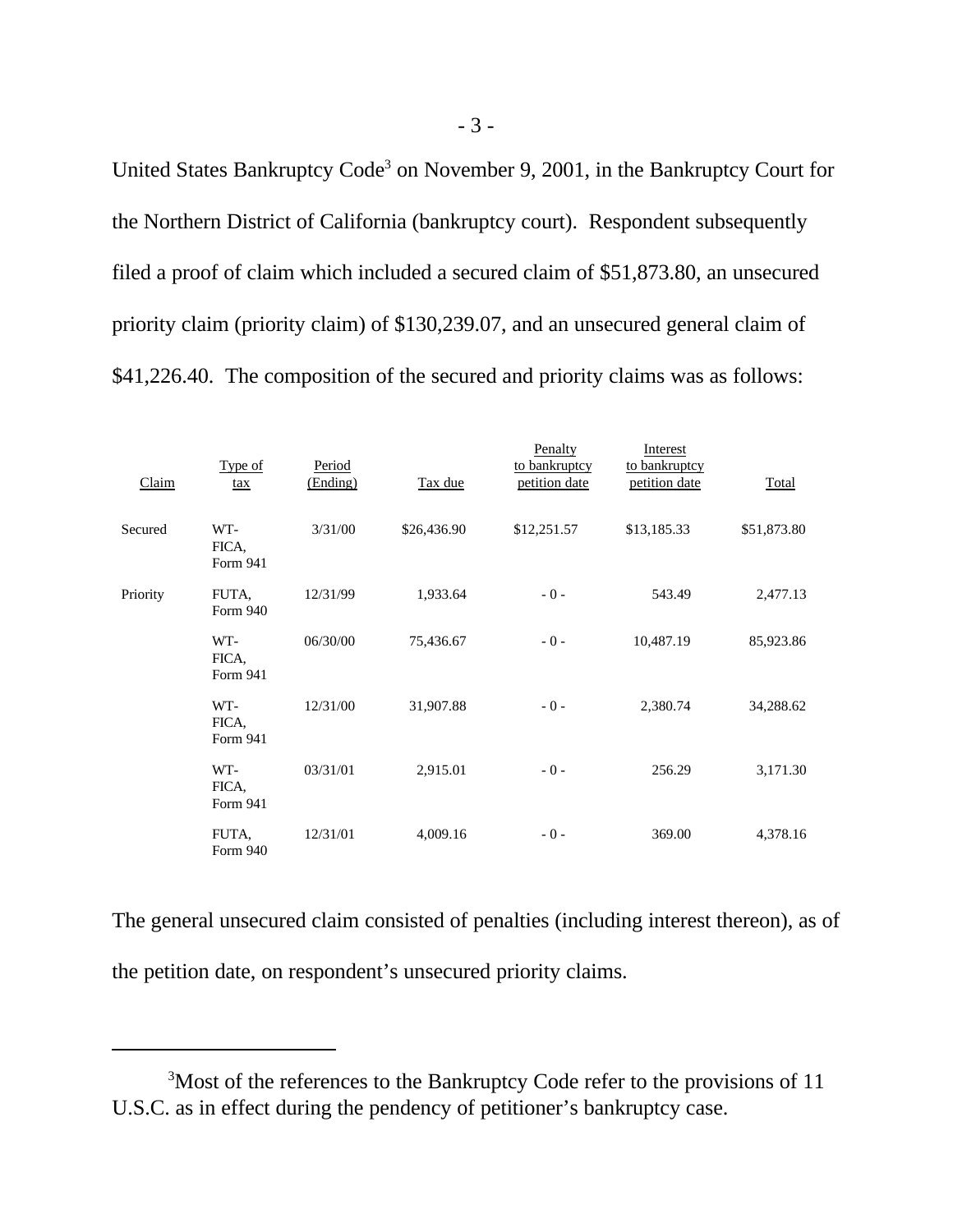As part of its bankruptcy case, petitioner developed a chapter 11 plan (bankruptcy plan or plan) which was confirmed on February 24, 2003. The bankruptcy plan generally provided for the liquidation of some of petitioner's assets. Nonetheless, the plan also contemplated that petitioner would continue its business and use its gross receipts to satisfy certain creditors' claims.

Pursuant to article 7.04 of the plan, petitioner would sell an unimproved lot located in Santa Rosa, California (Santa Rosa lot), and use the proceeds to satisfy the claims of the secured creditors with liens on the property. Article 5.02 of the plan further provides that respondent's secured claim would be "paid in full, together with interest as provided by law." Similarly, article 5.01 of petitioner's plan provides that priority claims would be "paid in full and in the order of priority set forth in 11 U.S.C. Section 507(a)" following the liquidation of certain assets. Article 9.01 of the plan also discharges petitioner from debts on confirmation. The plan expressly provides that the bankruptcy court retained jurisdiction to determine objections to claims brought by the debtor or any other party in interest.

The "effective date" of the plan was defined as 30 days following confirmation, which was March 26, 2003. Petitioner filed an application for entry of final order with the bankruptcy court on February 8, 2005. The bankruptcy

- 4 -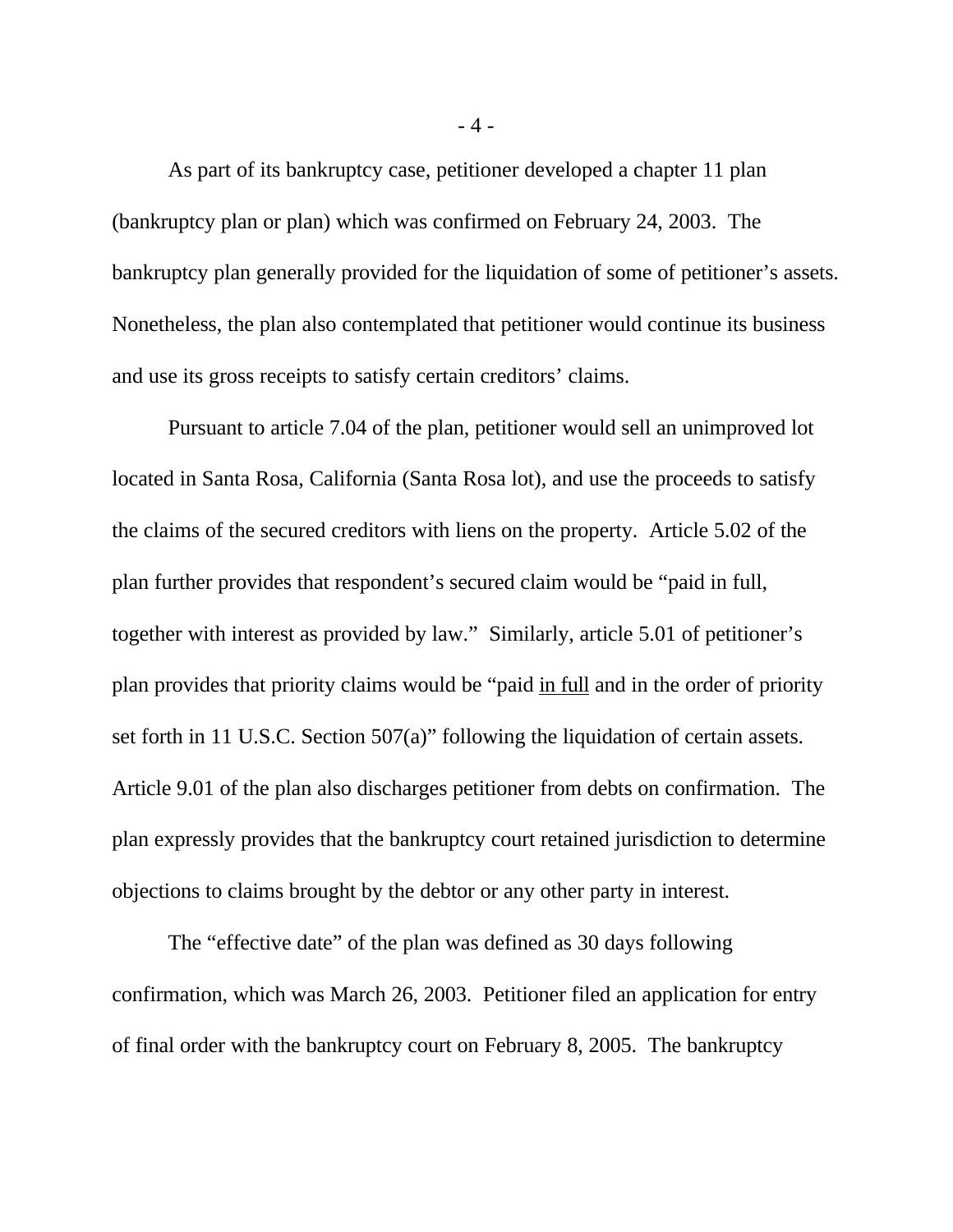court approved the application the following day, and petitioner's bankruptcy case was closed on March 3, 2005.

During the pendency of its bankruptcy case, petitioner did not object to nor move to value respondent's proof of claim. Since the close of its bankruptcy case, petitioner has not moved to reopen the case nor filed any action to recover money respondent received from the sale of property pursuant to the bankruptcy plan.

Petitioner submits the sale of the lot was diligently pursued but delayed several times because of circumstances beyond its control. As asserted by petitioner, the Santa Rosa lot was originally to be sold for a negotiated price of \$165,000. When that sale did not materialize, petitioner allegedly received two subsequent bids for the lot of \$185,000 and \$225,000. These purported bids never resulted in a completed sale. Eventually, the holder of the senior note and deed of trust<sup>4</sup> on the lot, Ona Roth used powers pursuant to the deed of trust to cause a trustee's sale of the property. At the foreclosure sale, in December 2006, the lot was sold for over \$260,000.

As a result of the December 2006 sale, Ms. Roth had her secured claim paid in full. The remainder of the sale proceeds, \$125,953.63, was thereafter delivered

- 5 -

<sup>4</sup>Respondent held a junior lien on the property throughout the period at issue.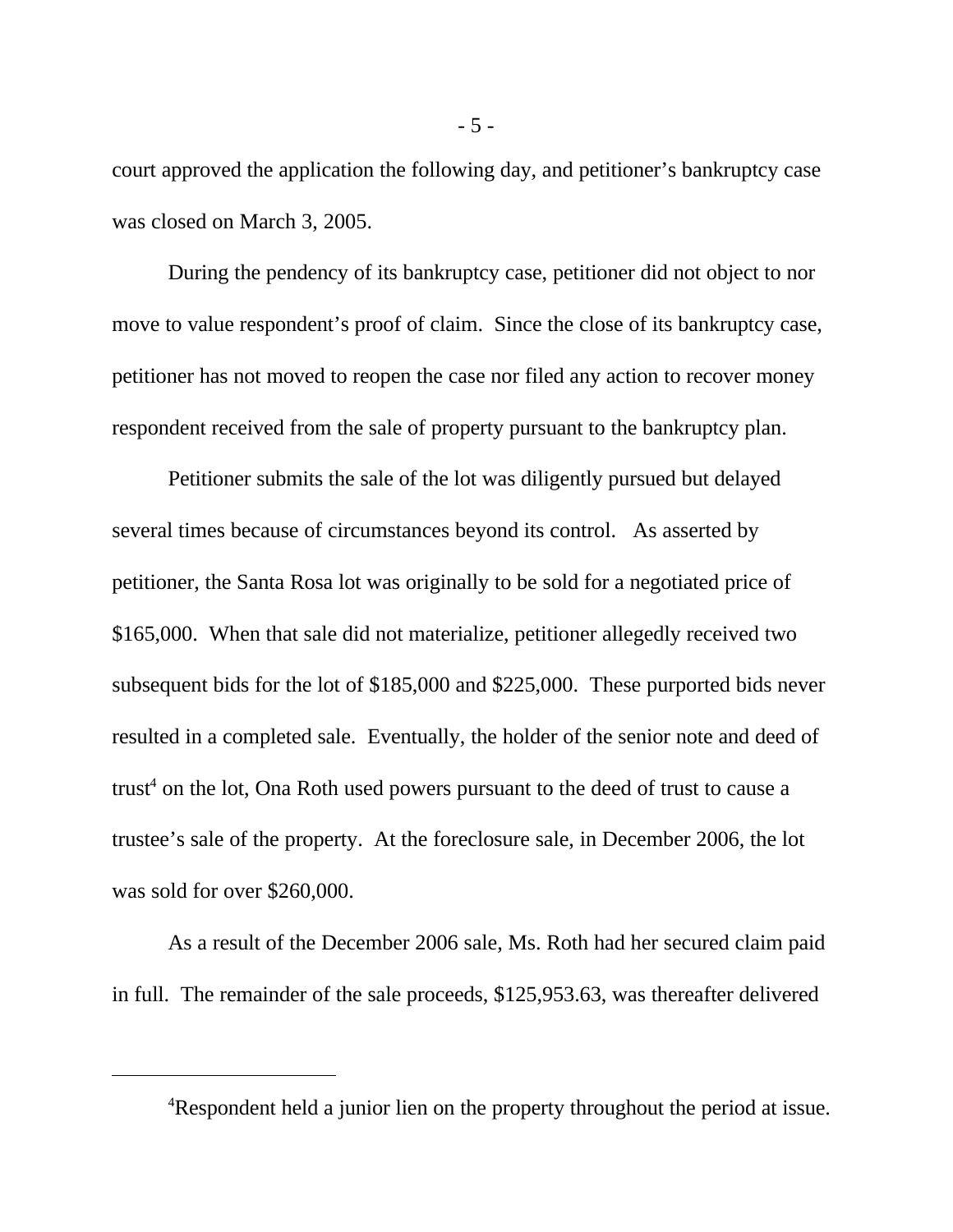to respondent on December 29, 2006. Respondent applied \$112,262.33 to the tax period for the quarter ended March 31, 2000 (a secured tax period), and \$13,691.30 to the tax period for the quarter ended June 30, 2000 (an unsecured tax period).

Respondent asserts that, at some point before November 21, 2006, petitioner defaulted on its bankruptcy plan. On November 21, 2006, respondent issued a Letter 1058, Final Notice of Intent to Levy and Notice of Your Right to a Hearing (NIL), to petitioner advising that respondent intended to levy and collect the following unpaid tax liabilities:

| Period (Ending) | Form | Balance due as of<br>12/21/2006 |
|-----------------|------|---------------------------------|
| 6/30/00         | 941  | \$43,286.11                     |
| 3/31/02         | 941  | 1,835.11                        |
| 6/30/02         | 941  | 1,214.93                        |
| 9/30/02         | 941  | 1,223.74                        |
| 12/31/01        | 940  | 2,774.87                        |
| 12/31/02        | 940  | 1,439.89                        |
| Total           |      | 51,774.65                       |

Petitioner timely requested a hearing with respondent on November 30, 2006. In its request, petitioner argued that respondent should abate penalties for failure to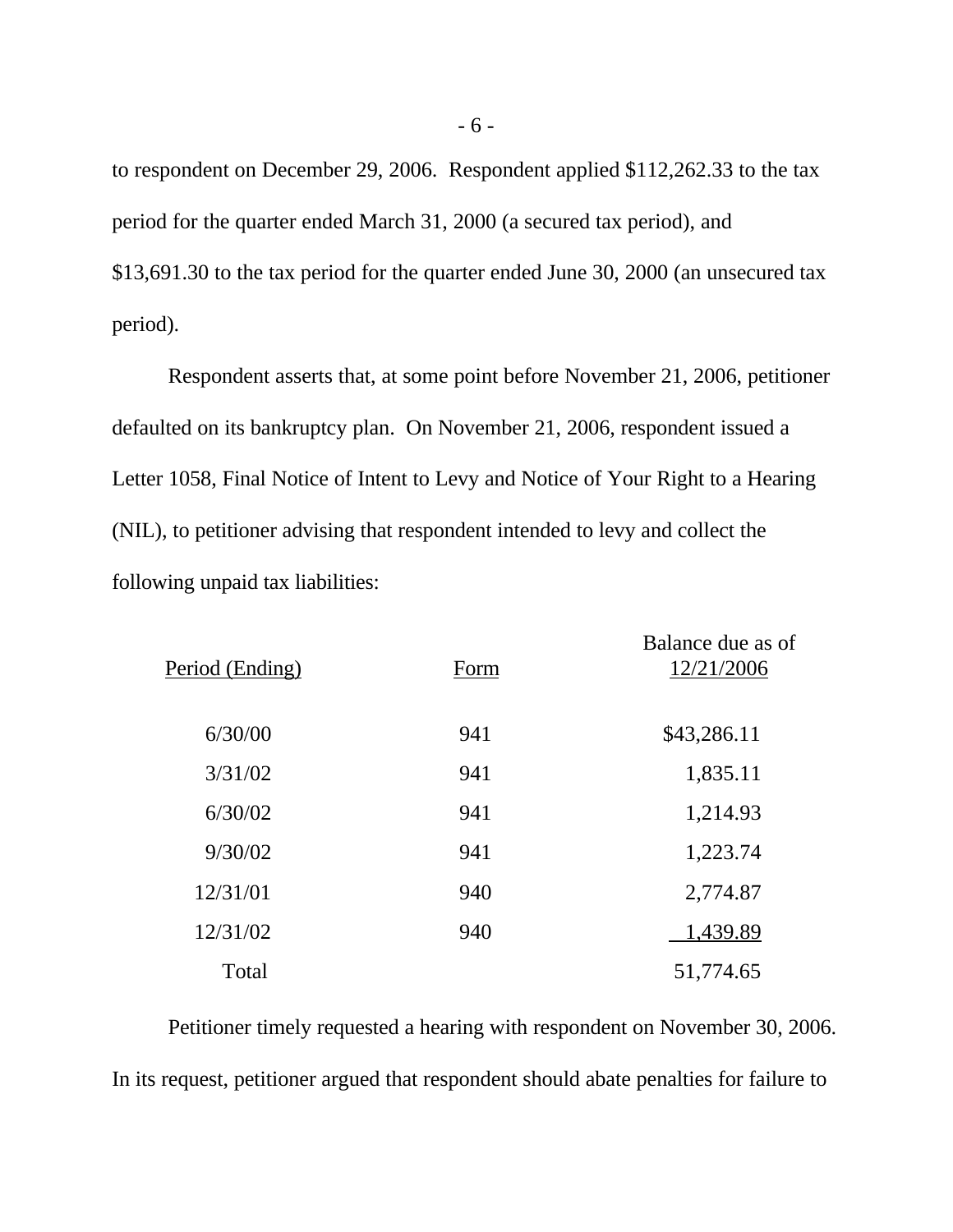use the Electronic Federal Tax Payment System (EFTPS) and failure to timely make Federal tax deposits. Petitioner also generally contested interest assessments on respondent's claims. In addition, petitioner asserted that respondent collected more proceeds from the sale of the Santa Rosa lot than allowed pursuant to petitioner's bankruptcy plan.

Petitioner actively participated in its collection due process hearing (CDP hearing). After a period of correspondence, respondent abated the following penalties:

|      | Period   |                    |            |
|------|----------|--------------------|------------|
| Form | (Ending) | Penalty abated     | Amount     |
| 941  | 3/31/00  | Failure to pay     | \$5,706.75 |
| 941  | 6/30/00  | Failure to pay     | 7,265.85   |
| 941  | 3/31/02  | Failure to deposit | 1,535.57   |
| 941  | 6/30/02  | Failure to deposit | 924.03     |
| 941  | 9/30/02  | Failure to deposit | 973.29     |
| 941  | 12/31/02 | Failure to deposit | 920.41     |

On October 19, 2007, respondent's Appeals Office issued its notice of determination (NOD) to petitioner. The NOD listed the following tax periods and balances due:<sup>5</sup>

<sup>5</sup>Respondent's NOD notes that "net outcome", which provided for the (continued...)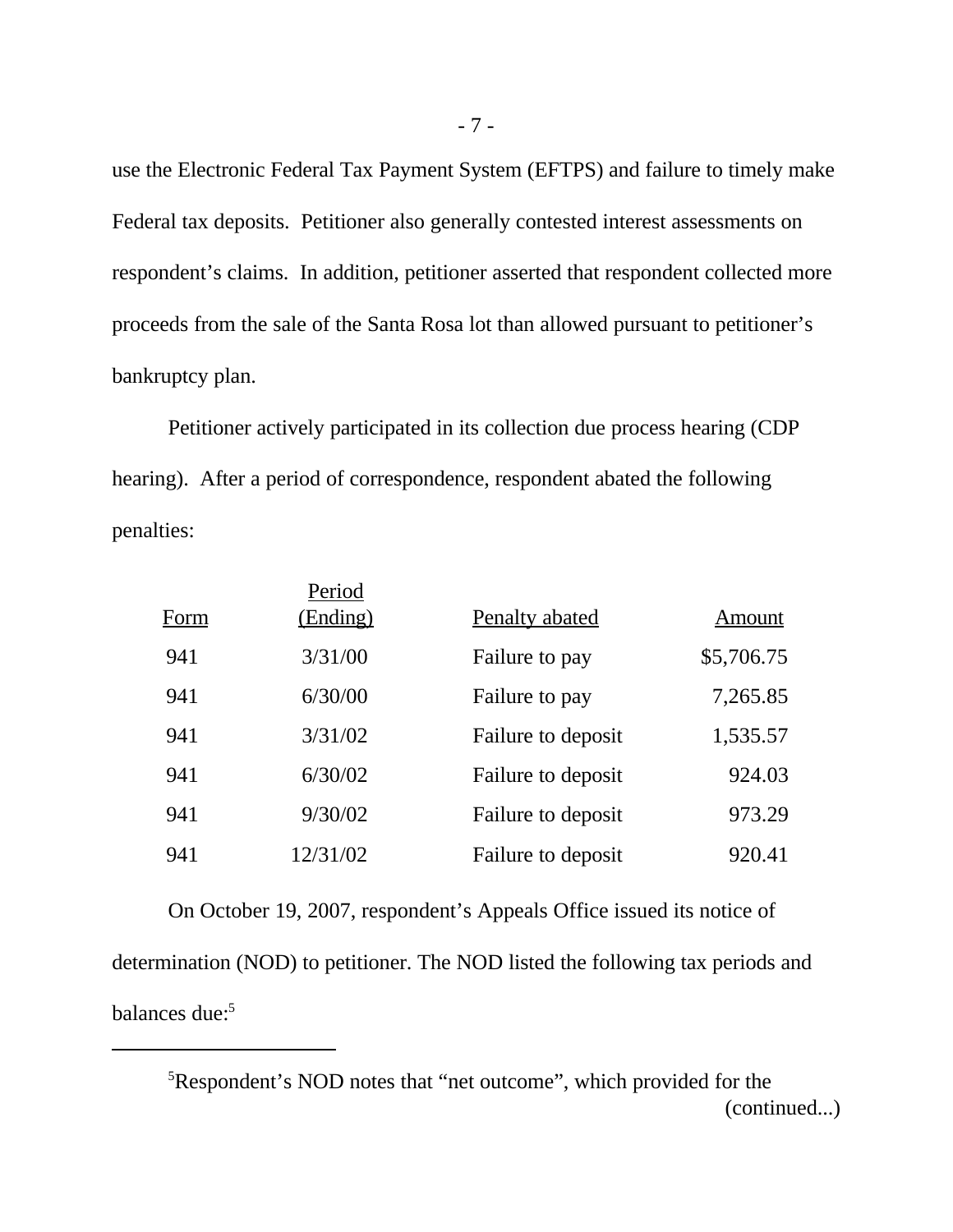| Form  | Period<br>(Ending) | Balance due as of<br>10/30/07 |
|-------|--------------------|-------------------------------|
| 941   | 6/30/00            | \$6,682.88                    |
| 941   | 3/31/02            | 0.00                          |
| 941   | 6/30/02            | 38.99                         |
| 941   | 9/30/02            | 0.00                          |
| 940   | 12/31/01           | 2,900.62                      |
| 940   | 12/31/02           | 0.00                          |
| Total |                    | 9,622.49                      |

In the Appeals case memorandum attached to the NOD the Appeals officer asserted that petitioner raised "only one issue" in the CDP hearing: the failure of respondent to grant penalty relief. The Appeals officer concluded that petitioner was entitled to relief under sections 6656 and 6651 for certain failure to deposit and failure to pay penalties. Concerning the failure to pay penalties, the Appeals officer decided that petitioner was entitled to relief "because the taxpayer was asserted [sic] the \* \* \* [penalty] for periods during which the taxpayer's bankruptcy case was pending and in direct violation of the U.S. Bankruptcy Laws."

 $5$ (...continued)

reduced balances due, was "not entirely as a result of the granting of penalty relief."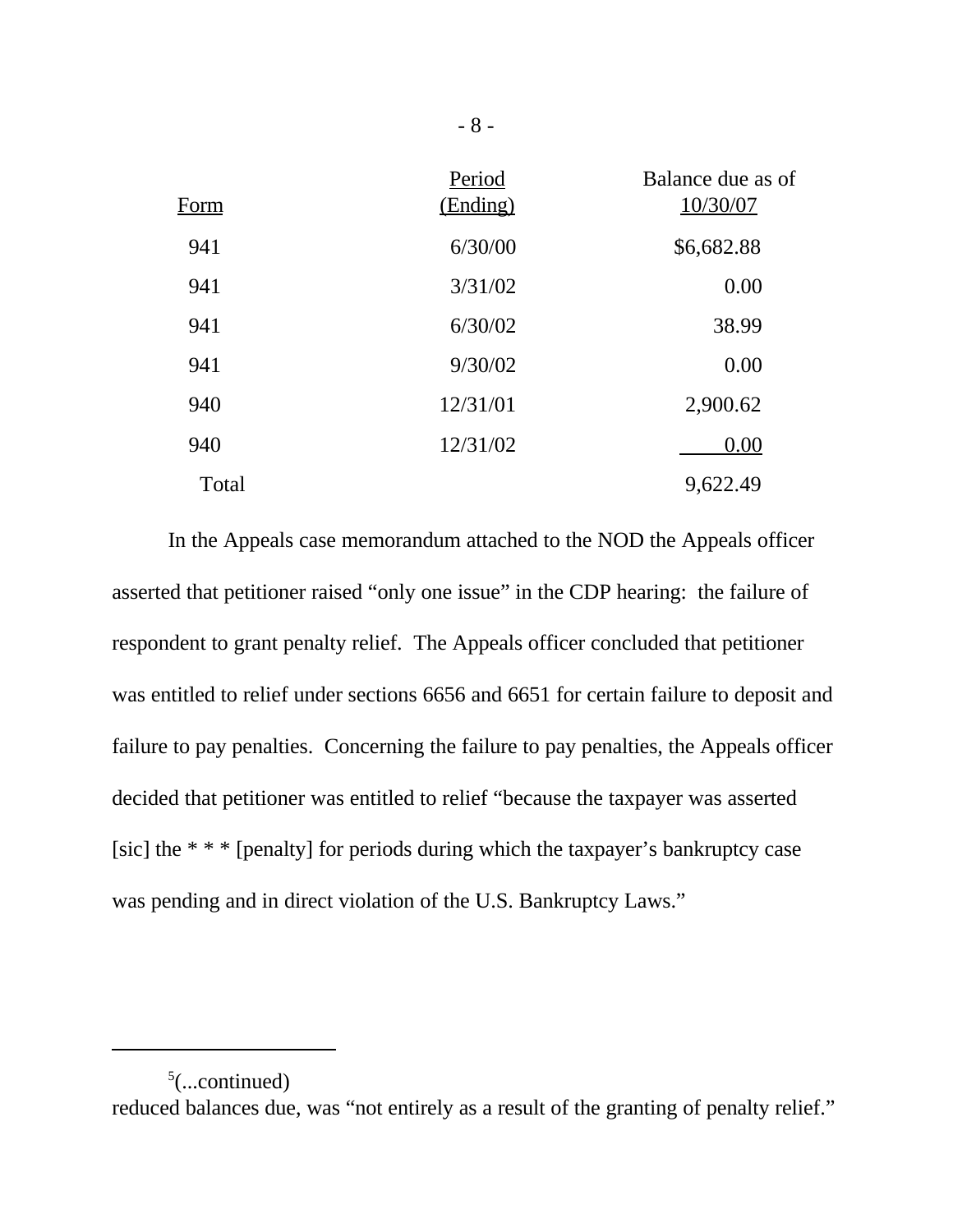The Appeals officer also determined that petitioner was not entitled to relief under section 6330 from the proposed levy action because petitioner "failed to fully participate in the Collection Due Process Hearing."<sup>6</sup>

Petitioner timely filed a petition with this Court on November 20, 2007, contesting respondent's determination to sustain the proposed levy. Petitioner attached respondent's NOD to the petition but specifically requested that the Court review Appeals' determination for the Forms 941 for the quarters ended March 31, 2000 (a period not listed in respondent's NOD), and June 30, 2000, and Form 940 for the year ended December 31, 2001. In its petition, petitioner cites several alleged errors made by respondent in his determination:

1. Settlement Officer \* \* \* was unsure of the effect of Bankruptcy law, as it related to application of FTP and FTD penalties. \* \* \* [The settlement officer] refused to accept any additional written argument and did not therefor consider the effect of multiple interperiod transfers on the net balance claimed.

2. The IRS has collected \$41,226.44 plus accrued interest and FTP/FTD penalties for their unsecured general claim in the Chapter 11, ahead of other higher priority creditors.

3. Other non-pecuniary loss penalties have been collected by lien and levy. ... [sic] contra 507(a) of Code.

<sup>&</sup>lt;sup>6</sup>At trial respondent's Appeals officer testified that he asked petitioner to stop sending additional letters to respondent during the CDP process. This was requested "Because their letters \* \* \* were very lengthy, multiple pages, and they tend to focus on bankruptcy. That's not something that I can consider."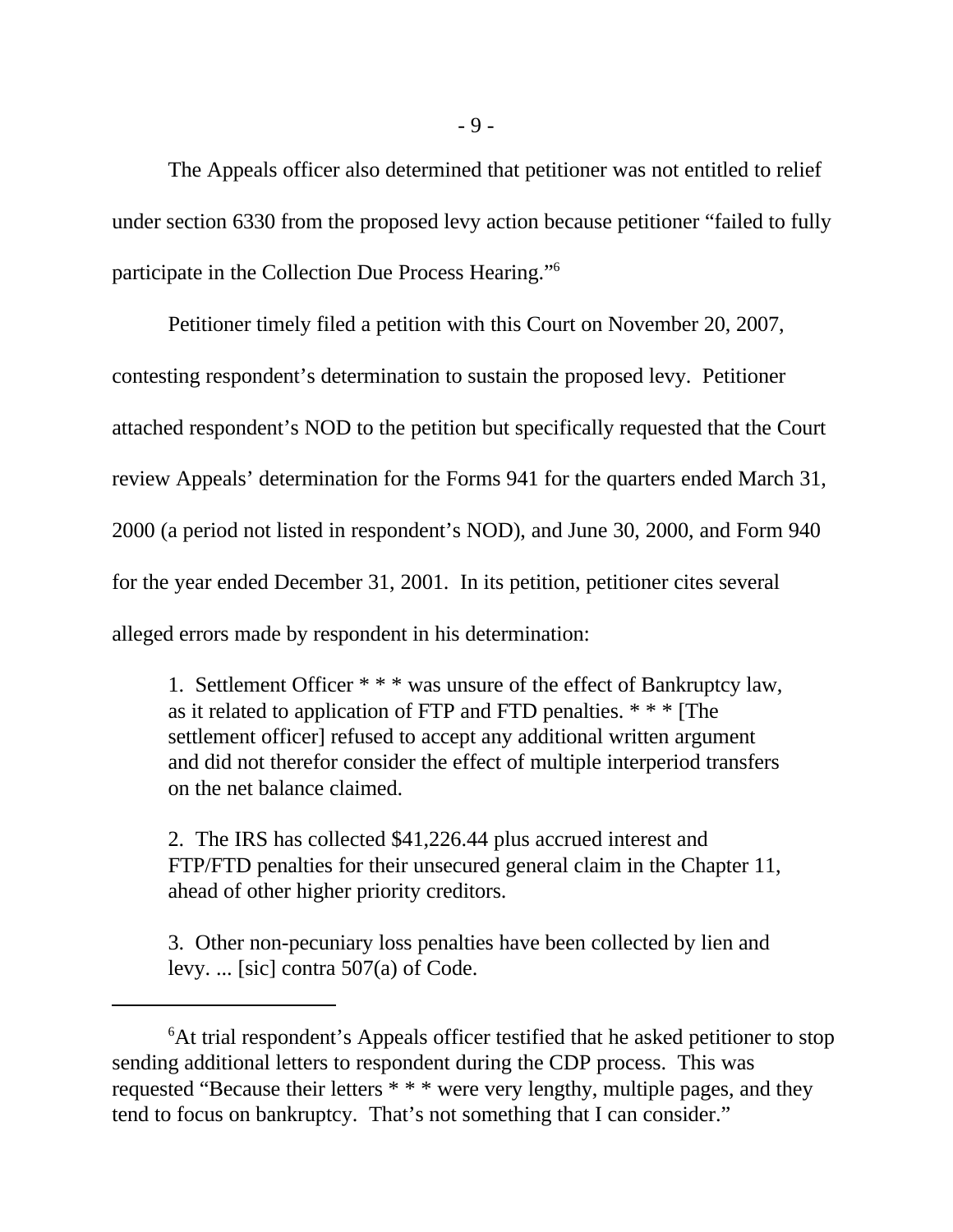4. \* \* \* [The settlement officer] confined his final assessment only to FTP and FTD issues that showed as still outstanding amounts, and was unwilling to address a credit for amounts over-collected, by lien and levy, and contrary to Bankruptcy Law.

5. \* \* \* [The settlement officer] wanted to get the case closed, without addressing the above substantial issues that became evident. The Chapter 11 was closed in 2005, and there is no other forum to address the overcollected amounts.

The tax periods listed on respondent's proof of claim and those listed in the

NOD share only two tax periods in common--the Form 941 for the quarter ended

June 30, 2000, and the Form 940 for the year ended December 31, 2001.

On October 20, 2008, respondent filed a motion to dismiss as to the

employment tax periods ended March 31 and September 30, 2002, and for the year

ended December 31, 2002, as moot on the grounds that the tax liabilities for those

periods had been paid in full and the proposed levy was no longer necessary. On

August 7, 2009, respondent's motion was granted.

This case was tried on March 7 and 17, 2011, in San Francisco, California.<sup>7</sup>

## OPINION

Section 6330 provides that no levy may be made on any property or right to property of a person unless the Commissioner first notifies such person in writing

<sup>7</sup>Following trial, respondent abated interest of \$5,411 for petitioner's March 31, 2000, tax period because of a recognized error in his assessment.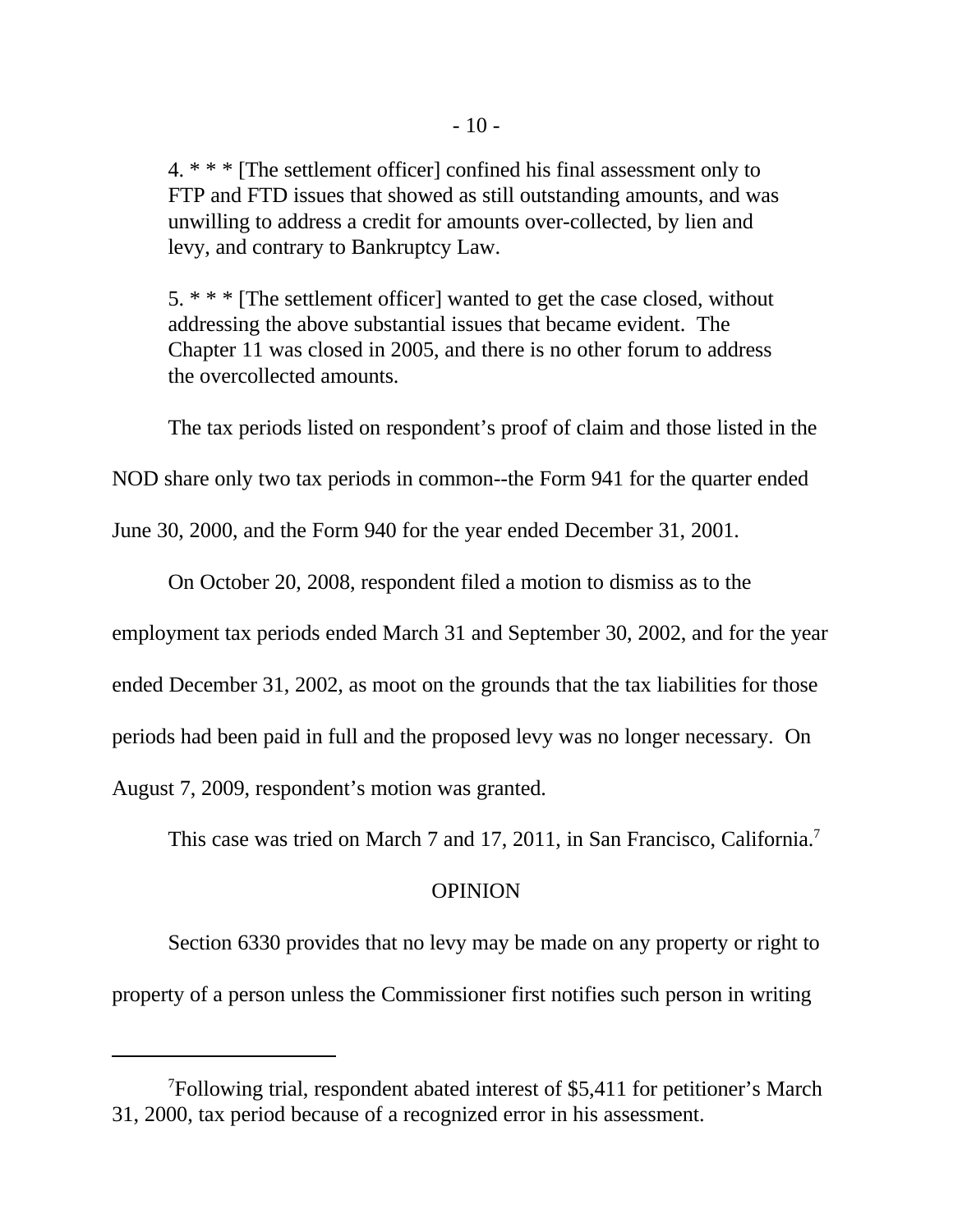of the right to a hearing before the Appeals Office. Sec. 6330(a). At the hearing, the taxpayer may raise any relevant issue relating to the unpaid tax or the proposed levy, including appropriate spousal defenses, challenges to the appropriateness of collection actions, and offers of collection alternatives. Sec.  $6330(c)(2)(A)$ ; Sego v. Commissioner, 114 T.C. 604, 609 (2000); Goza v. Commissioner, 114 T.C. 176, 180 (2000). A taxpayer may contest the existence or amount of the underlying tax liability if the taxpayer did not receive a statutory notice of deficiency for the tax liability in question or did not otherwise have an earlier opportunity to dispute the tax liability. Sec.  $6330(c)(2)(B)$ ; see also Sego v. Commissioner, 114 T.C. at 609. Following a hearing, the Appeals Office must make a determination whether the Commissioner may proceed with the proposed collection action.

We have jurisdiction to review the Appeals Office's determination. Sec. 6330(d)(1); see sec. 301.6330-1(f), Q-F3, Proced. & Admin. Regs. ("the taxpayer can only ask the court to consider an issue \* \* \* that was properly raised in the taxpayer's CDP hearing").

Where the underlying tax liability is properly at issue, we review that determination de novo. Goza v. Commissioner, 114 T.C. at 181-182. Where the underlying tax liability is not at issue, we review the determination for an abuse of discretion. Id. at 182. Taxpayers may prove abuse of discretion by showing that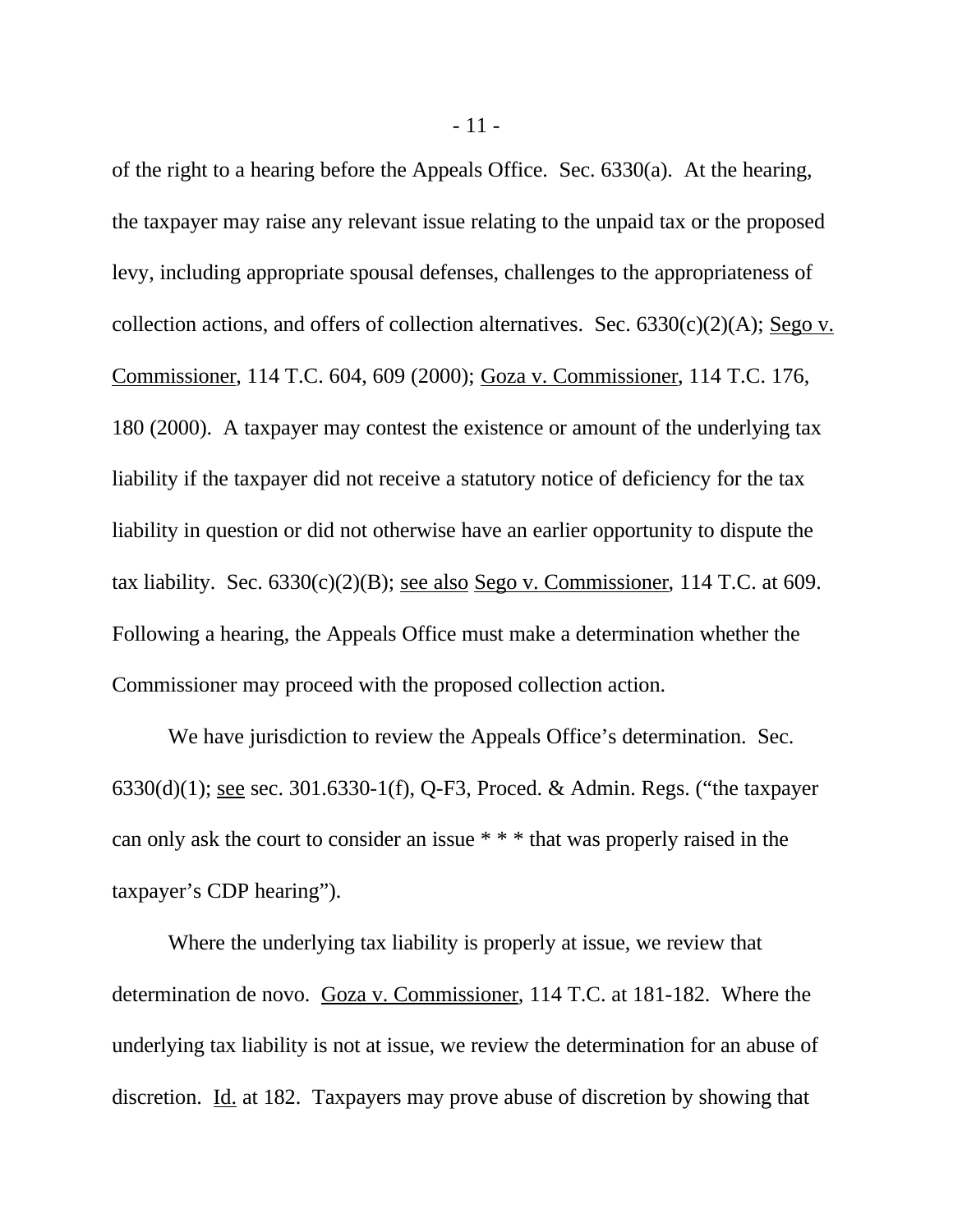the Commissioner exercised his discretion arbitrarily, capriciously, or without sound basis in fact or law. See Giamelli v. Commissioner, 129 T.C. 107, 111 (2007).<sup>8</sup>

Petitioner asserts a panoply of grievances against respondent. The wideranging assertions can generally be channeled into three distinct categories: (1) respondent improperly assessed interest before, during the pendency of, and following the close of petitioner's bankruptcy case;<sup>9</sup> (2) respondent improperly assessed and collected failure to pay penalties which were discharged according to

<sup>8</sup>This Court held in Robinette v. Commissioner, 123 T.C. 85, 101 (2004), rev'd, 439 F.3d 455 (8th Cir. 2006), that we are not limited to the administrative record in reviewing CDP determinations. However, under the Golsen rule, we follow the law of the Court of Appeals for the Ninth Circuit, to which this case, absent a stipulation to the contrary, is appealable. See Golsen v. Commissioner, 54 T.C. 742, 757 (1970), aff'd, 445 F.2d 985 (10th Cir. 1971). That court has limited the review of the administrative determination to the administrative record (administrative record rule). See Keller v. Commissioner, 568 F.3d 710, 718 (9th Cir. 2009) ("our review is confined to the record at the time the Commissioner's decision was rendered"), aff'g T.C. Memo. 2006-166 (and aff'g and vacating decisions in related cases). Nonetheless, under a de novo standard of review, we still consider all of the relevant evidence introduced at trial. See Jordan v. Commissioner, 134 T.C. 1, 9 (2010) ("because section 6330 requires a de novo standard of review when the underlying liability is properly in issue, the administrative record rule is not applicable to such a case" (citing 5 U.S.C. sec. 554(a)(1) (2006))).

<sup>9</sup>Petitioner's corollary assertion is that respondent abused his discretion in failing to address petitioner's request for interest relief during its sec. 6330 hearing.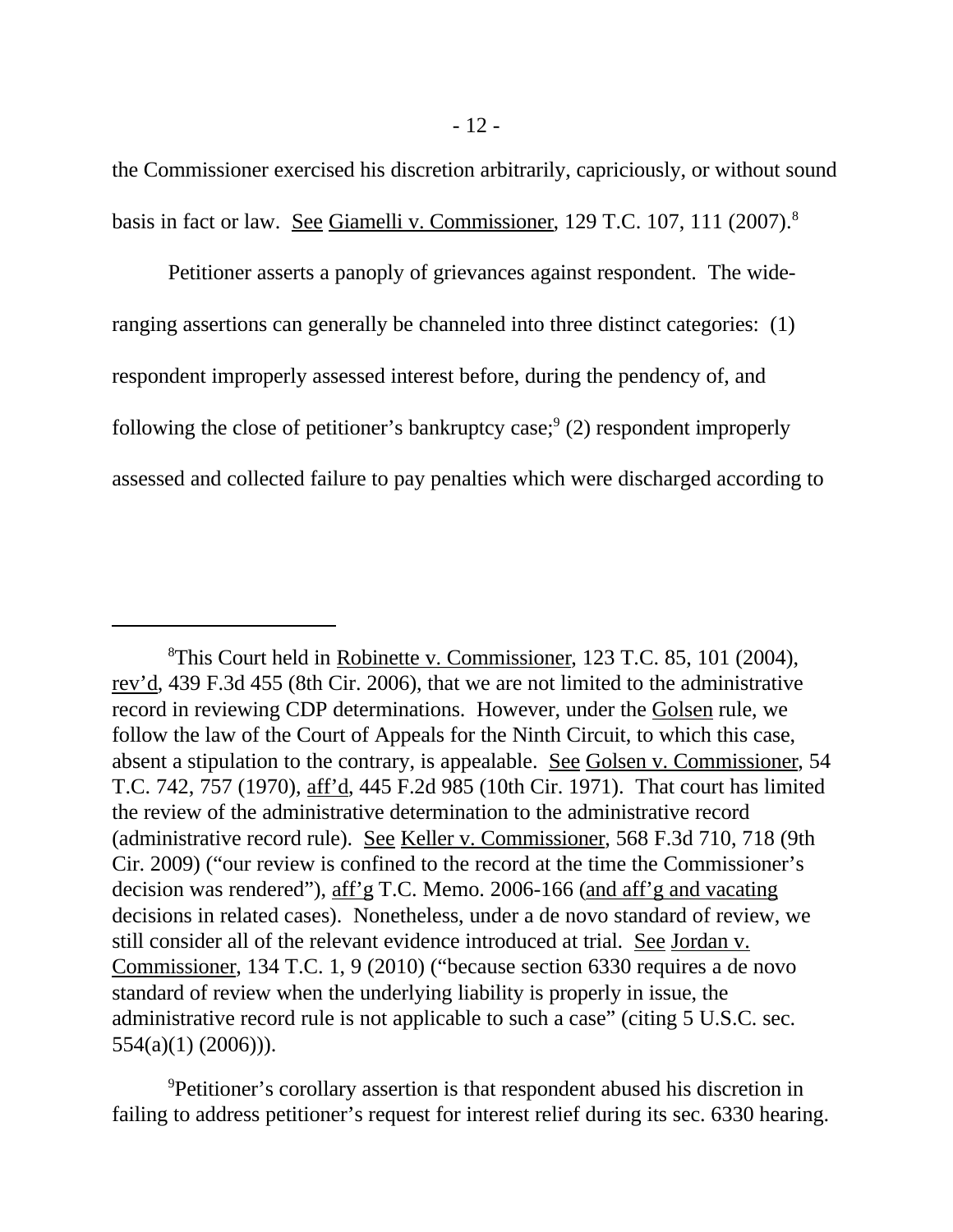petitioner's bankruptcy plan; and (3) respondent applied petitioner's bankruptcy payments in contravention of petitioner's bankruptcy plan, entitling petitioner to a refund.

#### I. Nondetermination Years

The Tax Court is a court of limited jurisdiction; we may exercise jurisdiction only to the extent expressly authorized by Congress. Sec. 7422; see also Henry Randolph Consulting v. Commissioner, 112 T.C. 1, 4 (1999). Under section  $6330(d)(1)(A)$ , we have jurisdiction over the determination made by the Appeals Office, and our jurisdiction is defined by the scope of that determination. Freije v. Commissioner, 125 T.C. 14, 25 (2005).

Petitioner's petition includes a tax period not addressed in respondent's notice of intent to levy nor in the notice of determination: the tax period for the quarter ending March 31, 2000. Petitioner argues that, as a result of respondent's purportedly erroneous assessment for that period, petitioner overpaid the corresponding tax liability and the resulting credit should be applied to the balances due for the other periods validly listed on petitioner's petition. Alternatively, petitioner submits that the surplus payment resulting from the satisfaction of petitioner's tax liability for the quarter ending March 31, 2000, was applied in contravention of petitioner's confirmed bankruptcy plan to its tax period for the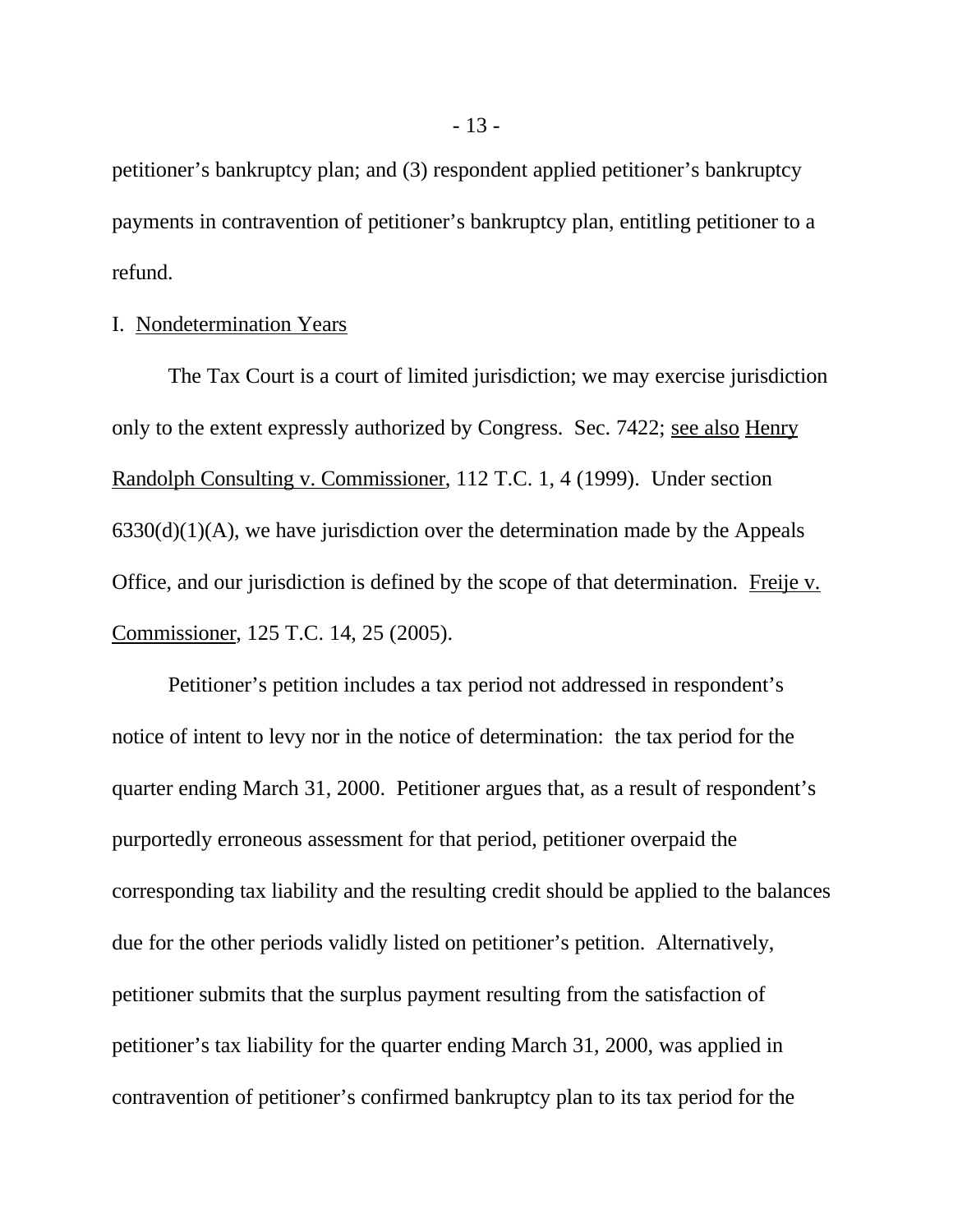quarter ending June 30, 2000. If petitioner is correct in either assertion, it will affect respondent's collection action for at least one period that petitioner appropriately listed on its Tax Court petition.<sup>10</sup>

We have previously considered whether we have jurisdiction to conclude that a taxpayer's liability for a determination year in a CDP case should be reduced or eliminated by recognized overpayments from nondetermination years or remittances misapplied to nondetermination years. See, e.g., Weber v. Commissioner, 138 T.C. \_\_\_ (May 7, 2012); Freije v. Commissioner, 125 T.C. at 25; see also Brady v. Commissioner, 136 T.C. 422 (2011) (holding that taxpayer was not entitled to a credit for alleged overpayment in prior years because his claims were not made within the applicable period of limitations); Landry v. Commissioner, 116 T.C. 60 (2001) (taxpayer was time barred from applying a credit arising from overpayments in nondetermination years to a tax liability addressed in a notice of determination).

 $10$ Curiously, if petitioner is correct in its alternate assertion, its underlying tax liability for the period ending June 30, 2000, might be increased. Petitioner desires this result because it assumes that respondent would correspondingly refund the amount of the overpayment to petitioner administratively, or that this Court would order a refund of that payment. Petitioner submits that it would thereafter apply the payment, in accordance with its bankruptcy plan, for the benefit of creditors with higher priority claims than respondent's.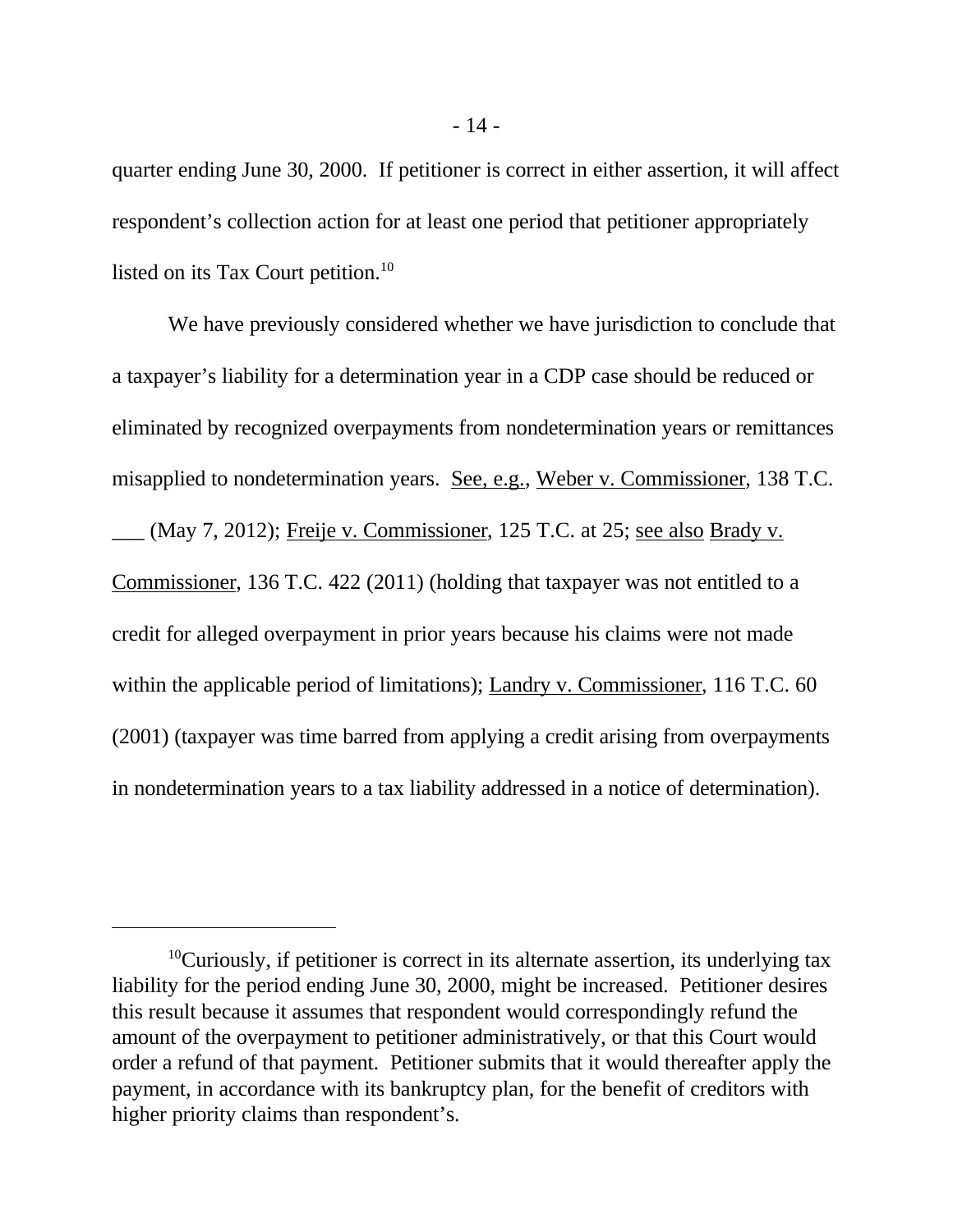In Freije v. Commissioner, 125 T.C. at 27, we held that "our jurisdiction under section  $6330(d)(1)(A)$  encompasses consideration of facts and issues in nondetermination years where the facts and issues are relevant in evaluating a claim that an unpaid tax has been paid." We noted that such an inquiry "surely includes a claim \* \* \* that the 'unpaid tax' has in fact been satisfied by a remittance that the Commissioner improperly applied elsewhere." Id. at 26. Nonetheless, we qualified that our consideration of nondetermination years in a CDP context extends only "insofar as the tax liability for that year may affect the appropriateness of the collection action for the determination year." Id. at 28.

Our recent Opinion in Weber v. Commissioner, 138 T.C. at \_\_\_ (slip op. at 25-41), clarified Freije and similar jurisprudence concerning the propriety of nondetermination tax period review in CDP cases. In Weber, the taxpayer asserted that a section 6672 penalty liability (a nondetermination liability) had been overpaid and that the overpayment should be credited to a determination-year income tax liability. <u>Id.</u> at  $\qquad$  (slip op. at 25).<sup>11</sup> Rejecting the taxpayer's

The timeliness of petitioner's request for a credit was not addressed by either (continued...)

<sup>&</sup>lt;sup>11</sup>As a preliminary inquiry, Weber v. Commissioner, 138 T.C.  $\_\_\_\_$ . (slip) op. at 26-31) (May 7, 2012) (citing Brady v. Commissioner, 136 T.C. 422, 427 (2011)), determined that the taxpayer had met the threshold requirements for refund litigation.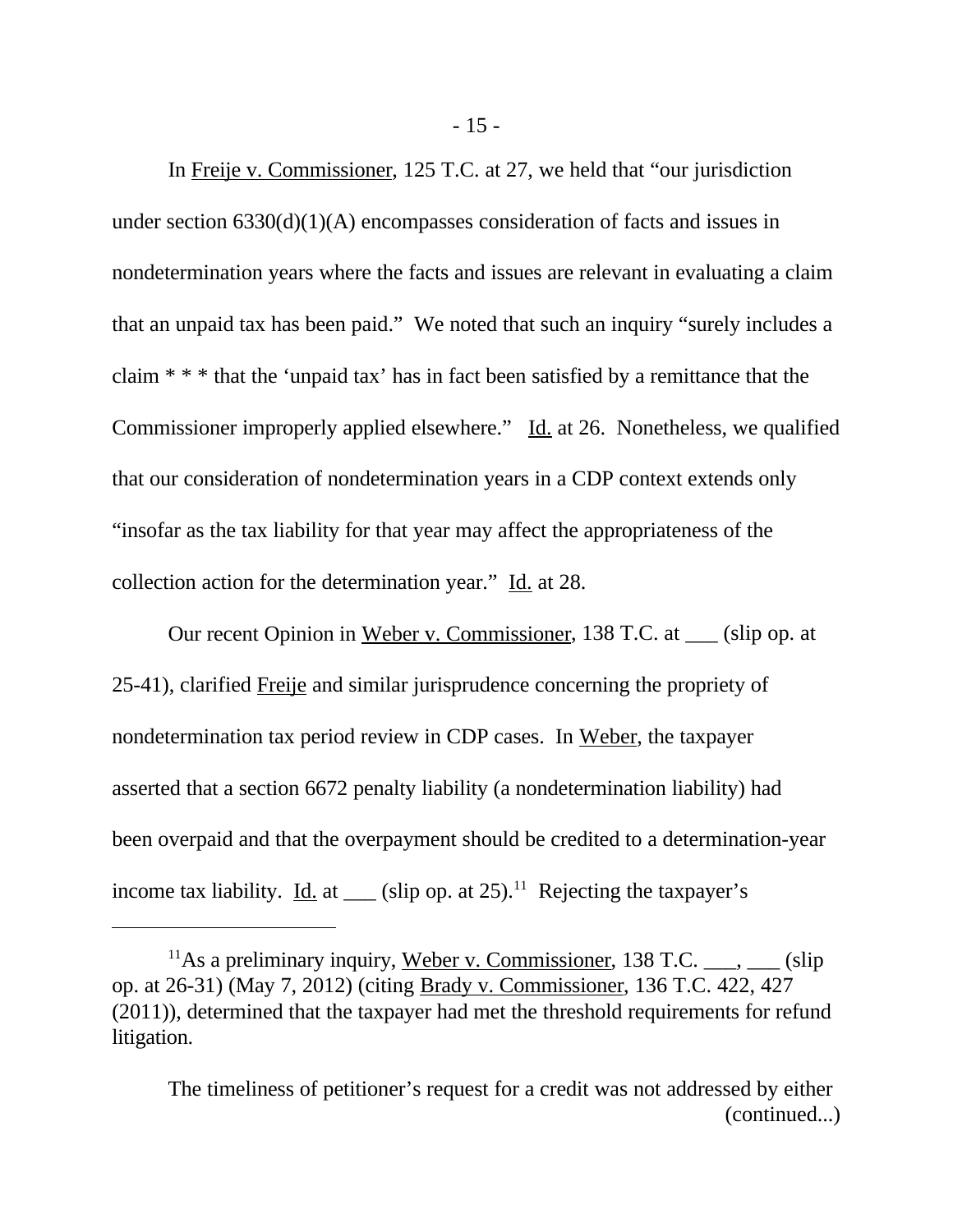suggestion that this Court's jurisdiction fully extends into the consideration of facts

and circumstances in nondetermination years, we stated:

An overpayment of a section 6672 penalty (or any other liability) that has been determined by the IRS or a court but has not been either refunded or applied to another liability may be an "available credit" that, under Freije, could be taken into account in a CDP hearing to determine whether the tax at issue remains "unpaid" and whether the IRS can proceed with collection. But a mere claim of an overpayment is not an "available credit" but is instead a claim for a credit; and such a claim need not be resolved before the IRS can proceed with collection of the liability at issue.  $**$   $[Id.$  at  $]$  (slip op. at 40); emphasis supplied.]

Weber effectively stands for the proposition that only nonrefunded or not yet

applied "available" credits arising in nondetermination years may be considered by

this Court in determining whether a tax liability at issue has been reduced or

eliminated; until the credit has fully materialized, the taxpayer merely asserts a claim

for credit which is beyond the scope of our jurisdiction in a CDP case. See id. at

 $\Box$  (slip op. at 31-41).

 $11$ (...continued)

party. Respondent received \$125,953.63 from the sale of the Santa Rosa lot on December 29, 2006, during the pendency of petitioner's CDP hearing. Thereafter, petitioner repeatedly claimed to respondent's Appeals officer, through letters, emails, and oral communication, that it was entitled to a credit for its alleged overpayment. Respondent has not disputed, and we therefore assume, that these exchanges constituted an adequate and timely informal refund claim. See secs. 6402(a), 6511(a).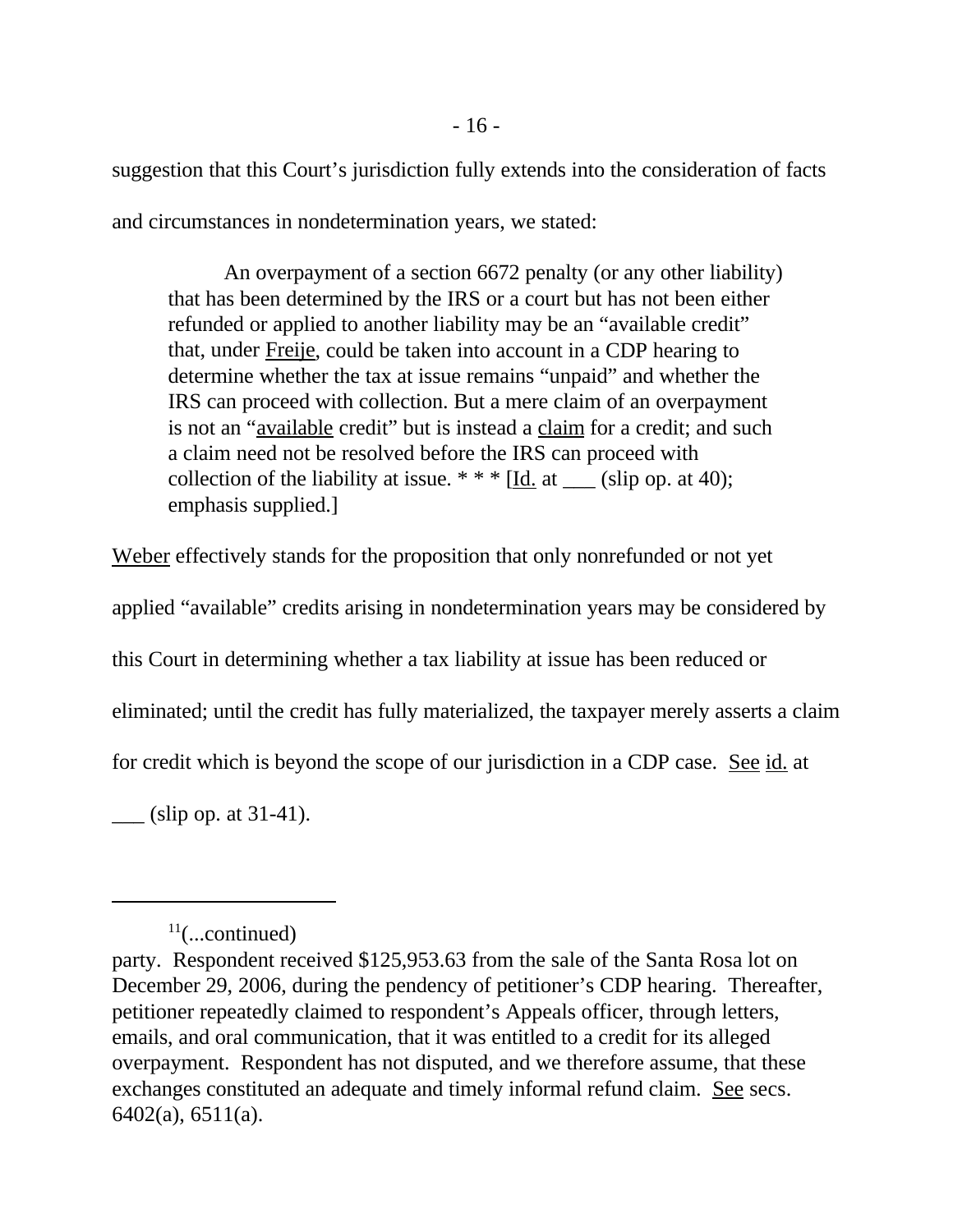Petitioner's primary assertion that it overpaid a tax liability for a nondetermination period, resulting in a credit which should be applied to the balances due in determination periods, would require this Court to consider, de novo, the entirety of petitioner's tax liability for the nondetermination period. Weber precludes us from engaging in such an inquiry; nonetheless, petitioner would not be entitled to an overpayment credit for the nondetermination period at issue in any event (discussed further infra). However, petitioner's alternate assertion that the surplus payment resulting from the satisfaction of petitioner's tax liability in a nondetermination period was misapplied to a determination period, appears to appropriately fit within the jurisdictional ambit of this Court established by Freije. Accordingly, we will address this contention in turn.

#### II. The Underlying Tax Liabilities

During petitioner's CDP hearing, it did not dispute that it had failed to deduct and withhold certain employment taxes under sections 3111, 3301, and 3402; rather, petitioner asserted that respondent erroneously assessed interest and penalties related to its employment tax liabilities which accrued before, during the pendency of, and following its bankruptcy case. Respondent, in the NOD, granted petitioner penalty relief for some tax periods, but did not address petitioner's claims of invalid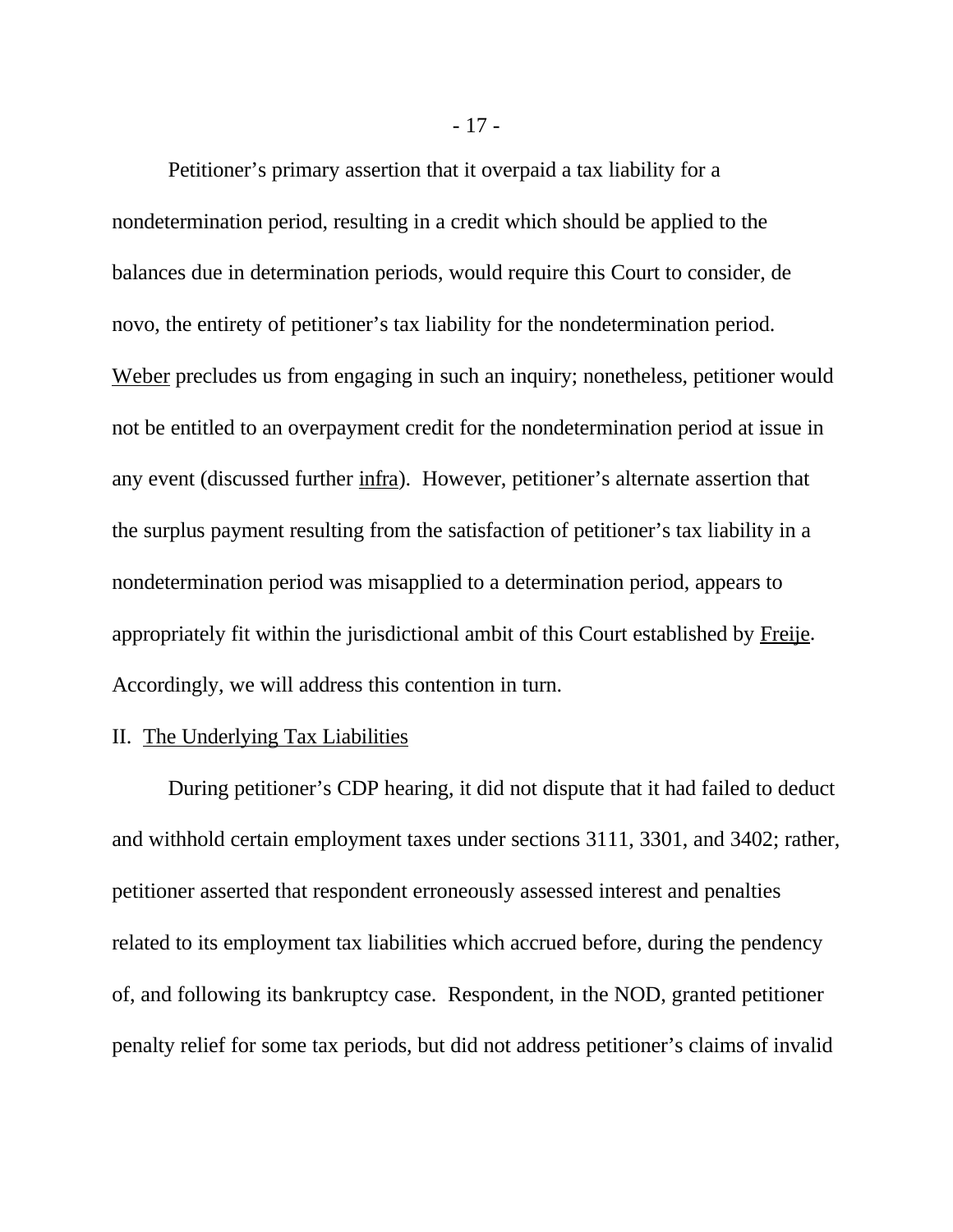interest assessments. Petitioner now asks us to review both interest and penalty assessments.

In a CDP hearing, a taxpayer may raise challenges to the existence or amount of the underlying liability for any tax period only if the taxpayer did not receive any statutory notice of deficiency for the tax liability or did not otherwise have an opportunity to dispute the underlying liability. Sec.  $6330(c)(2)(B)$ . The term "underlying tax liability" is not defined in the Code, and guidance on the meaning of the term is not provided in the regulations. Nonetheless, we have held that "it is reasonable to interpret the term 'underlying tax liability' as a reference to the amounts that the Commissioner assessed for a particular tax period." Montgomery v. Commissioner, 122 T.C. 1, 7 (2004). Generally, this will consist of amounts reported due on a taxpayer's return along with statutory interest and penalties. Id. at 8; see also Fransen v. Commissioner, T.C. Memo. 2007-237 n.5. Accordingly, it is within our jurisdiction to review respondent's contested interest and penalty assessments.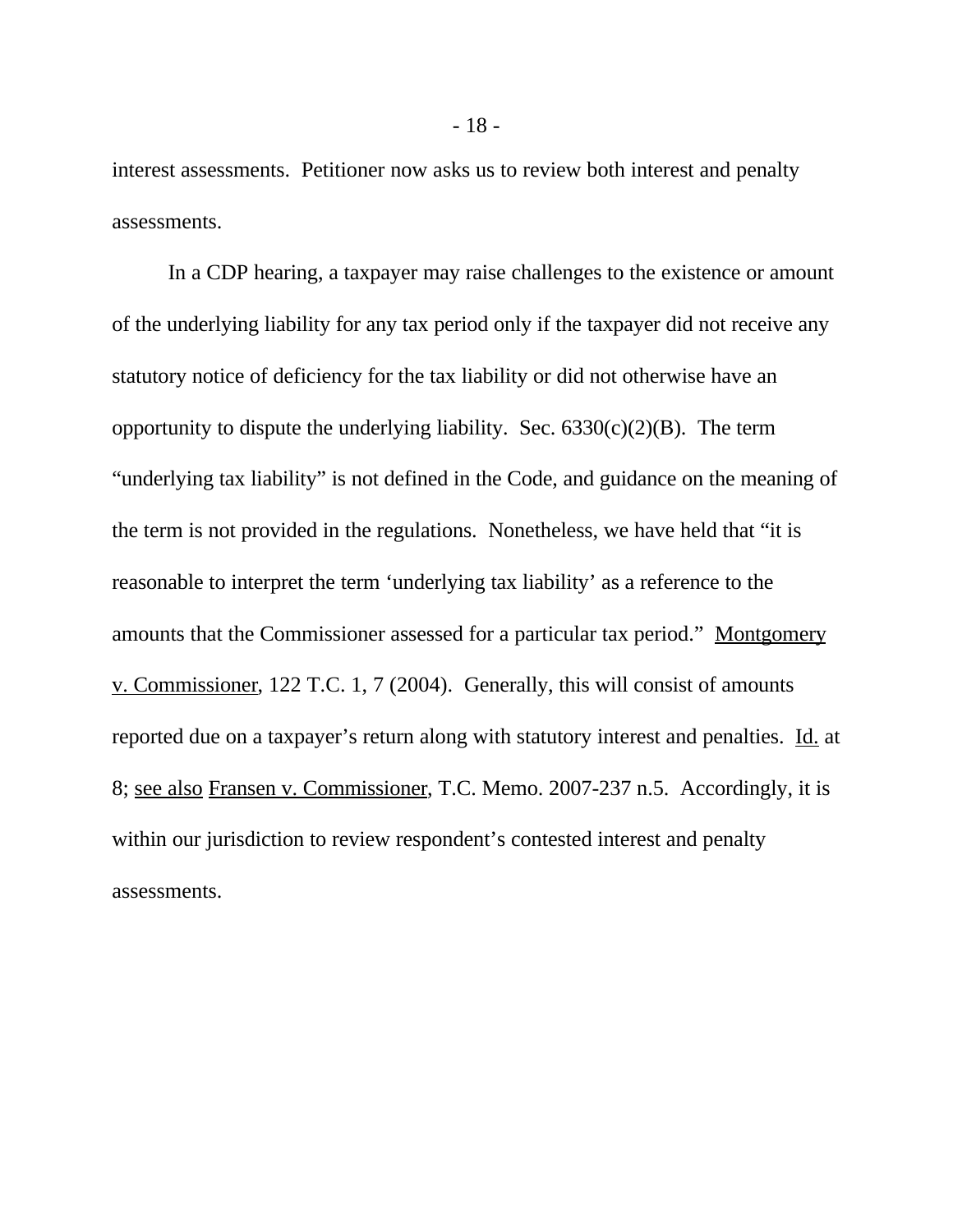III. Prior Opportunity To Dispute the Underlying Tax Liability

While this Court now maintains general jurisdiction to review all collection determinations of the Appeals Office irrespective of the type of underlying tax,<sup>12</sup> as noted supra, we are constrained in our review to only those liabilities for which the taxpayer has neither received a notice of deficiency nor otherwise had a prior opportunity to dispute. Sec.  $6330(c)(2)(B)$ .

 Petitioner did not receive any notice of deficiency for its employment tax liabilities concerning the tax periods at issue. See sec. 6205(b); Anderson v. Commissioner, T.C. Memo. 2003-112 ("[R]espondent may assess employment tax without providing taxpayers with a deficiency notice or an opportunity for a prepayment forum to dispute respondent's employment tax determination."). Respondent also summarily assessed additional, disputed amounts of interest and

<sup>&</sup>lt;sup>12</sup>Before the enactment of the Pension Protection Act of 2006 (PPA), Pub. L. No. 109-280, sec. 855(a), 120 Stat. at 1019, the Tax Court had jurisdiction to review an Appeals officer's determinations only in those cases where the Tax Court had jurisdiction over the underlying tax liability. Callahan v. Commissioner*,* 130 T.C. 44, 47-48 (2008). The PPA expanded our jurisdiction to include review of the Commissioner's collection activity, regardless of the type of underlying tax involved, for determinations made after October 16, 2006. PPA sec. 855; Perkins v. Commissioner, 129 T.C. 58, 63 n.7 (2007). The Appeals Office issued the NOD to petitioner on October 19, 2007, over 1 year after the PPA's effective date. Accordingly, we will review petitioner's underlying tax liabilities without a jurisdictional inquiry.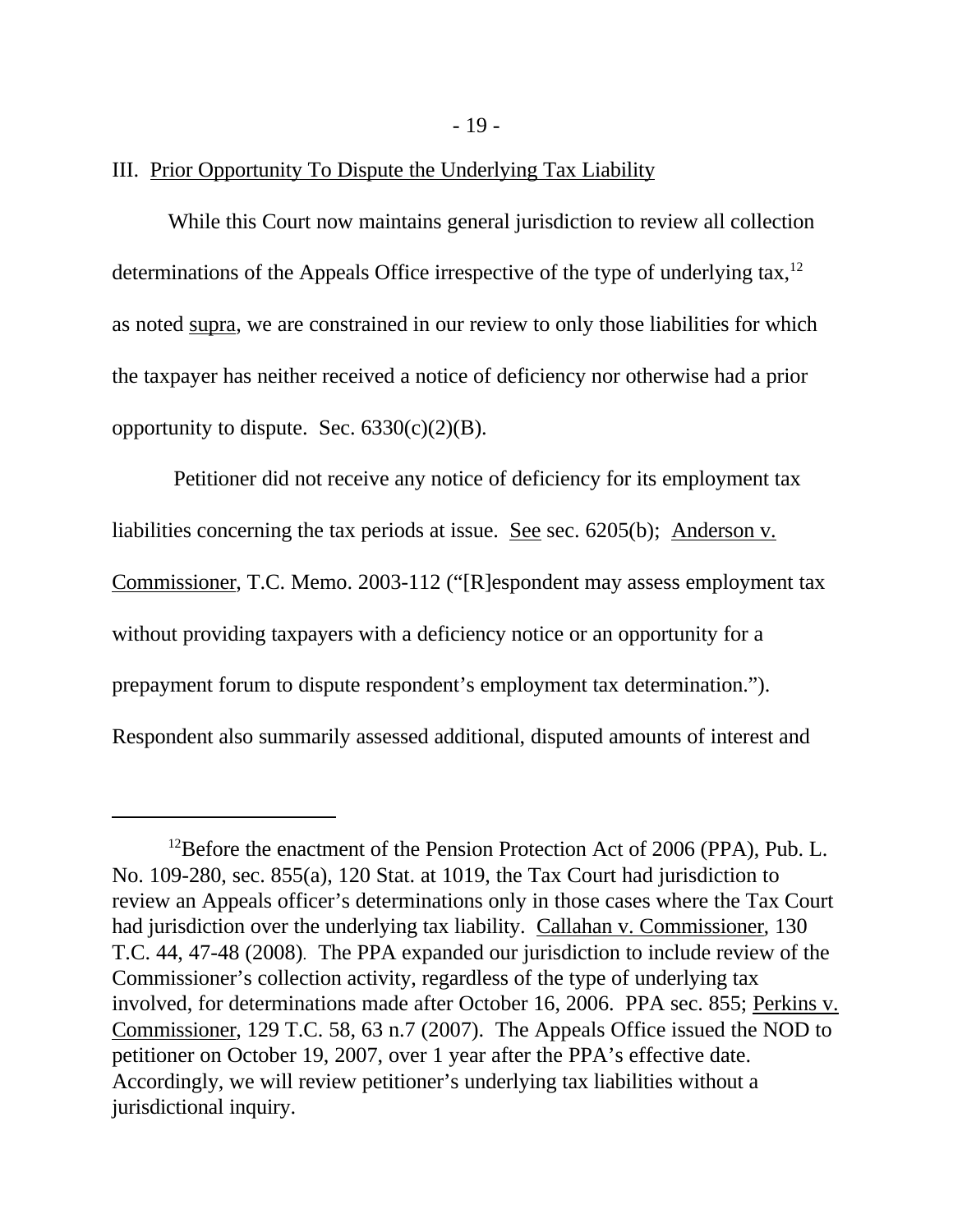penalties against petitioner on those liabilities, following the close of petitioner's bankruptcy proceedings in 2005. The record before us, therefore, makes clear that petitioner never received a notice of deficiency for the contested tax periods; however, there remains the question of whether petitioner was afforded the opportunity to contest these underlying tax liabilities.

Federal bankruptcy courts may consider the amount or legality of taxes, including penalties and interest. Bankruptcy Code sec. 505(a); Sabath v. Commissioner, T.C. Memo. 2005-222. Where a taxpayer has filed a bankruptcy action and the Commissioner has submitted a proof of claim for unpaid Federal tax liabilities in that action, we have held that the taxpayer has had the opportunity to dispute the liabilities for purposes of section  $6330(c)(2)(B)$ . See Kendricks v. Commissioner, 124 T.C. 69 (2005); Sabath v. Commissioner, T.C. Memo. 2005- 222; see also Bankruptcy Code sec. 502(a) ("A claim or interest, proof of which is filed  $* * *$  is deemed allowed, unless a party in interest  $* * *$  objects.").

In petitioner's bankruptcy proceeding, respondent submitted a proof of claim, including a secured claim of \$51,873.80, a priority claim of \$130,239.07, and a general unsecured claim of \$41,226.40, for petitioner's unpaid employment tax liabilities, including penalties and interest. Petitioner, represented by counsel, did not file an objection to these tax liabilities. Accordingly, petitioner is precluded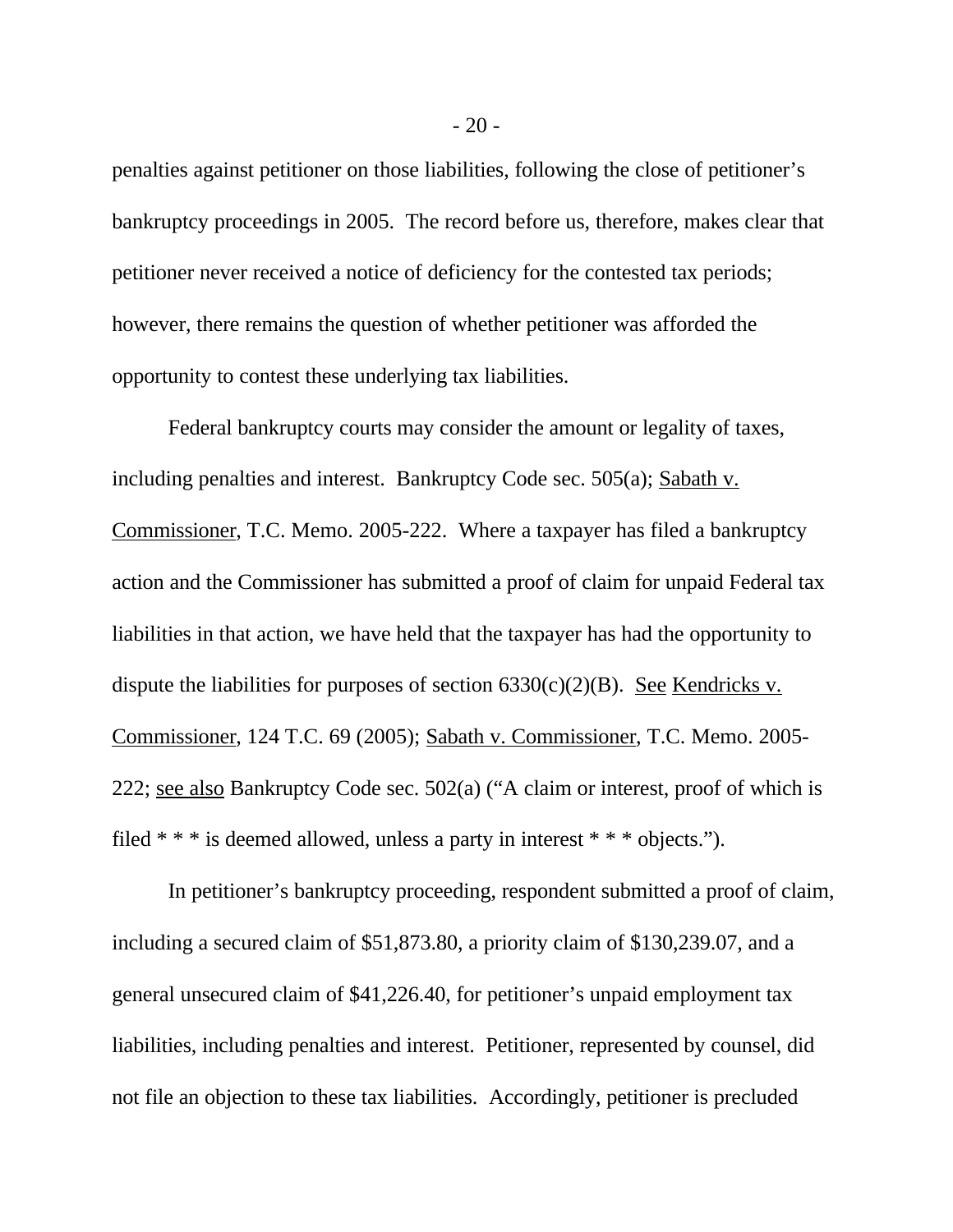from challenging the underlying liabilities, including penalties and interest, as submitted by respondent in his proof of claim. See Salazar v. Commissioner, T.C. Memo. 2008-38, aff'd, 338 Fed. Appx. 75 (2d Cir. 2009).

Following the close of petitioner's bankruptcy case on March 3, 2005, respondent assessed additional interest and penalties on petitioner's unpaid employment tax liabilities arising from its March 2000, June 2000, and December 2001 quarters. Of those periods, the June and December quarters were addressed in respondent's notice of determination; only the March and June quarters were addressed in petitioner's bankruptcy case. Petitioner did not receive a notice of deficiency for any of these periods, nor was it afforded the prior opportunity to contest the liabilities during its bankruptcy case as the assessments were made after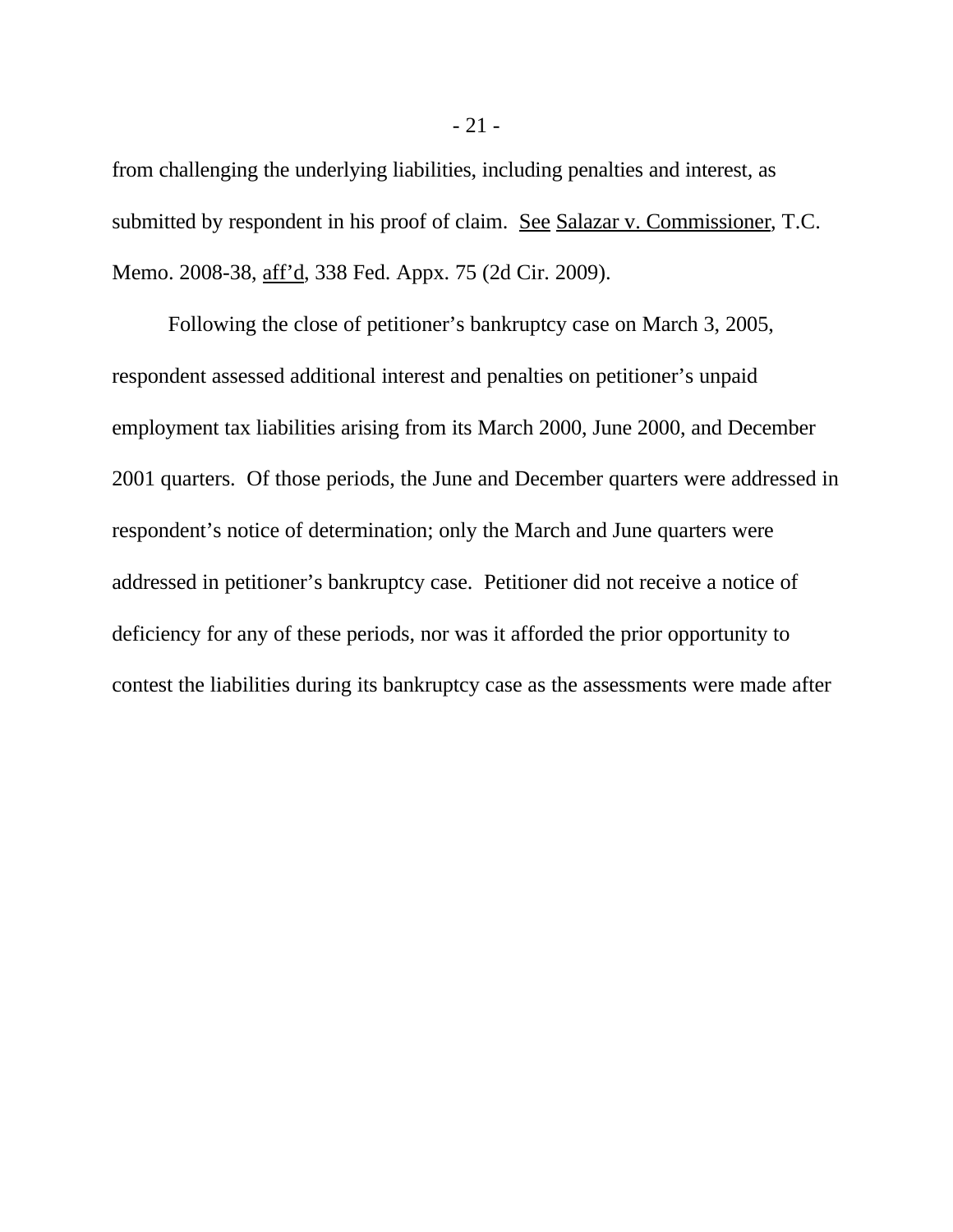the bankruptcy proceedings had closed.<sup>13</sup> Accordingly, we will review these assessments de novo. Goza v. Commissioner, 114 T.C. at 181-182.

In sum, petitioner may not dispute its unpaid liabilities as submitted by respondent in his proof of claim. Our focus instead appropriately narrows to the interest and penalties which accrued on respondent's secured and priority tax claims during the pendency of petitioner's bankruptcy case and following the confirmation of petitioner's bankruptcy plan.

 $13$ Interest that accrues on an oversecured creditor's claim is added to the claim. Warehouse Home Furnishings Distribs. Inc. v. Gladdin (In re Gladdin), 107 B.R. 803, 806 (Bankr. M.D. Ga. 1989). Bankruptcy law affords a debtor a mechanism to object to the creditor's claims during the pendency of its bankruptcy case. See Fed. R. Bankr. P. 3007. Nonetheless, petitioner was not apprised of the rate of interest accrual on respondent's secured claim until respondent assessed the interest following the close of petitioner's bankruptcy case. Respondent did not file an amended proof of claim during the bankruptcy proceeding reflecting the accrual of interest on his secured claim, nor did he assess additional interest during the bankruptcy proceeding. Cf. Sabath v. Commissioner, T.C. Memo. 2005-222 (finding that the taxpayer had an opportunity to challenge the amount of interest and penalties assessed before plan confirmation). Further, no evidence was submitted to this Court regarding whether interest accrual was addressed in a bankruptcy plan confirmation hearing. Petitioner, instead, contends that it remained unaware of the extent of interest accrual until it received notice of assessment more than two years after the close of its bankruptcy case. Respondent has never contested this assertion. Accordingly, we find that, in this context, petitioner was never afforded the opportunity to contest post-bankruptcy-petition interest accrual on respondent's secured claim.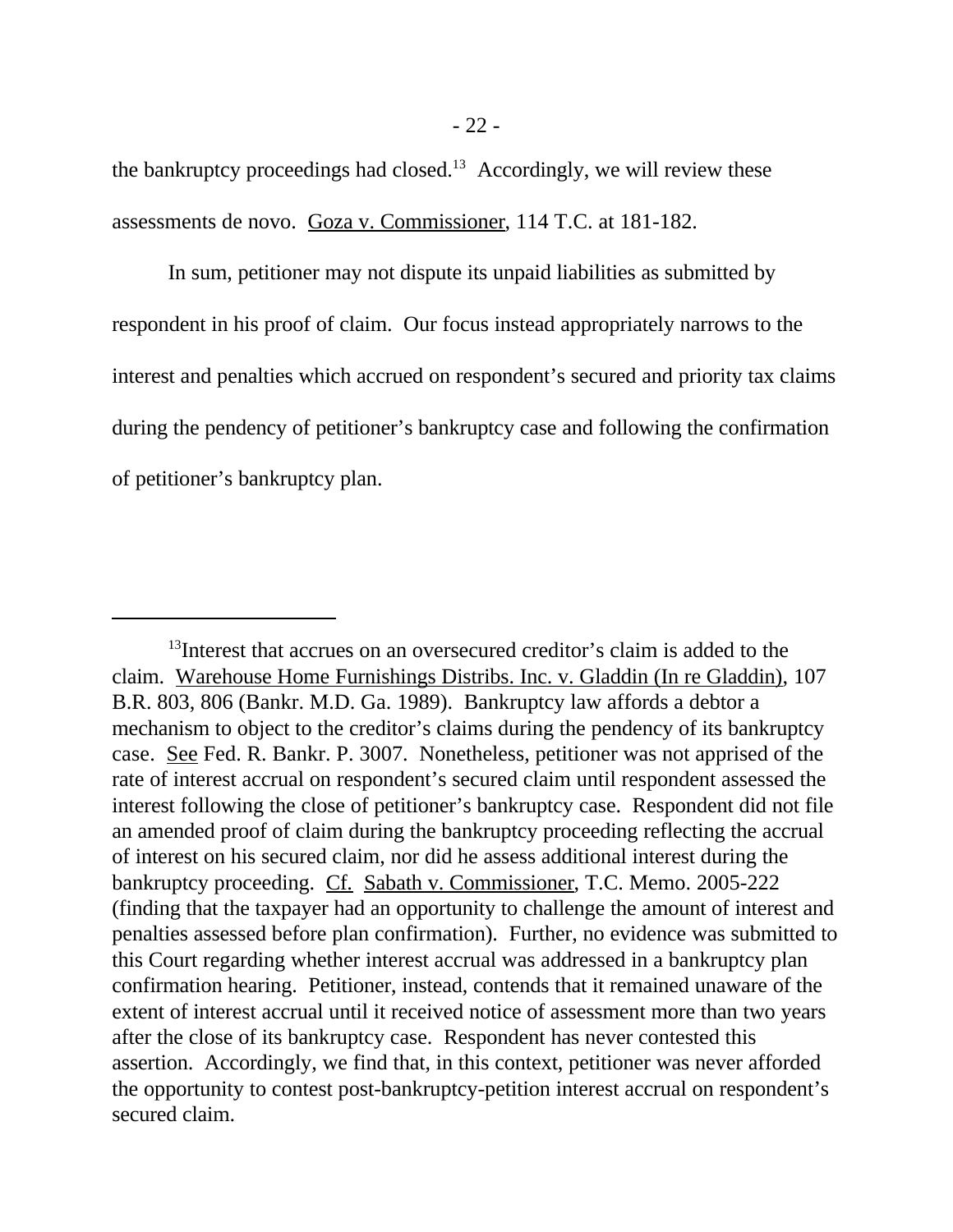# IV. Post-Bankruptcy-Petition Interest on a Secured Claim Versus an Unsecured Claim

Interest on a tax underpayment generally accrues from the last date prescribed for payment of the tax to the date the tax is paid. Sec. 6601(a). However, in a bankruptcy proceeding, the characterization of a creditor's prepetition claim determines whether the claim properly accrues postpetition interest. See United States v. Victor, 121 F.3d 1383, 1386-1387 (10th Cir. 1997)**.**

Prepetition claims are characterized as either secured or unsecured. Unsecured claims are further distinguished into priority claims and general unsecured claims. For a creditor to be entitled to a secured claim, the claim must be secured by a lien<sup>14</sup> on property to which the bankrupt estate has an interest. Bankruptcy Code sec. 506(a). Unsecured claims include those claims which are not secured by a lien on the bankrupt estate's property, as well secured claims to the extent that the amount of the claim secured by a lien exceeds the value of the encumbered property. See id. Priority claims consist of unsecured claims listed in Bankruptcy Code sec. 507. Tax claims are typically afforded eighth priority

<sup>&</sup>lt;sup>14</sup>A Federal income tax lien includes "any interest, additional amount, addition to tax, or assessable penalty, together with any costs that may accrue in addition thereto". Sec. 6321.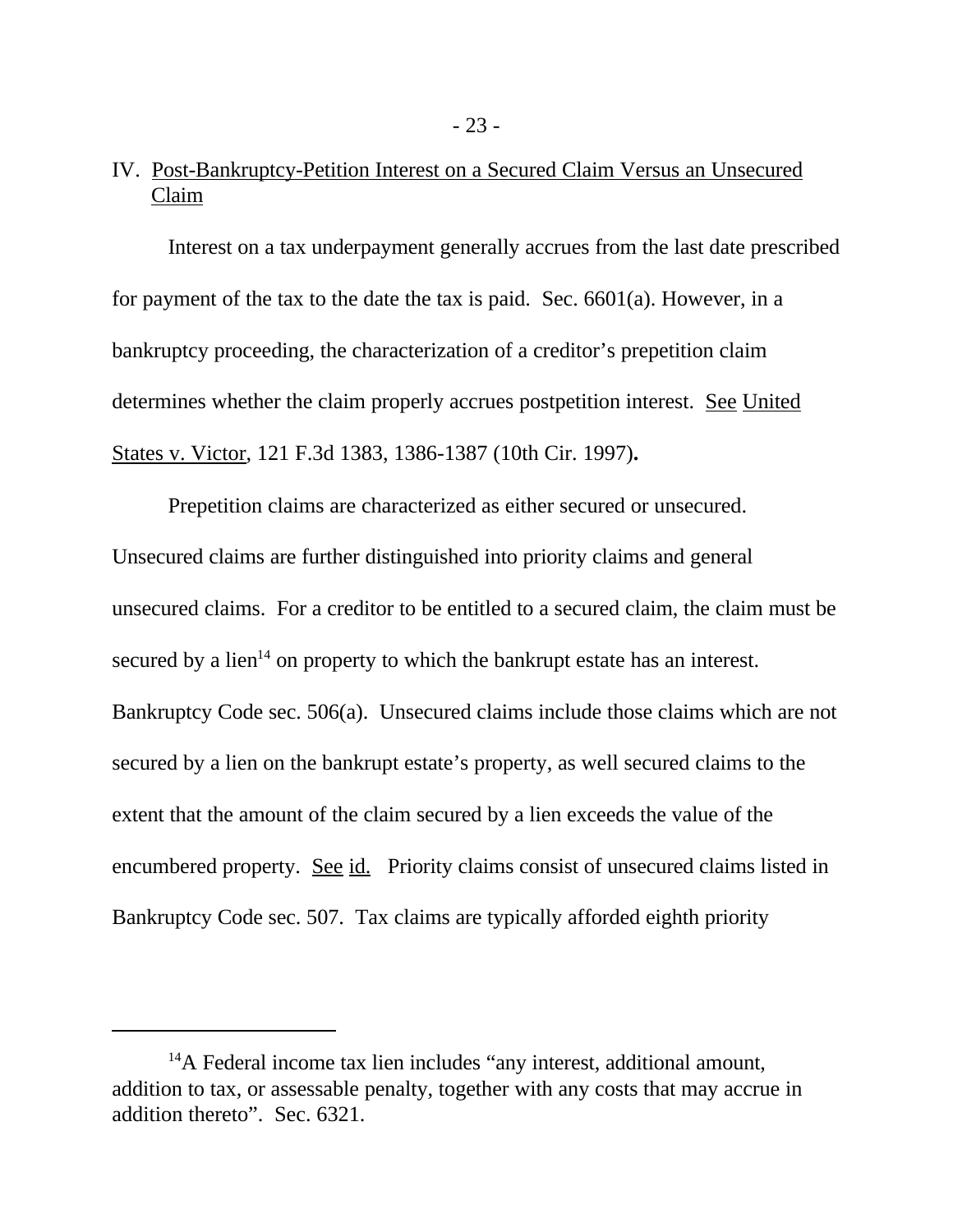according to the provision. See Bankruptcy Code sec.  $507(a)(8)$ . All remaining claims are characterized as general unsecured claims.

Bankruptcy creditors are entitled to postpetition interest only if their claim is oversecured. Bankruptcy Code sec. 506(b); United States v. Ron Pair Enters., Inc., 489 U.S. 235 (1989);<sup>15</sup> see also In re Kingsley, 86 B.R. 17, 18 (Bankr. D. Conn. 1988) ("As a general rule, interest on an allowed prepetition claim, other than a claim secured by property the value of which is greater than the amount of the claim, stops accruing as of the filing of the bankruptcy petition."). Postpetition interest accrues from the date of the bankruptcy filing until the payment of the secured claim or the effective date of the reorganization plan. Rake v. Wade, 508 U.S. 464, 468 (1993). A claim is secured only to the extent of the bankrupt estate's interest in the encumbered property. Bankruptcy Code sec. 506(a)(1). Claims are unsecured to the extent the value of the claim exceeds the value of the bankrupt estate's interest in the encumbered property. Id. Bankruptcy law, therefore, expressly recognizes that a creditor's claim can be bifurcated into secured and unsecured portions. See Assocs. Commercial Corp. v. Rash, 520 U.S. 953, 961

<sup>&</sup>lt;sup>15</sup>Before the Ron Pair Enters., Inc., decision, bankruptcy courts within the Ninth Circuit repeatedly held that secured tax liens were not entitled to postpetition interest. See In re Nevada Envtl. Landfill, 81 B.R. 55 (Bankr. D. Nev. 1987); In re Granite Lumber Co., 63 B.R. 466 (Bankr. D. Mont. 1986); In re Stack Steel & Supply Co., 28 B.R. 151 (Bankr. W.D. Wash. 1983).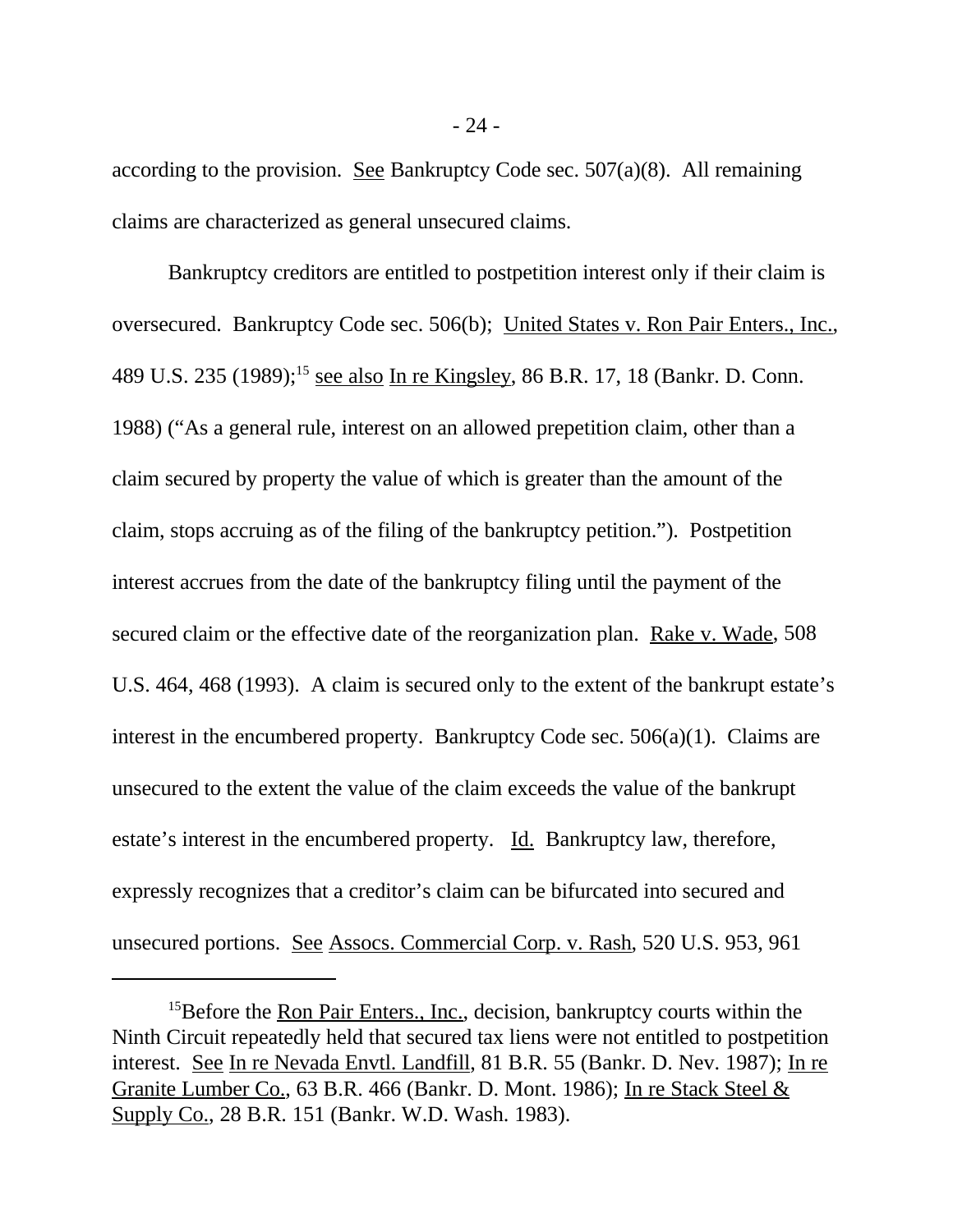(1997). The value of the encumbered property is determined "'in light of the purpose of the valuation and of the proposed disposition or use of such property'". Id. (quoting 11 U.S.C. sec.  $506(a)(1)$ ). Generally, such an assessment is based on the property's fair market value. Taffi v. United States (In re Taffi), 68 F.3d 306, 309 (9th Cir. 1995), aff'd en banc, 96 F.3d 1190 (9th Cir. 1996). The sale price of the encumbered property in a fair, arm's-length transaction, if occurring during the pendency of the bankruptcy case, is usually the best means of determining its fair market value. Romley v. Sun Nat'l Bank (In re Two S Corp.), 875 F.2d 240, 244 (9th Cir. 1989) ("Evidence of other appraised values is also irrelevant, because the sale price is a better indicator of the asset's value than any estimate of value given prior to the sale."); see also Takisake v. Alpine Grp., Inc. (In re Alpine Grp., Inc.), 151 B.R. 931, 935 (B.A.P. 9th Cir. 1993) (the sale price "is conclusive evidence of the property's value").

There remains a dispute over whether respondent's secured claim was fully secured during the period following petitioner's bankruptcy petition. The determination of the security of respondent's claim requires an inquiry into the proper fair market value of petitioner's Santa Rosa lot--the property encumbered by respondent's Federal tax lien. See 9 Collier on Bankruptcy, para. 3012.01, at 3012- 2 (16th ed. 2012) ("In order to determine the value of a secured claim, the court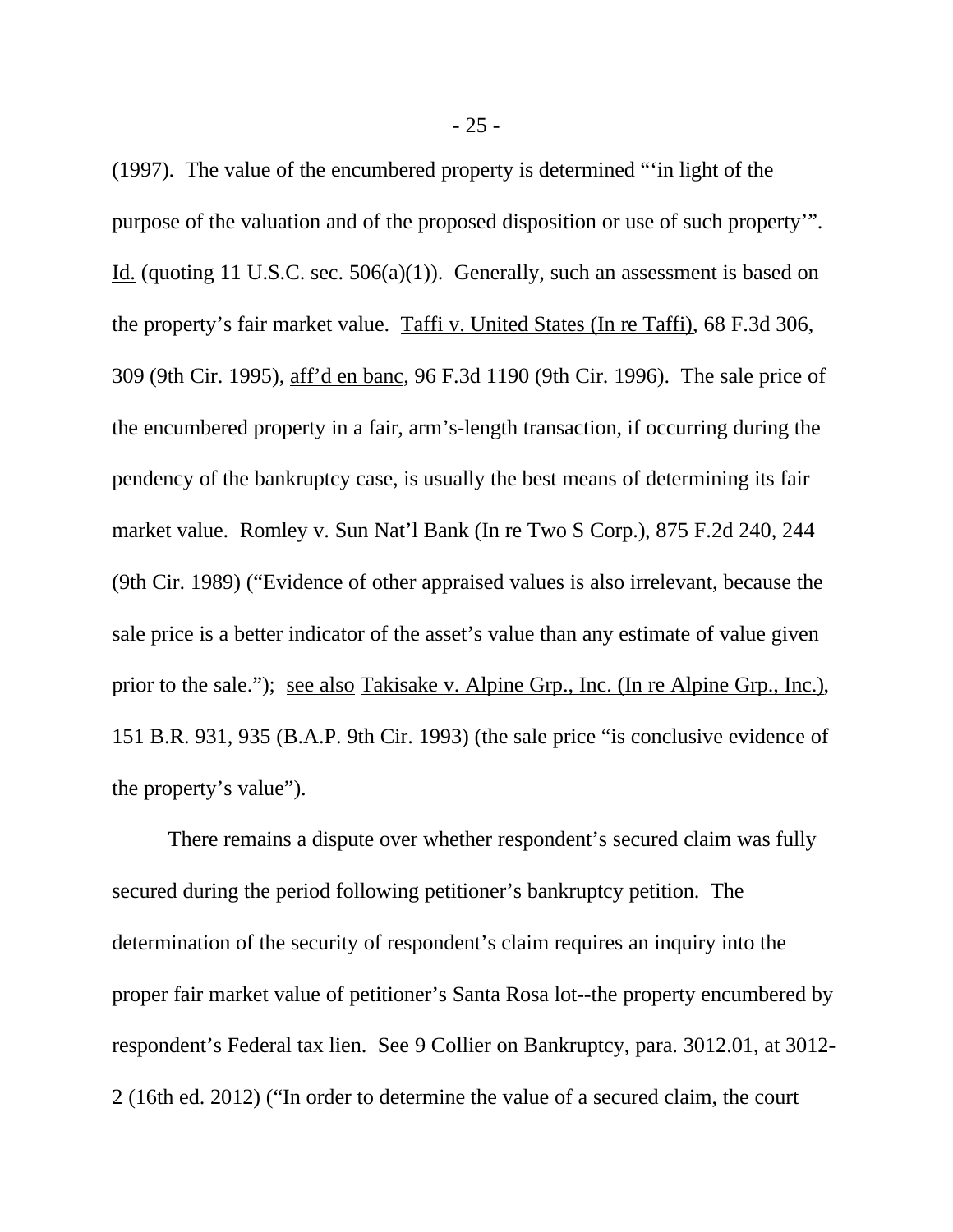must determine the value of the collateral securing the claim."). Petitioner proffers that postpetition bids for the sale of the Santa Rosa lot validly evidence the property's fluctuating fair market value and that respondent's corresponding claim on the property should reflect such changes in value. Respondent counters that applicable bankruptcy rules foreclose a postbankruptcy valuation of the secured collateral by this Court and that respondent's uncontested claim in the bankruptcy proceeding serves as direct evidence that respondent's secured claim was fully secured. Alternatively, respondent contends that if we were to endeavor to determine the fair market value of the encumbered property, we should focus on its disposition value.

We agree with respondent's primary contention that bankruptcy rules, supplemented by the provisions of petitioner's self-structured bankruptcy plan, preclude our inquiry into the fair market value of the encumbered property; we need not address the parties' arguments regarding its proper valuation.

Respondent's validly executed proof of claim constitutes "prima facie evidence of the validity and amount of the claim." Fed. R. Bankr. P. 3001(f); see also In re Padget, 119 B.R. 793, 798 (Bankr. D. Colo. 1990) ("[A] proper claim timely filed stands, absent objection."). If petitioner disagreed with the value of respondent's proof of claim, bankruptcy rules afforded it the opportunity to file a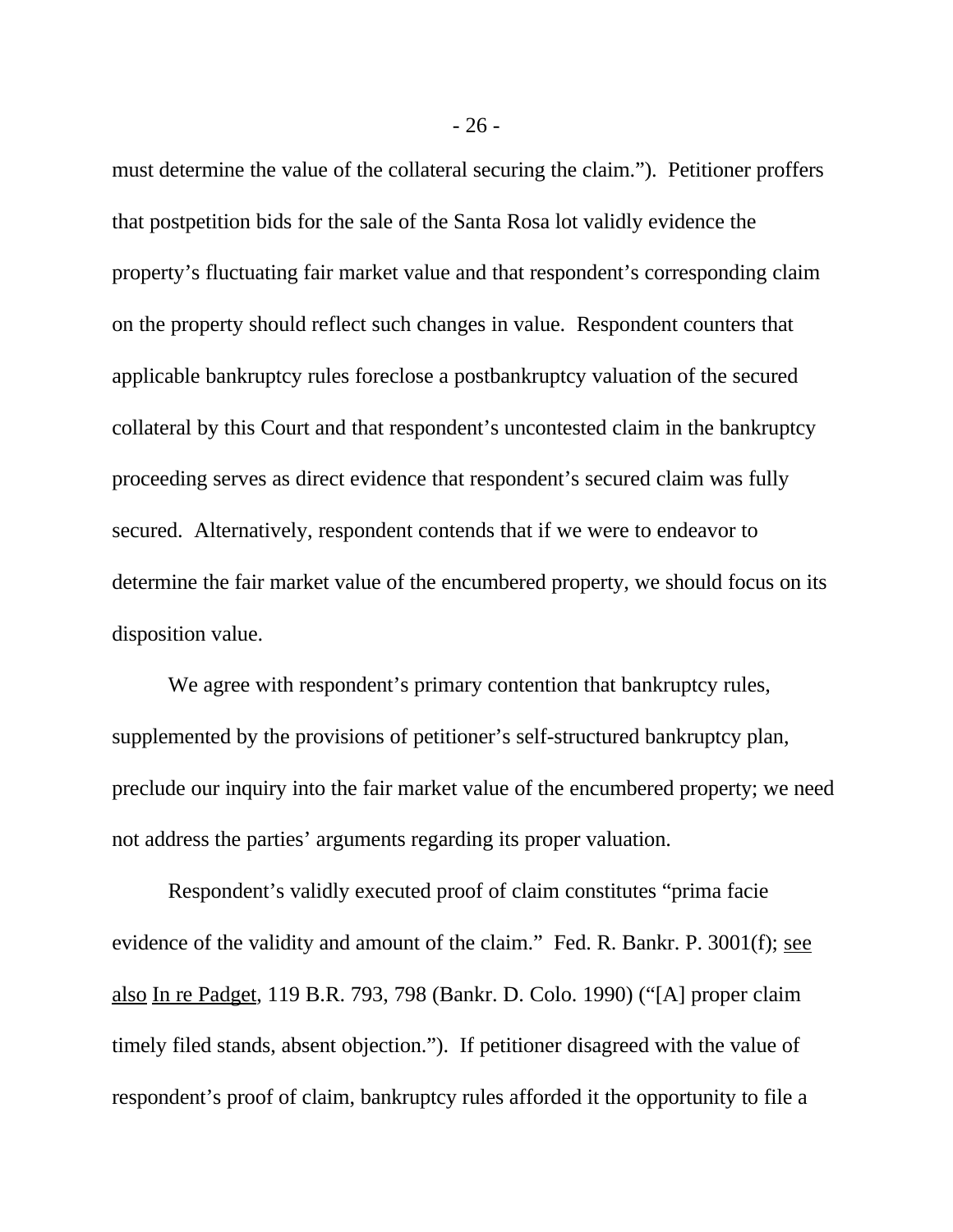motion with the court and litigate the matter. See Fed. R. Bankr. P. 3012. The obligation to file a motion to value a claim during the bankruptcy case is placed on the party desiring to reclassify the claim. See Piedmont Trust Bank v. Linkous (In re Linkous), 990 F.2d 160, 163 (4th Cir. 1993) ("A debtor should inform the secured creditor of an intent to reclassify its claim into partially secured and partially unsecured status. Placing such a responsibility with the debtor is both logical and not unduly burdensome." (Emphasis supplied.)). If a party desiring to contest a valuation fails to do so during the pendency of the bankruptcy proceedings, he is generally estopped from raising the issue at a later date. Agricredit Corp. v. Harrison (In re Harrison), 987 F.2d 677 (10th Cir. 1993) (rejecting an attempt at a postbankruptcy confirmation recharacterization of a secured claim). An order confirming a bankruptcy plan is "binding on all parties and all questions that could have been raised pertaining to the plan are entitled to res judicata effect." Trulis v. Barton, 107 F.3d 685, 691 (9th Cir. 1995). The record before us is devoid of any substantive information regarding petitioner's bankruptcy proceedings; however, respondent avers that petitioner never objected to his proof of claim, nor moved to value the claim during those proceedings. Petitioner has never disputed this assertion.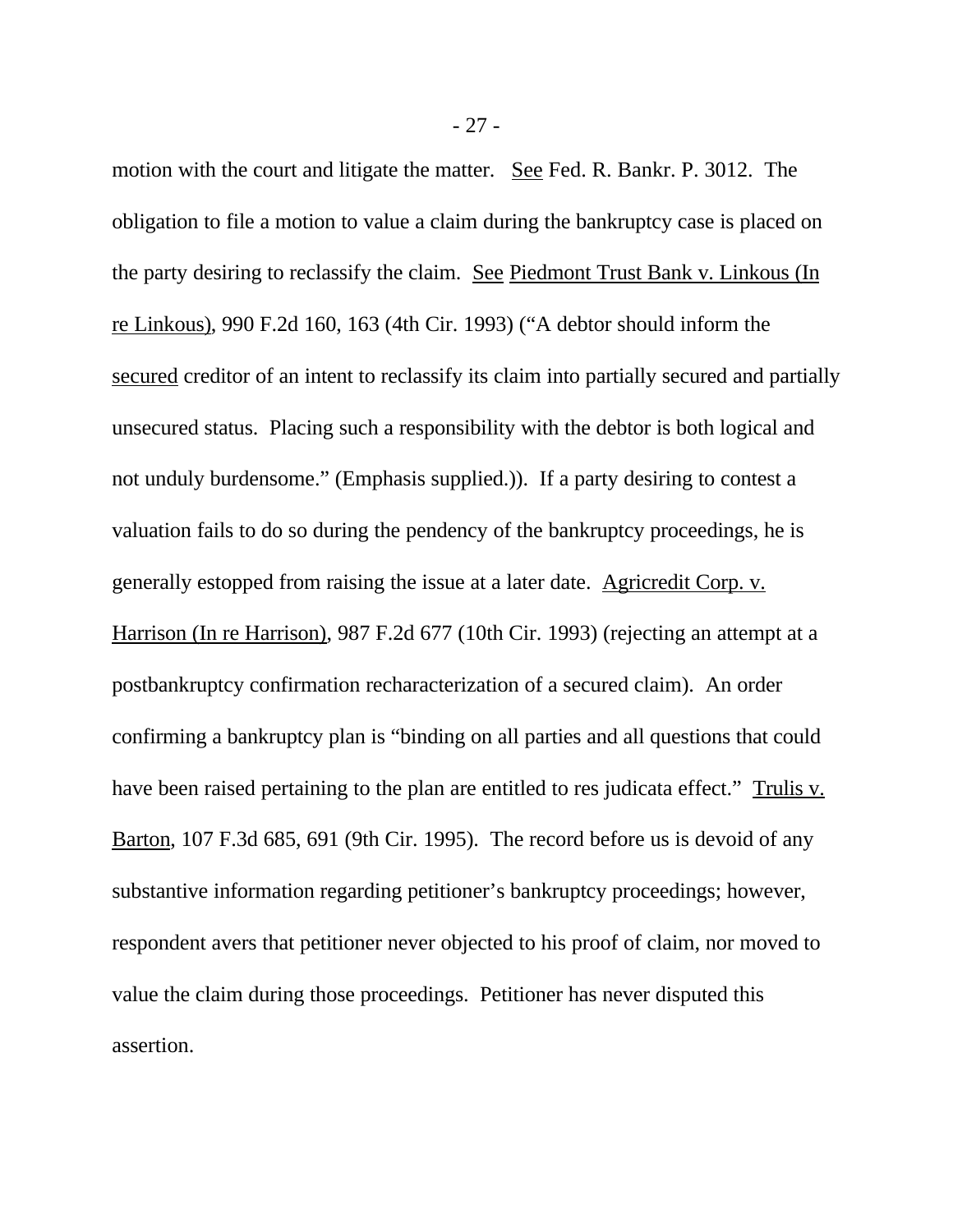Article 8.01 of petitioner's bankruptcy plan further provided for the retained jurisdiction of the bankruptcy court to determine the validity, priority, and extent of liens. This afforded petitioner the option to contest the valuation of respondent's claim until its bankruptcy case was closed on March 3, 2005. Even after the bankruptcy court's final decree, petitioner was freely permitted to reopen the case. Bankruptcy Code sec. 350(b); Fed. R. Bankr. P. 5010. Nonetheless, petitioner chose not to pursue any of these avenues to contest respondent's proof of claim.

We will not attempt a postbankruptcy final decree valuation of respondent's claim. Indeed, even bankruptcy courts are reluctant to value claims following a plan confirmation. See In re Wilkins, 71 B.R. 665 (Bankr. N.D. Ohio 1987). "[T]he proper time for valuation is prior to Plan confirmation and not afterwards." Id. at 670. We find that, before this Court, respondent's proof of claim is dispositive evidence of its "validity and amount". See Fed. R. Bankr. P. 3001(f). Accordingly, respondent's secured claim was oversecured, thereby validly entitling respondent to postpetition interest on his secured claim.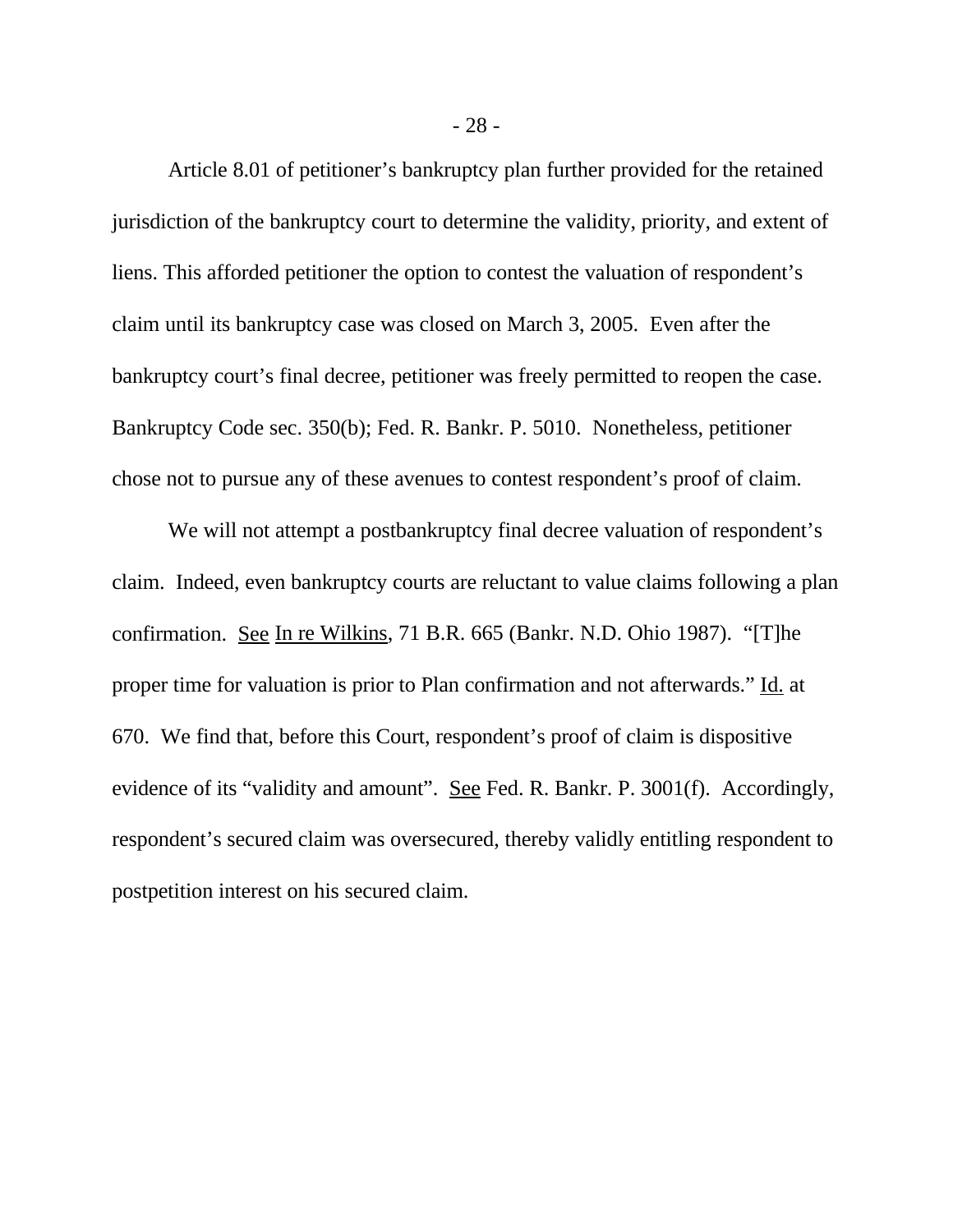- 29 -

## V. Postpetition Rate of Interest on Respondent's Secured Claim<sup>16</sup>

As noted supra, section 6601(a) provides that if a taxpayer fails to pay a tax imposed by the Code, interest shall accrue from the date that the tax payment is due until the date it is paid. The rate of interest is "the underpayment rate established under section 6621". Id. For a "large corporate underpayment" however, this rate is increased by 2 additional percentage points. Sec.  $6621(c)(1)$ . A "large corporate" underpayment" is defined as an underpayment of tax by a C corporation for any "taxable period" if the underpayment for such "taxable period" exceeds \$100,000. Sec.  $6621(c)(3)(A)$ . In the case of any tax imposed by subtitle A, such as an income tax, the "taxable period" is the taxable year. Sec.  $6621(c)(3)(B)(I)$ . For all other

<sup>&</sup>lt;sup>16</sup>Bankruptcy Code sec. 511, enacted as part of the Bankruptcy Abuse Prevention and Consumer Protection Act of 2005, Pub. L. No. 109-8, sec. 704, 119 Stat. at 125, effective in cases commenced on or after October 17, 2005, provides:

<sup>(</sup>a) If any provision of this title requires the payment of interest on a tax claim or on an administrative expense tax, or the payment of interest to enable a creditor to receive the present value of the allowed amount of a tax claim, the rate of interest shall be the rate determined under applicable nonbankruptcy law.

<sup>(</sup>b) In the case of taxes paid under a confirmed plan under this title, the rate of interest shall be determined as of the calendar month in which the plan is confirmed.

As petitioner filed his bankruptcy petition in 2001, the section is not applicable to the case at issue.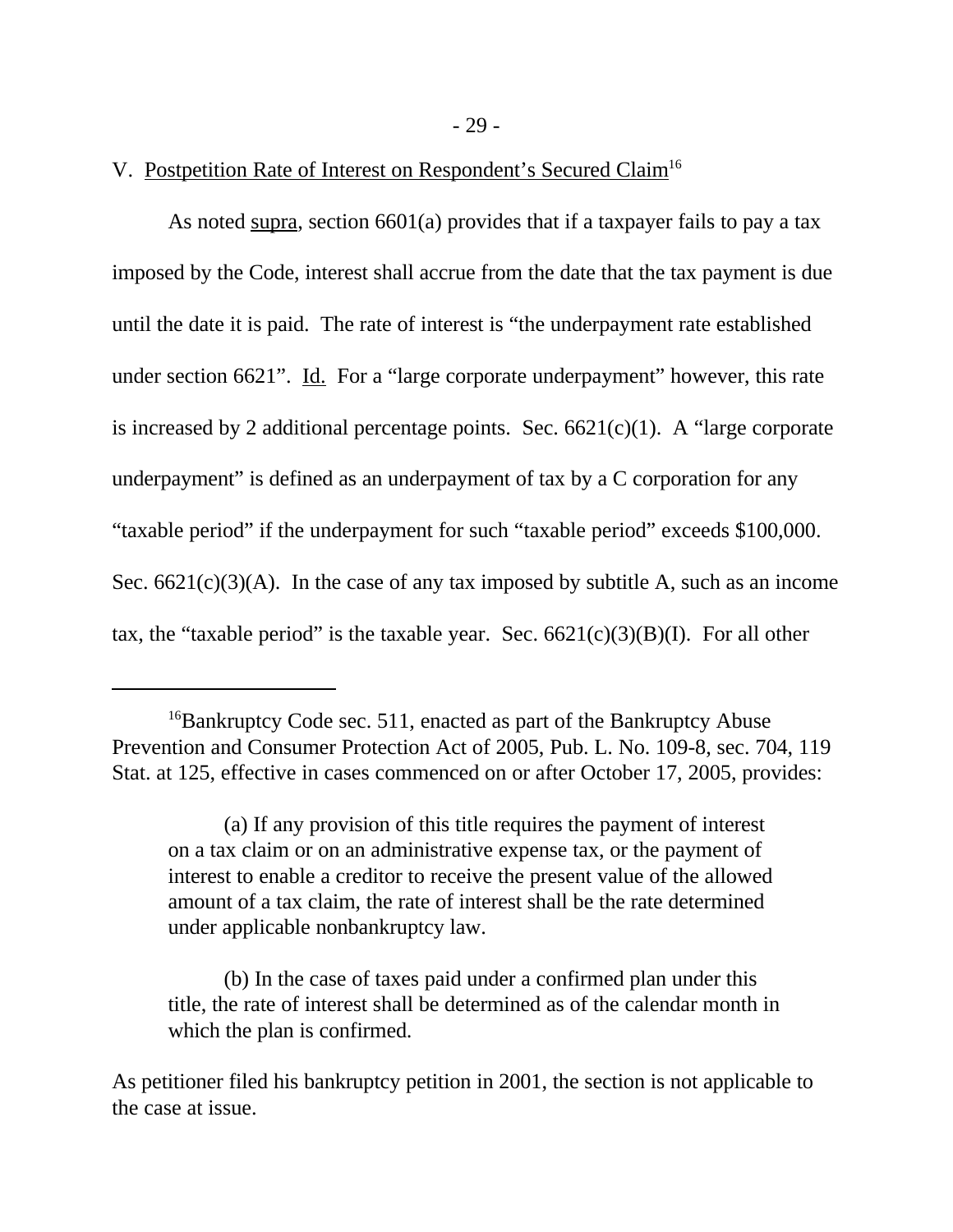underpayments of tax, the "taxable period" refers to the period to which the underpayment relates. Sec.  $6621(c)(3)(B)(ii)$ ; <u>see also</u> sec.  $301.6621-3(b)(4)$ , Proced. & Admin. Regs. ("the taxable period for an underpayment of FICA taxes is the calender quarter"). The appropriate rate of tax, therefore, depends on the "taxable period" to which petitioner's employment taxes relate.

Subtitle C of the Code governs payment of employment taxes. Sections 3111 and 3301 impose taxes on employers under FICA (pertaining to Social Security) and FUTA (pertaining to unemployment), respectively, based on wages paid to employees. Similarly, section 3402 requires that employers deduct and withhold income tax on wages paid to employees. Petitioner reported each of these taxes on quarterly returns, and respondent has assessed the tax for each quarter separately. As none of these taxes are imposed by subtitle A, each of petitioner's contested taxable quarters must be viewed in isolation when determining the applicability of a "large corporate underpayment".

Respondent has vacillated over the appropriate postpetition rate of interest on his secured claim. Noting that the initial balance of the tax due for petitioner's March 2000 tax period was \$118,498.30, respondent admits that he "may have initially computed and assessed interest at the large corporate underpayment rate."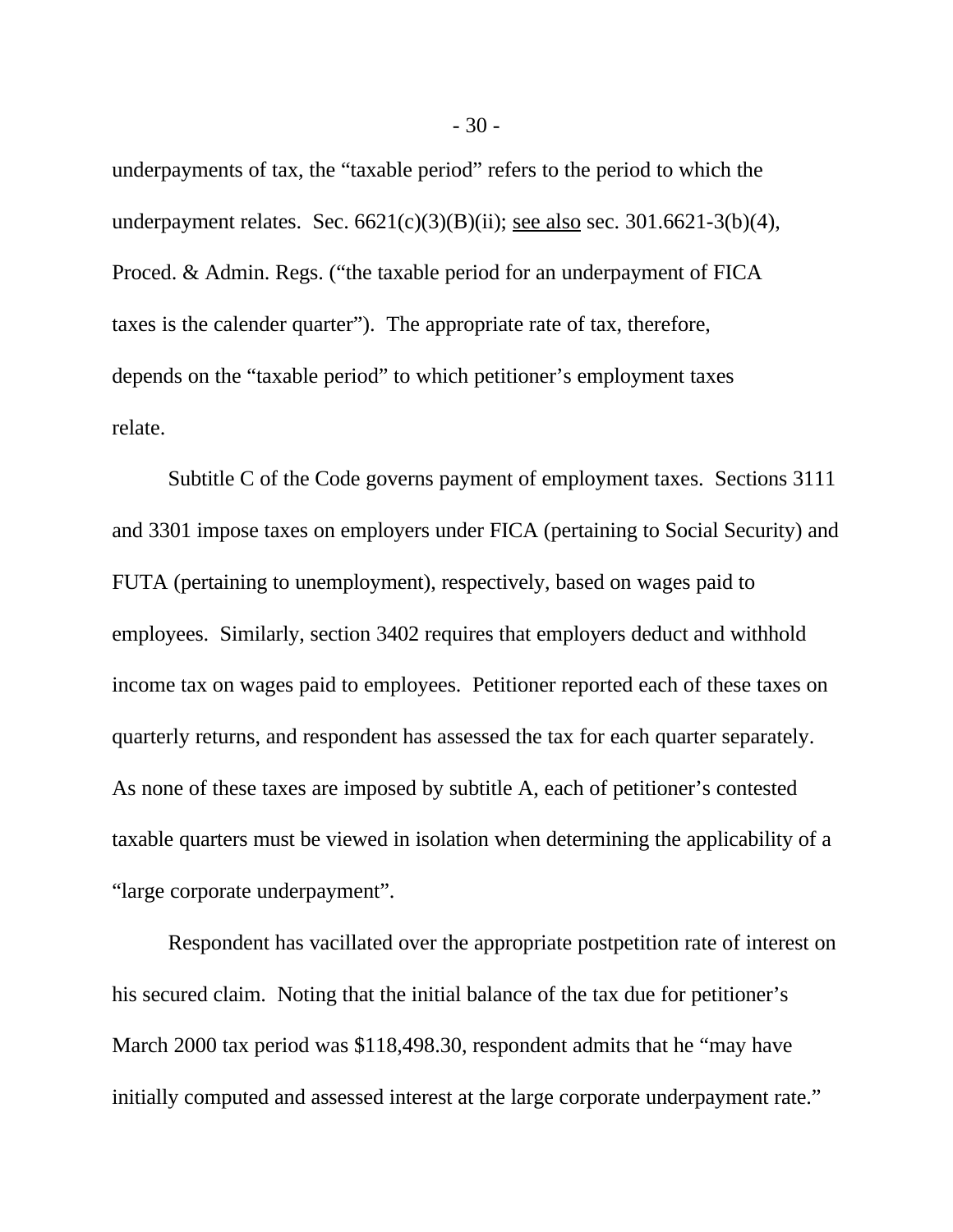Nonetheless, respondent now accepts the interest calculations of his insolvency expert which were performed during the pendency of this case. Respondent asserts that those calculations reflect an application of the general underpayment rate established under section 6621.

Bankruptcy Code sec. 506(b) does not provide a specific rate of interest for secured claims arising from nonconsensual liens such as those at issue; however, courts have repeatedly held that the rates of interest provided by otherwise applicable statutes govern. See Lapiana v. Bank of Ravenswood (In re Lapiana), 100 B.R. 998, 1004 (N.D. Ill. 1989); Gline v. Horn & Co. (In re Isley), 104 B.R. 673, 680 (Bankr. D. N.J. 1989); In re Krump, 89 B.R. 821, 825 (Bankr. S.D. 1988); Hunter v. Ohio Citizens Bank (In re Henzler Mfg. Co.), 55 B.R. 194, 197 (Bankr. N.D. Ohio 1985); In re Hoffman, 28 B.R. 503, 508 (Bankr. Md. 1983); In re Busman, 5 B.R. 332, 341 (Bankr. E.D.N.Y. 1980). Accordingly, we find respondent's assessments of postpetition interest on his secured claim in accordance with the general underpayment rate of section 6621 are valid.

VI. Postconfirmation Interest and Interest Rate on Respondent's Secured Claim

 Confirmed chapter 11 plans bind the debtor and all creditors to the terms of the plan. Bankruptcy Code sec. 1141(a); In re Penrod, 169 B.R. 910, 916 (Bankr. N.D. Ind. 1994) ("The plan is essentially a new and binding contract, sanctioned by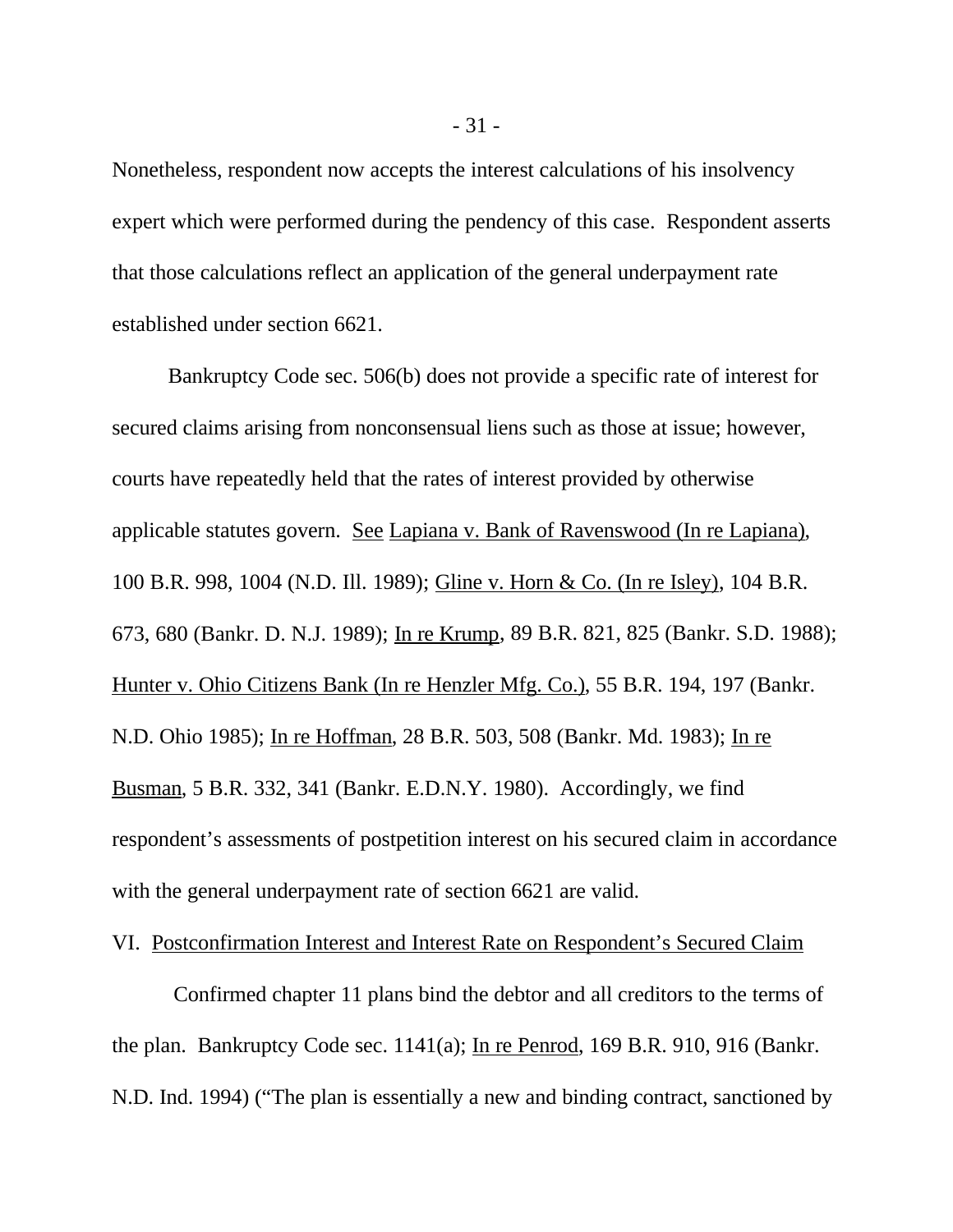the court, between the debtors and their pre-confirmation creditor."), aff'd, 50 F.3d 459 (7th Cir. 1995); see also Hillis Motors, Inc. v. Haw. Auto. Dealers' Ass'n, 997 F.2d 581, 588 (9th Cir. 1993) (bankruptcy plans are to be interpreted under the rules governing the interpretation of contracts).

Article 5.02 of petitioner's confirmed bankruptcy plan provides that respondent's secured claim would be "paid in full, together with interest as provided by law." Respondent contends that this provision allowed for the accrual of postconfirmation interest on his secured claim at the general underpayment rate of section 6621. Petitioner generally protests all postconfirmation accrual of interest on the claim.

The express terms of petitioner's bankruptcy plan unambiguously provided that respondent's secured claim would be paid with interest. Furthermore, in the light of the qualifying language that interest would be paid as "provided by law", we find that petitioner's bankruptcy plan contemplated interest accrual on respondent's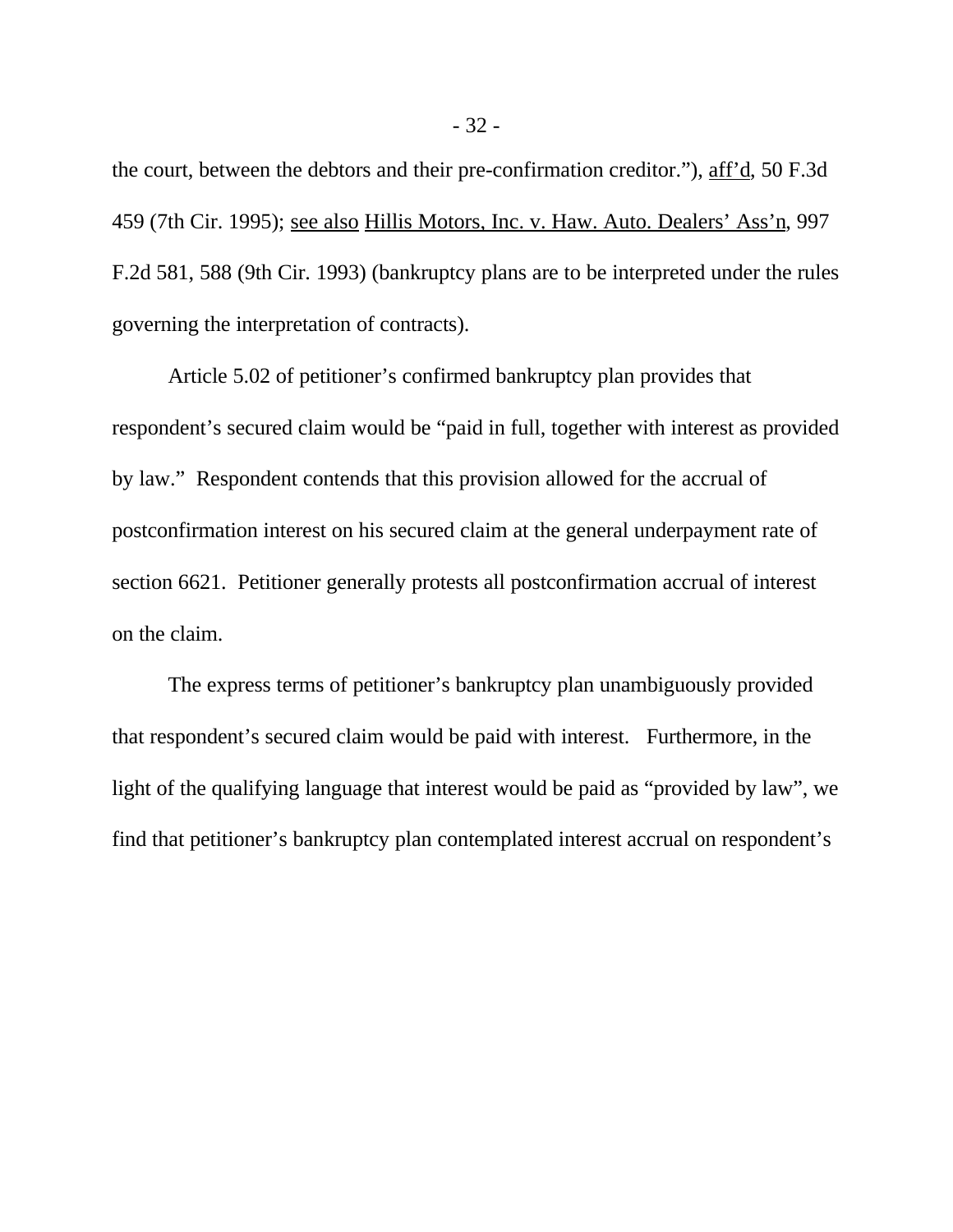secured claim at the general underpayment rate of section  $6621$ .<sup>17</sup> Accordingly, we conclude that such interest assessments were valid.

## VII. Interest on Respondent's Priority Claim

Both parties agree that priority tax claims do not accrue interest from the petition date through confirmation of the plan. See Bankruptcy Code sec. 506(b). Petitioner, however, contests the accrual of postconfirmation interest on respondent's priority claim. Respondent counters that the bankruptcy plan provides for the deferred payment of his priority claim, entitling him to interest until the claim was paid in full.

A bankruptcy court can confirm a chapter 11 bankruptcy plan only if the plan satisfies various statutory requirements. See Bankruptcy Code sec. 1129. One such requirement, articulated in Bankruptcy Code sec.  $1129(a)(9)(C)$ , <sup>18</sup> is

<sup>18</sup>Bankruptcy Code sec.  $1129(a)(9)(C)$  provides in relevant part:

(continued...)

<sup>&</sup>lt;sup>17</sup>Petitioner cites no authority to overcome the clear language of its bankruptcy plan. To the extent petitioner argues that the plan is ambiguous, under applicable California law, "where a contract is ambiguous, 'the language of  $***$ [the] contract should be interpreted most strongly against the party who caused the uncertainty to exist.'" William M. Miller v. United States, 363 F.3d 999, 1006 (9th Cir. 2004) (quoting Cal. Civ. Code sec. 1654). Consequently, even if ambiguity exists within the document, we interpret it against petitioner-drafter. See id.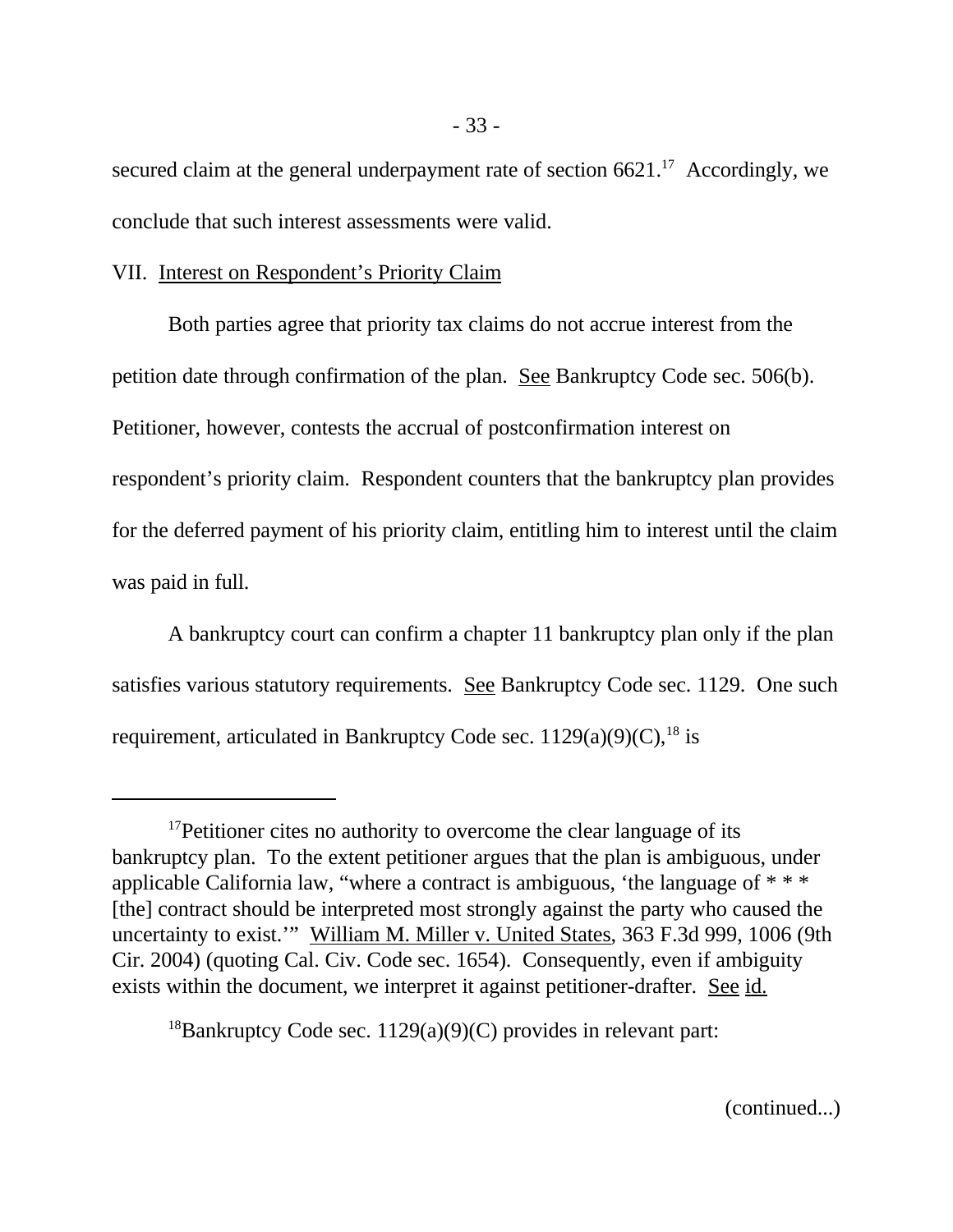that, absent agreement otherwise, if the plan provides for deferred payments to a government creditor holding a priority tax claim, the plan must also entitle the creditor to "value, as of the effective date of the plan, equal to the allowed amount of such claim". Bankruptcy courts "have almost uniformly ruled that the proper method of providing such creditors with the equivalent of the value of their claim as of the effective date of the plan is to charge interest on the claim throughout the payment period." United States v. S. States Motor Inns, Inc. (In re S. States Motor Inns, Inc.), 709 F.2d 647, 650 (11th Cir. 1983); see also United States v. Neal Pharmacal Co., 789 F.2d 1283, 1285 (8th Cir. 1986) ("a debtor \* \* \* may only defer the payment of priority tax claims if the creditor who is forced to accept the deferred

 $18$ (...continued)

The court shall confirm a plan only if all the following requirements are met:

\* \* \* \* \* \* \*

(9) Except to the extent that the holder of a particular claim has agreed to a different treatment of such claim, the plan provides that--

\* \* \* \* \* \* \*

(C) with respect to a claim of a kind specified in section  $507(a)(8)$  of this title, the holder of such claim will receive on account of such claim deferred cash payments, over a period not exceeding six years after the date of assessment of such claim, of a value, as of the effective date of the plan, equal to the allowed amount of such claim.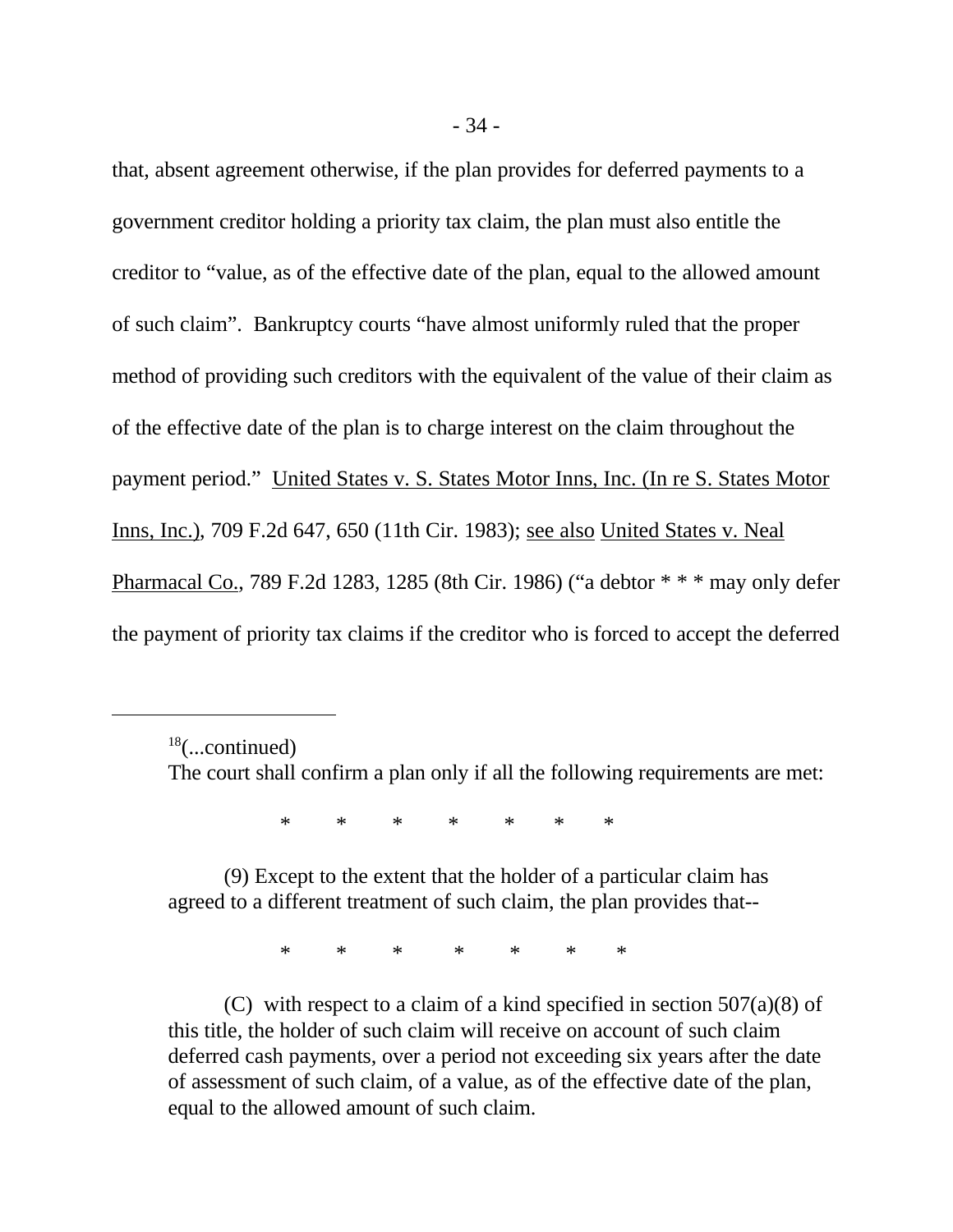payments receives interest on its claim in an amount that renders the deferred payments equivalent to the present value of its claim").

Section 5.01 of petitioner's confirmed bankruptcy plan provides that respondent's priority tax claims are to be paid "in full" from the proceeds of petitioner's assets. At issue is whether that term calls for deferred payments, or alternatively, whether the plan should be interpreted to preclude the accrual of interest on respondent's claim.

Petitioner cites In re Pharmadyne Labs., Inc., 53 B.R. 517 (Bankr. D. N.J. 1985), and United States v. White Farm Equip. Co., 157 B.R. 117 (N.D. Ill. 1993), in support of its proposition that postconfirmation interest accrual on respondent's claim is unwarranted. Respondent counters by generally attempting to distinguish the present facts from those in the cases upon which petitioner relies.

What follows is a discussion of the cases cited by petitioner as well as United States v. Arrow Air, Inc. (In re Arrow Air, Inc.), 101 B.R. 332 (S.D. Fla.1989), a case cited, but not examined by respondent, and In re Collins, 184 B.R. 151 (Bankr. N.D. Fla. 1995). In these latter two cases, the respective courts held that the debtors' delayed payments to priority tax creditors entitled the creditors to interest accrual on their claims pursuant to bankruptcy plan provisions providing for the payment of those claims "in full". Consistent with these cases, we find that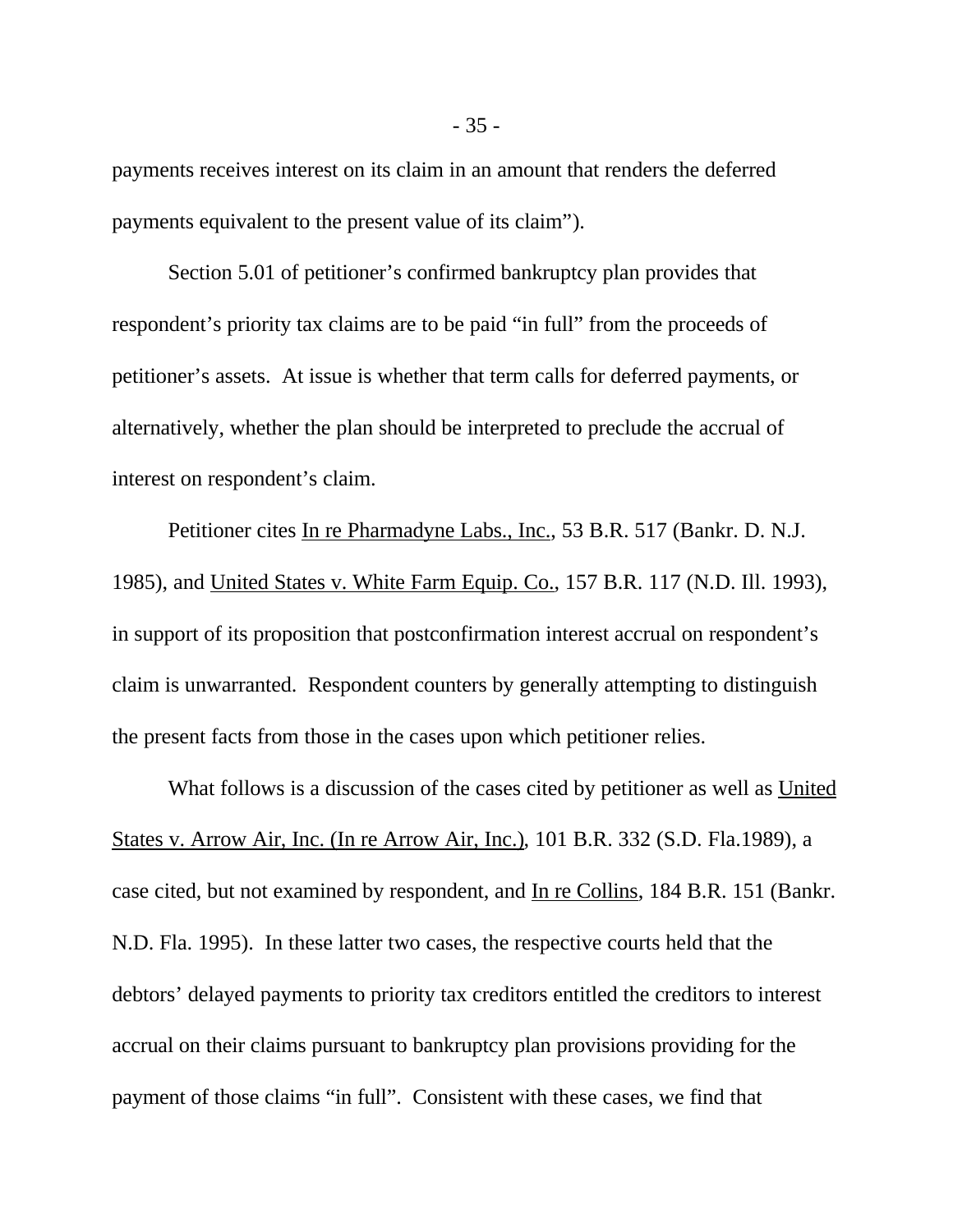petitioner's bankruptcy plan contemplated deferred payments on respondent's priority claim and that respondent was, correspondingly, entitled to accrue interest on his claim during the period following confirmation of petitioner's bankruptcy plan.

#### A. Caselaw

In In re Pharmadyne Labs., Inc., 53 B.R. at 519, the debtor's chapter 11 bankruptcy plan allowed for the payment of priority tax claims "to the extent there \* \* \* [were] funds available for payment" following the liquidation of the debtor's assets and the satisfaction, in full, of higher priority claims. After payments were delayed, the Commissioner sought postconfirmation interest on his claims pursuant to 11 U.S.C. sec 1129(a)(9)(C); however, the court cursorily dismissed the section's applicability by finding that "The plan \* \* \* [did] not provide for the deferment of payments to the I.R.S." Id. at 522. The court's decision arguably embraces the premise that the absence of any express provision in a bankruptcy plan for deferred payments serves to preclude the Commissioner from asserting entitlement to postconfirmation interest on his claim.

In White Farm Equip. Co., 157 B.R. at 118-119, the debtor's bankruptcy plan provided that certain claims would be paid the "allowed amount thereof in cash on the latter of the Effective Date or the date upon which such claims become Allowed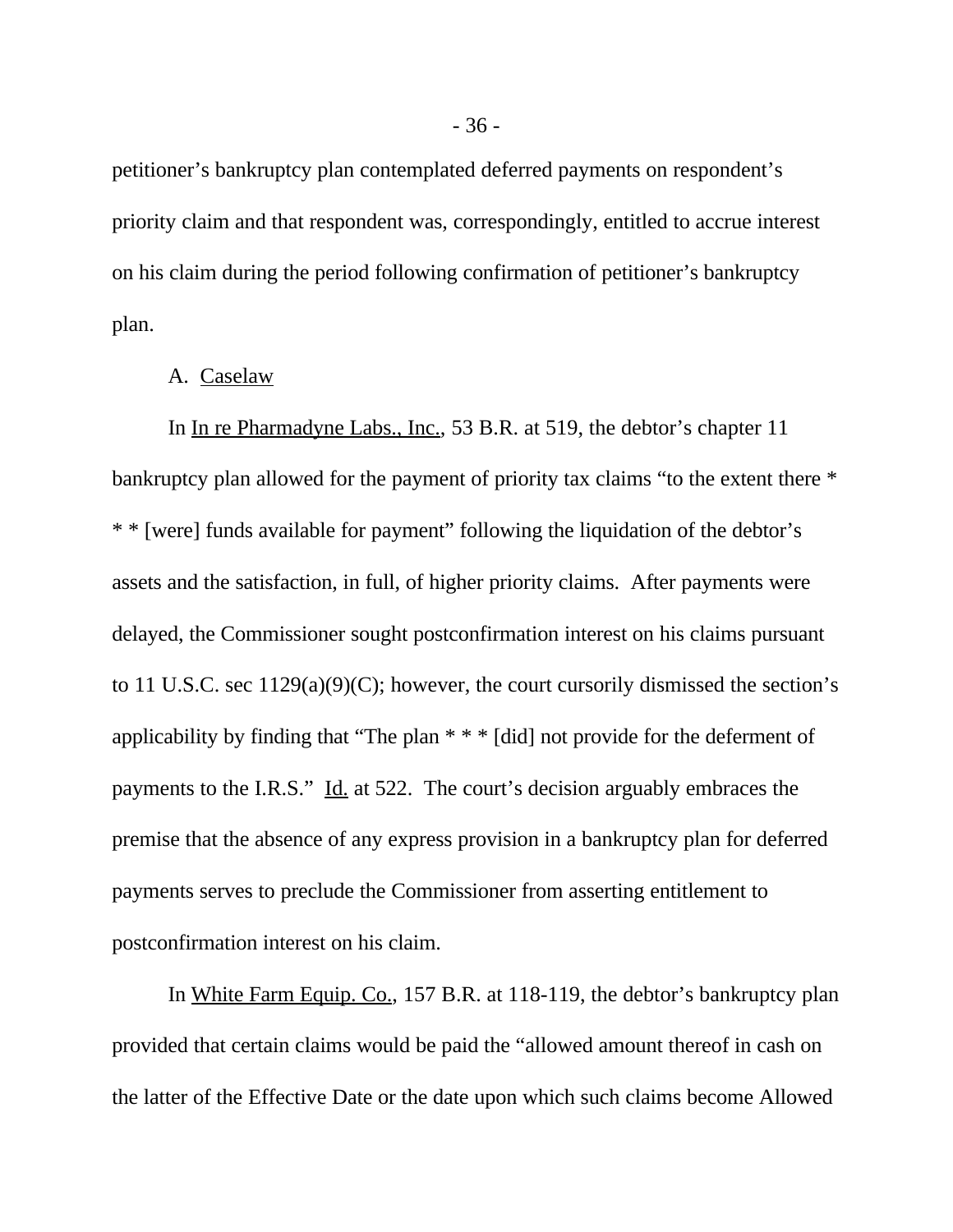Claims." The plan also explicitly restricted "Allowed Claims" from accruing interest following the petition date. Id. at 119.

After the confirmation of the plan, litigation ensued concerning the proper characterization of the Commissioner's claim. At the conclusion of a series of appeals, ending with a denial of certiorari by the Supreme Court, the Commissioner's claim was definitively established as an "Allowed Claim". Id. The Commissioner thereafter asserted he was entitled to postconfirmation interest on his priority claim from the confirmation date of the plan to the date when it was definitively established as an "Allowed Claim". Id.

The District Court affirmed the lower bankruptcy court's holding that the Commissioner was not entitled to postpetition interest. Id. at 121. The court agreed with the bankruptcy court's interpretation of the debtor's bankruptcy plan and concluded that the plan unambiguously provided that no postconfirmation interest would be paid on the Commissioner's "Allowed Claim". Id. at 121. The court further found that the debtor's plan clearly "did not provide for deferred cash payments", but instead anticipated payments "as soon as the IRS' claim became an allowed claim." Id.

The District Court also suggested that the different underlying purposes of plans of reorganization and, conversely, plans of liquidation, might factor into an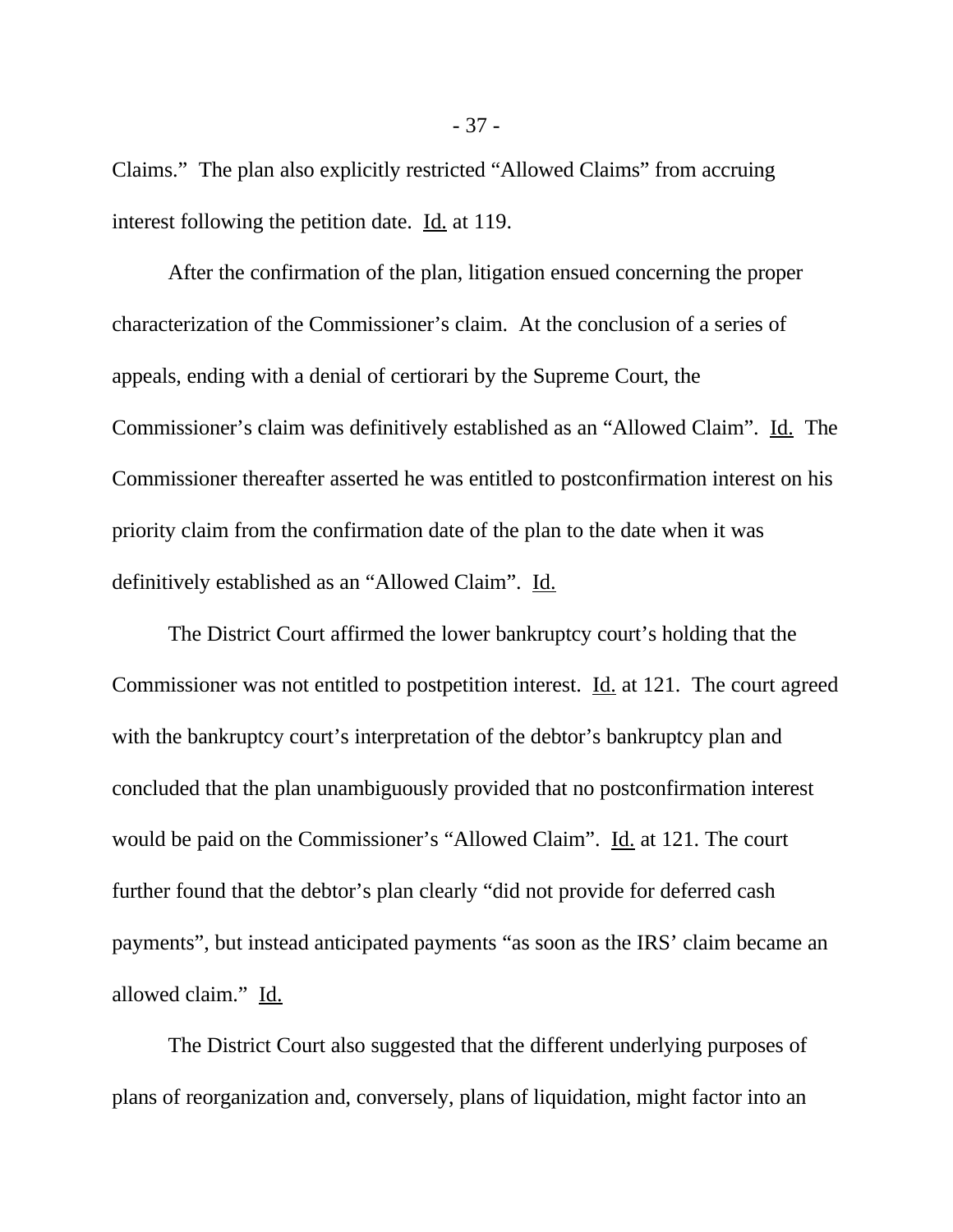inquiry focused on discerning whether a plan implicitly directs the debtor to make deferred payments. Id. Noting that the plan at issue effected a liquidation, the court stated that "the purpose of making deferred payments on a priority claim is to increase cash flow and thus increase the prospect of a successful reorganization. Here, no such purpose exists. White Farm's plan  $***$  did not provide for payments over time to facilitate reorganization." Id. This passage appears to imply that the court would more seriously consider whether a plan impliedly called for deferred payments on a priority claim if the provision providing for such payments was part of a larger bankruptcy reorganization. In a similar vein, the passage may be further interpreted as the court's intimation that deferred payments, and corresponding interest pursuant to 11 U.S.C. sec. 1129(a)(9)(C), may be more appropriately limited to bankruptcy reorganization plans if not expressly provided for in a liquidation plan.

 In contrast to the bankruptcy plans in the cases cited by petitioner, the debtor's reorganization plan in In re Arrow Air, Inc., 101 B.R. at 333, provided that the Commissioner's priority tax claim would be paid "in full" on the effective date of the plan or as soon thereafter as feasible; the plan did not expressly provide for deferred cash payments. Payment of the Commissioner's priority claim was delayed for 11 months following the effective date of the plan. Id. at 335. The

- 38 -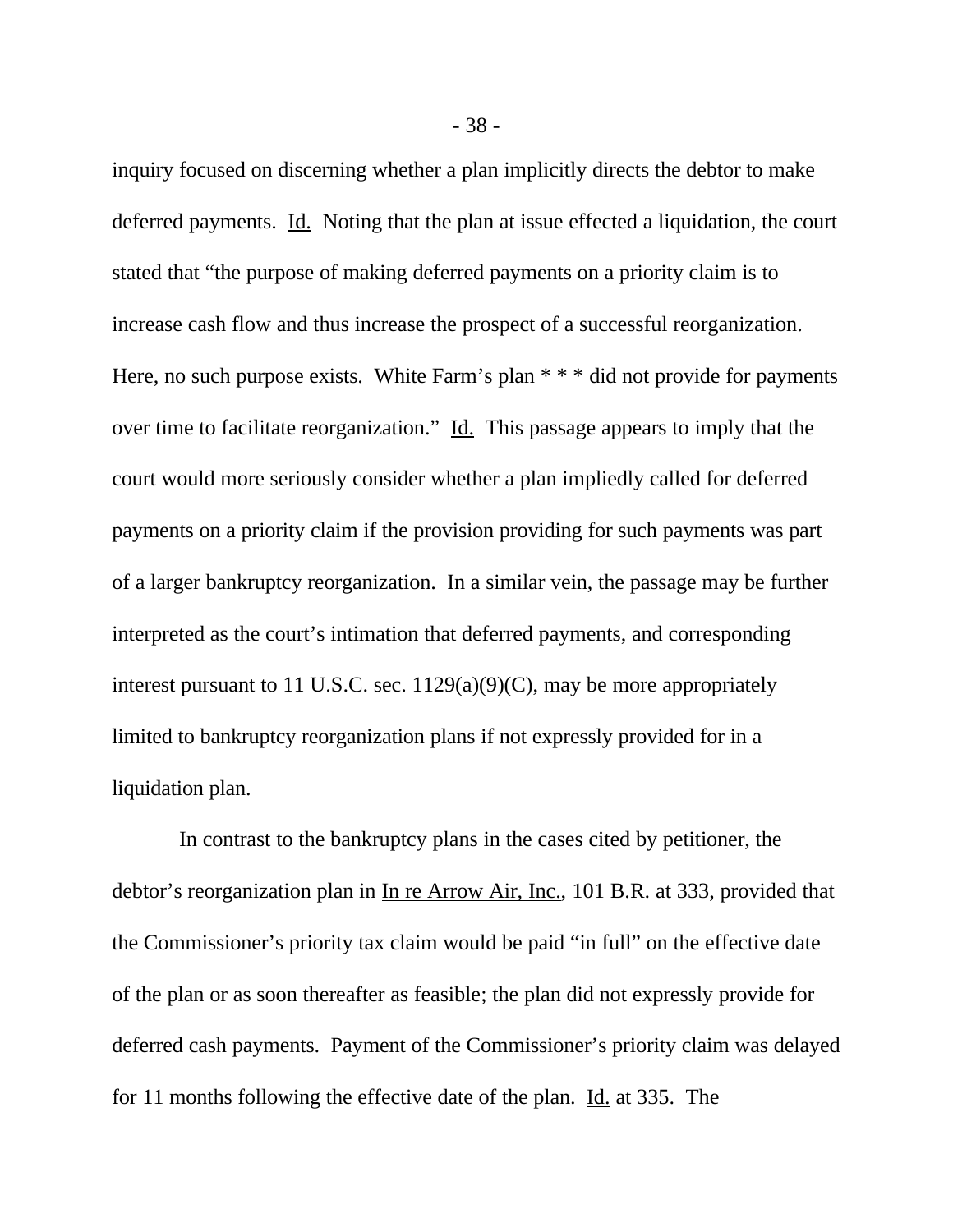Commissioner asserted that he was entitled to the accrual of interest on his claim during that period. Id. at 334.

In reversing the lower bankruptcy court's holding that the delayed payment was not a deferred cash payment precluding the accrual of interest on the Commissioner's priority claim, the District Court focused its inquiry on whether the debtor's plan to pay the priority claim "in full" constituted a "guaranteed payment in the manner provided by \* \* \* [11 U.S.C. sec. 1129(a)(9)(C)]." Id. at 334-335. The court construed the ambiguous wording in the plan against the debtor-drafter and found it was reasonable to interpret "in full" as reflecting a promise, consistent with 11 U.S.C. sec. 1129(a)(9)(C), to pay interest on the claim for any delay in payment. Id. at 335-336. In so finding, the court placed the burden on the debtor-drafter to cure any ambiguities that might arise in the provisions of its bankruptcy plan. Id. at 336.

 In accord with this approach, the court in In re Collins, 184 B.R. at 155, found that a debtor's plan promising payment "in full" was ambiguous and interpreted the provision against the debtor to include postconfirmation interest on the Commissioner's priority claim. The court also rejected the suggestion, first espoused in White Farm Equip. Co., that a liquidation plan may be construed differently from a reorganization plan with respect to the accrual of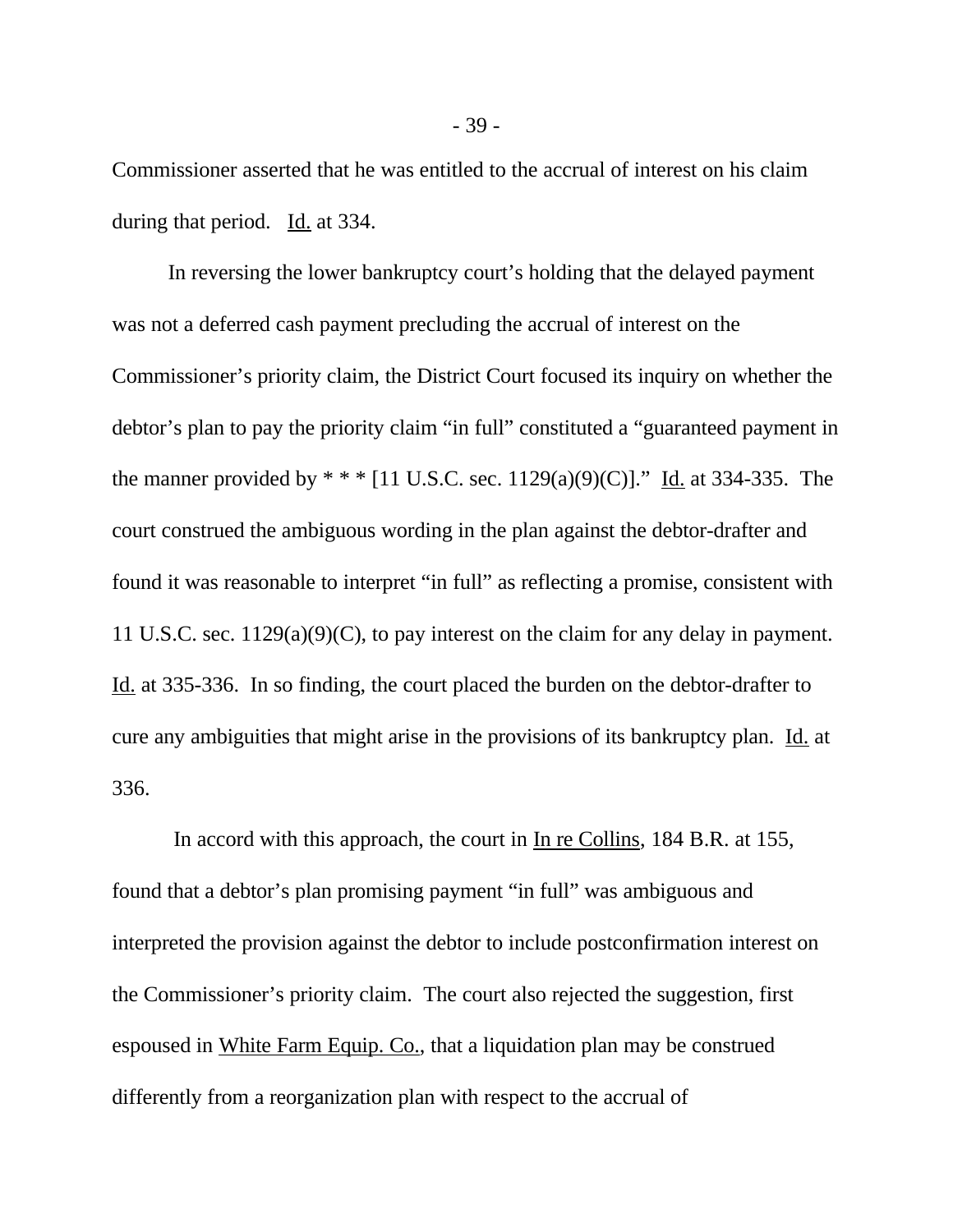postconfirmation interest on a priority tax claim. Id. While recognizing that "the purpose of allowing deferral of payments, instead of cash on confirmation, may be to facilitate reorganization", the court reiterated that "the present value requirement of \* \* \* [11 U.S.C. sec. 1129(a)(9)(C)] ensures that priority claimants will be compensated for the 'time value of money' if their payment is delayed." Id. (citing United States v. S. States Motor Inns, Inc., 709 F.2d at 652 (noting that the primary intent of 11 U.S.C. sec. 1129(a)(9)(C) is to provide the Government with a future amount equal in value to an amount paid in full upon the effective date of the plan)).

#### B. Conclusion

We are not persuaded by the cases petitioner cites. We further decline to follow the reasoning of In re Pharmadyne Labs., Inc. In that case the court summarily dismissed the applicability of 11 U.S.C. sec.  $1129(a)(9)(C)$  without meaningful analysis. In re Pharmadyne Labs., Inc., 53 B.R. at 522; see also In re Arrow Air, Inc., 101 B.R. at 335 ("There is no citation of authority and really very little analysis. In short, we glean nothing of value from Pharmadyne other than the Government lost the issue."). Further, the court did not apply, nor even consider, the doctrine of contra proferentem to construe the seemingly ambiguous plan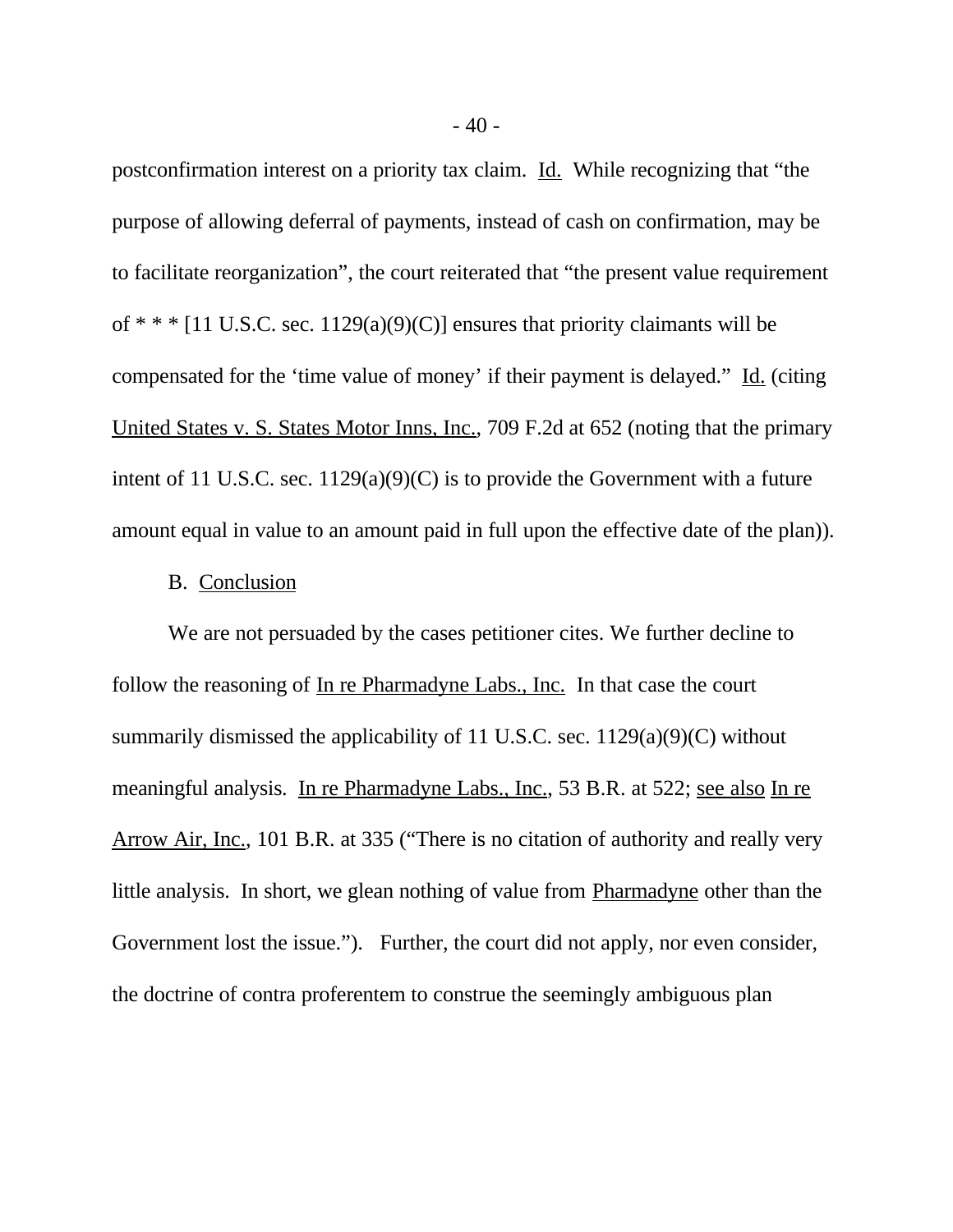provisions against the debtor-drafter.<sup>19</sup> Courts have widely applied the doctrine when interpreting opaque bankruptcy plan provisions. See, e.g., Cnty. of Ventura v. Brawders (In re Brawders), 325 B.R. 405 (BAP 9th Cir. 2005); Harstad v. First Am. Bank (In re Harstad), 155 B.R. 500 (Bankr. D. Minn. 1993), aff'd, 39 F.3d 898 (8th Cir. 1994); cf. In re Stuart, 402 B.R. 111 (Bankr. E.D. Pa. 2009) (questioning the liberal use of the doctrine). Cognizant of the questionable precedential value established by the Pharmadyne opinion, we conclude that it is of limited value in our present inquiry.

The facts of the second case upon which respondent relies, White Farm Equip. Co., are distinguishable on their face from those at present. In White Farm Equip. Co., 157 B.R. at 119, the debtor's bankruptcy plan explicitly provided for payment of priority claims on a definite date: the later of the effective date or the date when each claim became an "Allowed Claim." In contrast, petitioner's plan provides only that respondent's priority claim would be paid "in full" following the

<sup>&</sup>lt;sup>19</sup>The plan provision at issue in that case did not specifically address deferred payments. Nonetheless, the plan allowed for the payment of priority tax claims "to the extent there \* \* \* [were] funds available for payment" following both the sale of the debtor's assets and the satisfaction of higher priority claims. See In re Pharmadyne Labs., Inc., 53 B.R. 517, 518 (Bankr. D.N.J. 1985). This language may at least suggest the possibility of a delay in payment of the Commissioner's claim while the debtor liquidated its assets and, thereafter, applied the proceeds to satisfy the claims senior to those of the Commissioner.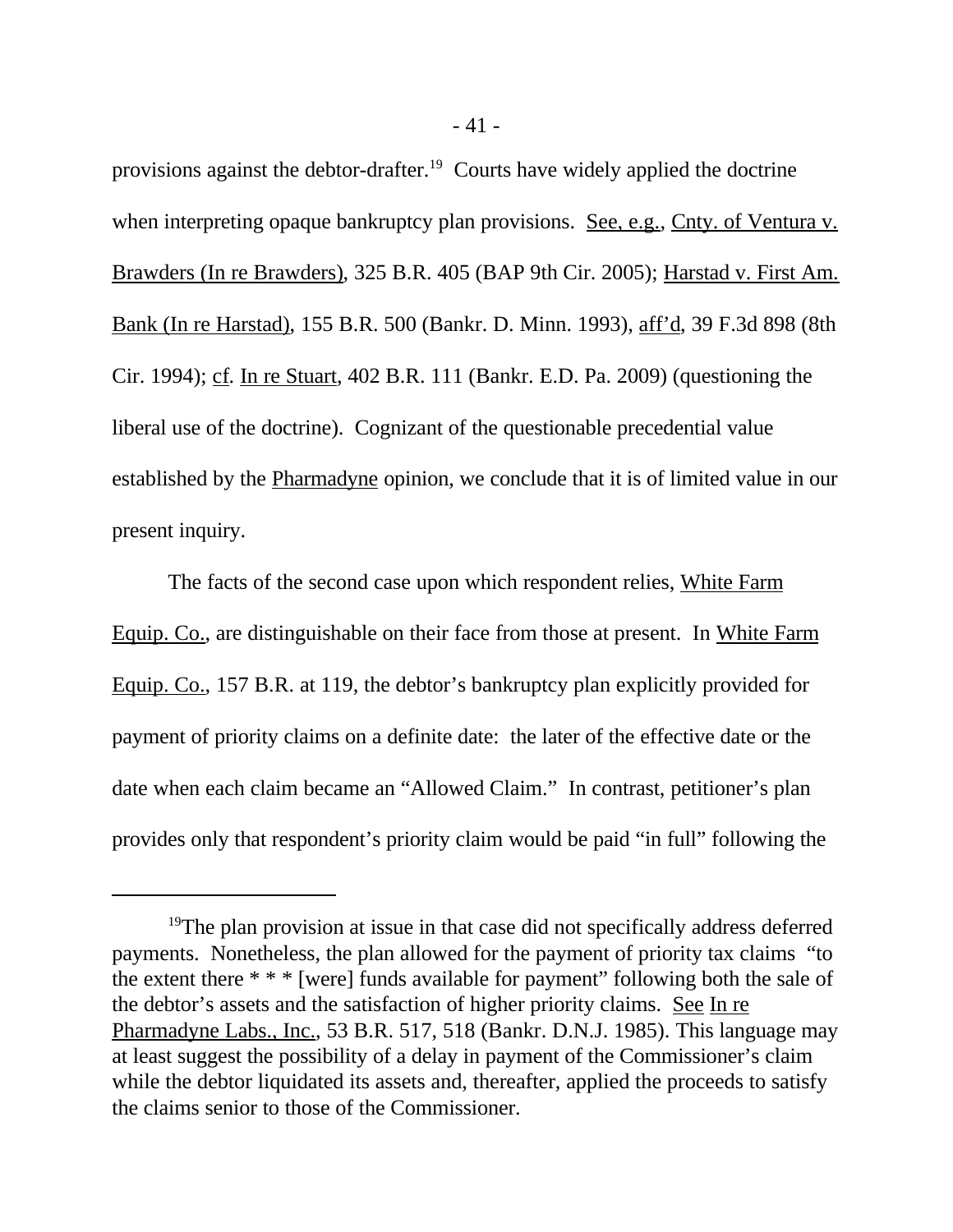satisfaction of senior claims. Nothing in petitioner's plan delineates a specific payment date; rather, the prescribed hierarchal payment schedule in petitioner's plan alludes to the possibility of a delay in payment of respondent's claim.

Furthermore, in White Farm Equip. Co., the debtor's plan explicitly provided that the Commissioner's priority tax claims would not include interest for the period following the petition date. Petitioner's plan contains no such restriction.

We are also unconvinced that the court in White Farm Equip. Co. was accurate when it seemingly accepted that the ultimate purpose of a bankruptcy plan may factor into whether delayed payments on claims are entitled to interest. No other court has endorsed such a premise, nor do we. Instead, we adopt the finding of the court in In re Collins, 184 B.R. at 155, expressly rejecting any distinction in the application of 11 U.S.C. sec.  $1129(a)(9)(C)$  to either liquidation or reorganization plans. We, therefore, address petitioner's bankruptcy plan without regard to the anticipated ultimate result of the plan to petitioner.<sup>20</sup>

<sup>&</sup>lt;sup>20</sup>Although petitioner, in a misguided attempt to align with the reasoning of United States v. White Farm Equip. Co. 157 B.R. 117 (N.D. Ill. 1993), contends that its bankruptcy plan constituted a plan of liquidation, as noted, infra, we find petitioner's bankruptcy plan to be a plan of reorganization.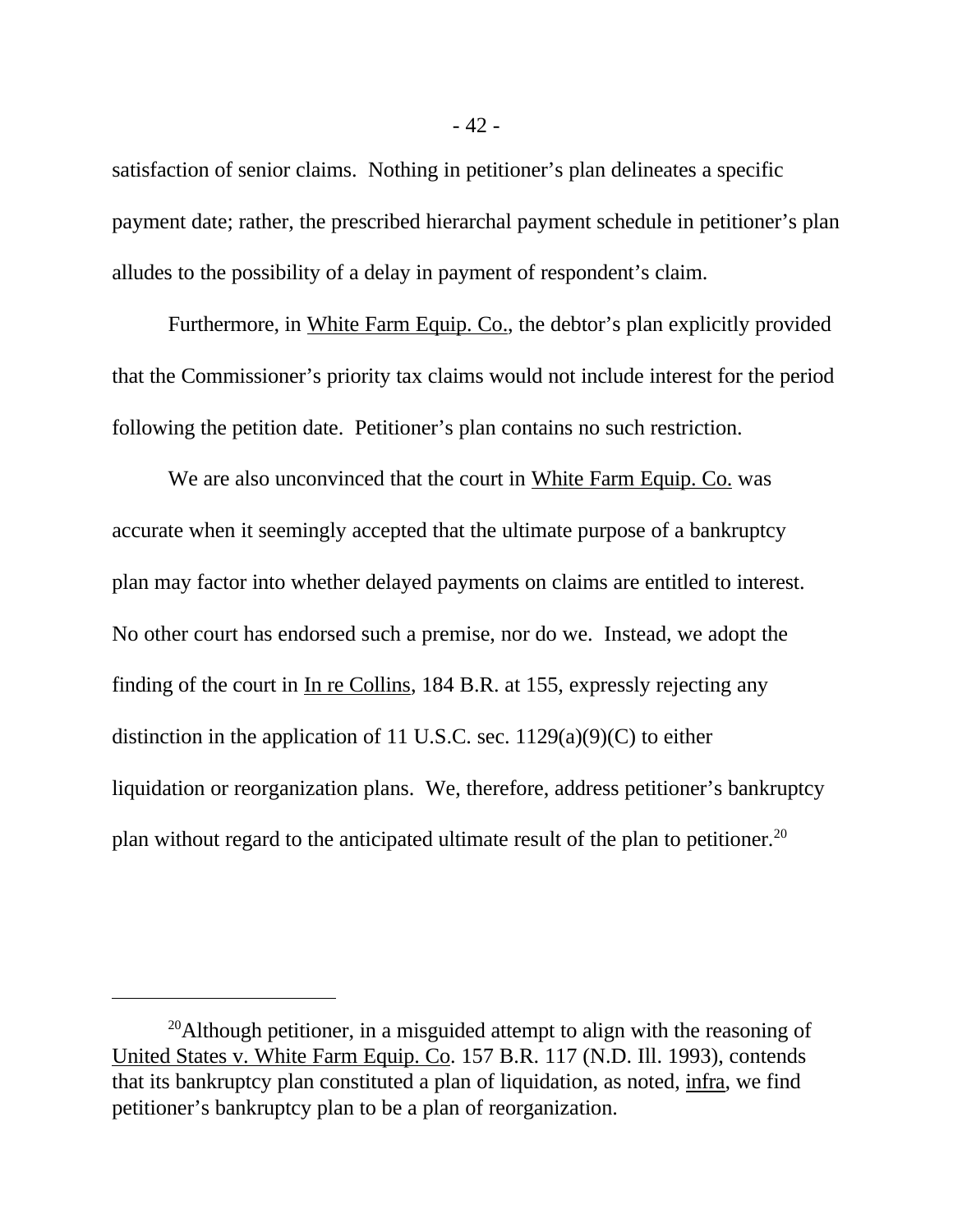Declining to invest in the scant reasoning of Pharmadyne or the inapposite factual circumstances of White Farm Equip. Co., we turn to other relevant caselaw for guidance. We first note that the provisions of petitioner's bankruptcy plan concerning respondent's priority claim are nearly identical to the debtors' plans at issue in both In re Arrow Air and In re Collins. In those cases the respective courts found that language providing for the payment of the Commissioner's claims "in full" was ambiguous and should be construed against the debtor-drafters. Article  $5.01<sup>21</sup>$  of petitioner's plan similarly provides that respondent's priority claim "shall be paid in full and in the order of priority set forth in 11 U.S.C. Section 507(a)" following the liquidation of certain assets. (Emphasis added.) Petitioner was represented by counsel when its bankruptcy plan was drafted and had the opportunity to clearly tailor the plan, if desired, to avoid both deferred payments and the accrual of postconfirmation interest on respondent's claim. We find instructive the court's observation in Fawcett v. United States (In re Fawcett), 758 F.2d 588, 590-591 (11th Cir. 1985), which, while analyzing a bankruptcy plan provision concerning a debtor's payment on a secured claim, retains relevance to the issue at hand:

<sup>&</sup>lt;sup>21</sup>Respondent's posttrial brief mistakenly cites art.  $5.02$  as the provision governing the payment of respondent's priority claims. Art. 5.02 refers to the payment of respondent's secured claim.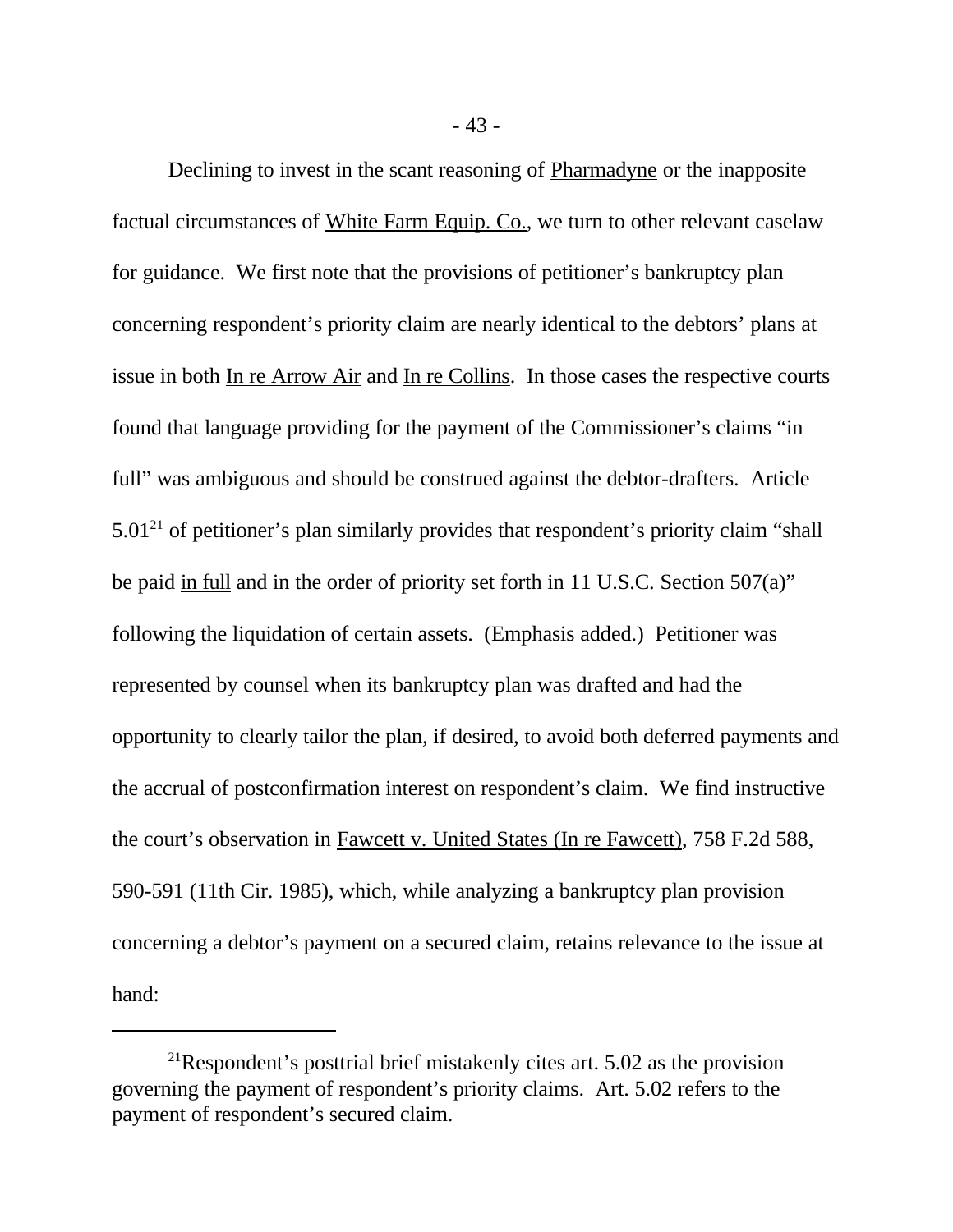If a debtor submits a generalized statement that it will pay  $* * *$  in full-100%, creditors are entitled to interpret that statement as guaranteeing the payment of each and every part of the creditor's claim. If the debtor wishes to be more specific  $***$  it is the debtor's duty to put the creditor on notice by specifically detailing any exceptions. Failing this, the debtor as draftsman of the plan has to pay the price if there is any ambiguity about the meaning of the terms of the plan. \* \* \*

In accord with this quoted passage and the courts' decisions in In re Arrow Air and In re Collins, we will construe the ambiguous language in the bankruptcy plan against the debtor-drafter. Consequently, we find that article 5.01 provides for deferred payments and the corresponding accrual of interest on respondent's priority claim pursuant to Bankruptcy Code sec.  $1129(a)(9)(C)$ .

## C. Postconfirmation Rate of Interest on Respondent's Priority Claim

Respondent did not offer the rate used in calculating interest on his priority claim. Indeed, respondent remains uncertain as to the manner by which interest was calculated on the claim.<sup>22</sup> Nonetheless, respondent now avers that the proper

 $^{22}$ In his posttrial response to an order from this Court, respondent noted:

Respondent's counsel has reviewed the evidence in this case, which consists of witness testimony and 113 exhibits, and did not find any detailed information on the interest rate used by respondent in calculating the post-confirmation accrual of interest on his priority claim. However, respondent usually charges interest at the general underpayment rate under I.R.C. § 6621(a).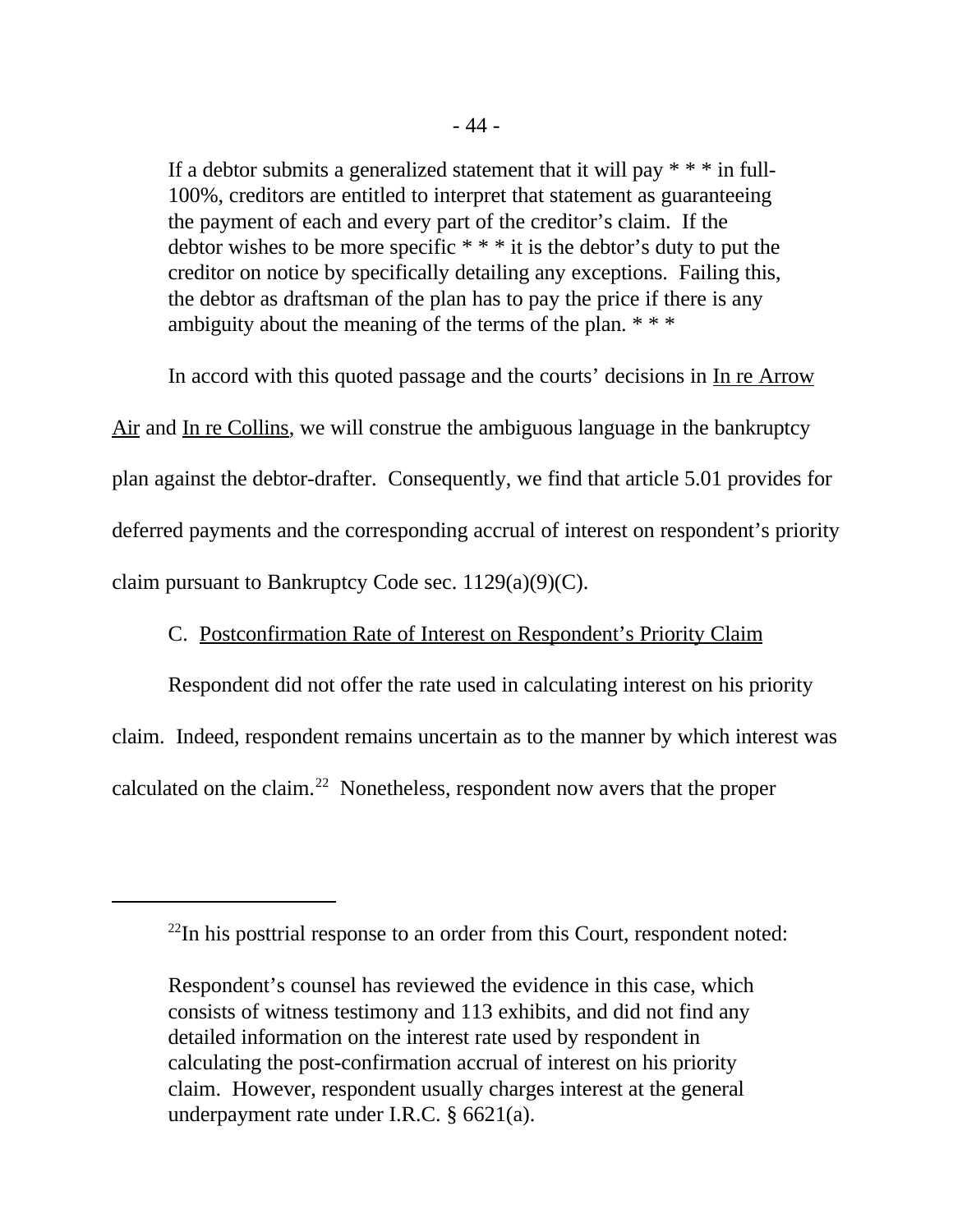rate of postconfirmation interest on the priority claim is the rate under section  $6621(a).^{23}$ 

 Courts have taken different approaches in determining the proper interest rate that a postconfirmation priority claim is afforded pursuant to 11 U.S.C. sec.  $1129(a)(9)(C)^{24}$  The Court of Appeals for the Ninth Circuit, to which an appeal in this case would lie, has held that a bankruptcy court "must make a case-by-case determination of what interest rate the reorganizing debtor would have to pay a creditor in order to obtain a loan on equivalent terms in the open market." United States v. Camino Real Landscape Maint. Contractors, Inc. (In re Camino Real

 $^{23}$ Respondent's poor accounting pervades the entirety of his "calculations", making it difficult for petitioner to succinctly state its contentions to this Court.

<sup>&</sup>lt;sup>24</sup>See United States v. Neal Pharmacal Co., 789 F.2d 1283, 1289 (8th Cir. 1986) (finding that the sec. 6621 rate is "clearly relevant" but noting courts must also consider market rates in general and whether the sec. 6621 rate reflects the risk, quality of any security, and term applicable in the particular case); Architectural Design, Inc. v. IRS (In re Architectural Design, Inc.), 59 B.R. 1019, 1023 (W.D. Va. 1986) (applying the sec. 6621 rate to an 11 U.S.C. sec. 1129(a)(9)(C) claim); In re Conn. Aerosols, Inc., 42 B.R. 706, 711 (D. Conn. 1984) (holding that the 28 U.S.C. sec. 1961 rate would "best approximate market conditions and provide the IRS with the value of its claim as of the effective date of the plan"); In re Collins, 184 B.R. 151, 156-157 (Bankr. N.D. Fla. 1995) (rejecting the rate of interest provided in 28 U.S.C. secs. 1961 and 6621 but noting that the consideration of both as "evidence of the proper market rate is permissible." (citing United States v. S. States Motor Inns, Inc. (In re S. States Motor Inns, Inc.), 709 F.2d. 647, 652 (11th Cir. 1983))); In re Fi-Hi Pizza, Inc., 40 B.R. 258, 272 (Bankr. D. Mass. 1984) (applying interest rate 2.5% above the sec. 6621 rate).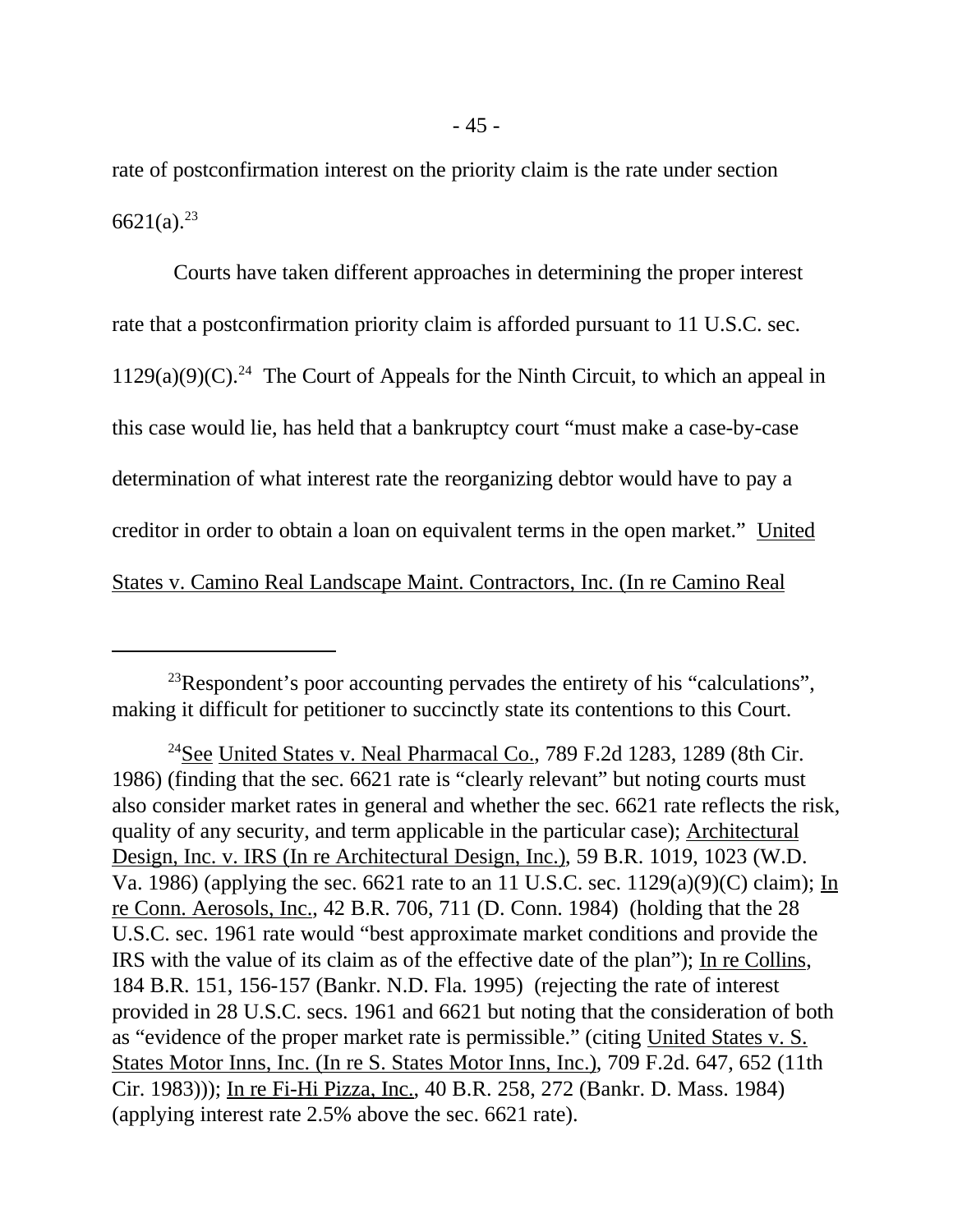Landscape Maint. Contractors), 818 F.2d 1503, 1508 (9th Cir. 1987). Consistent with this approach, the court expressly rejects "that the interest rate on deferred taxes for purposes of [11 U.S.C.]  $\S 1129(a)(9)(C)$  is fixed as  $\S 6621$  provides." Id. at 1505. The court similarly asserts that such interest rates are not necessarily congruent with the rates paid on Treasury obligations because an inquiry into the appropriate rate should focus on the "debtor's cost of borrowing, not the government's." Id. at 1506. Nonetheless, both rates may aid a court in its factual inquiry. Id. at 1506-1507.

The parties have not offered any evidence concerning the appropriate market rate of interest on respondent's priority claims. Petitioner's failure to submit such evidence is excusable; respondent's is not. Petitioner was placed in the unenviable position of attempting to discern the substance of respondent's calculations when respondent himself was unable to do so. Respondent dismisses his outright failure to identify the foundation of his interest assessments and instead offers to this Court that he "usually charges interest at the general unemployment [sic] rate under I.R.C.  $\S$  6621(a).<sup> $25$ </sup> We find respondent's position

<sup>&</sup>lt;sup>25</sup>While we generally construe the terms of the ch. 11 plan against the drafter, we will not adopt respondent's position that sec. 6621 governs the rate of postconfirmation interest on his secured claim as that assertion is contrary to established Ninth Circuit law. See United States v. Camino Real Landscape (continued...)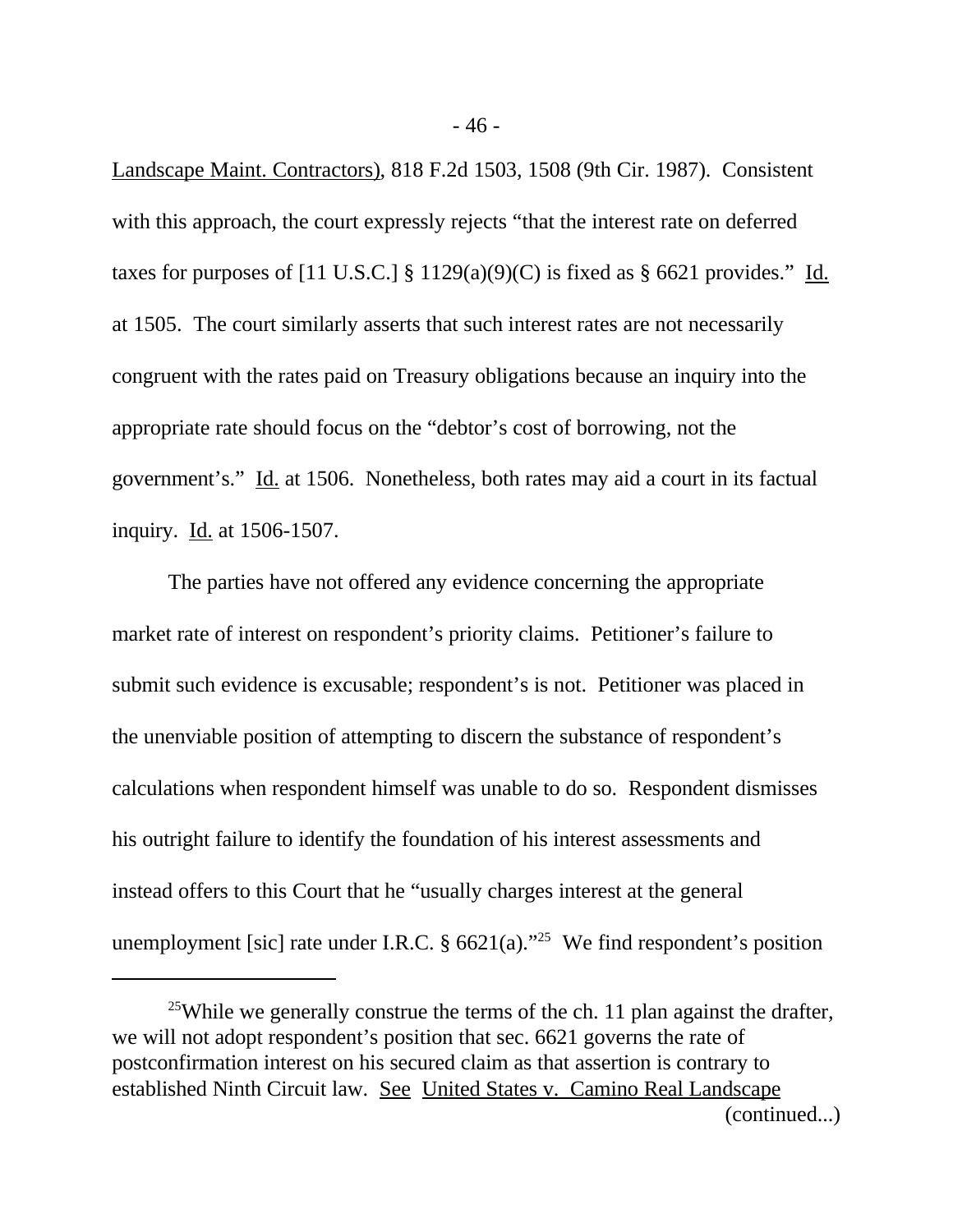untenable for two distinct reasons: (1) it presumes this Court will accept respondent's arbitrary interest assessments by accepting, at face value, his statement that this is what "usually" occurs; and (2) it does not reflect the appropriate law of the Ninth Circuit, as discussed supra.

With no evidence submitted to this Court concerning the relevant market rate of interest on respondent's claim, we cannot presently determine the propriety of respondent's assessments. Nonetheless, it is clear from respondent's inability to express to this Court the postconfirmation rate of interest he used in assessing interest on his priority claim that the Appeals officer did not properly obtain

 $25$ (...continued)

Maint. Contractors, Inc. (In re Camino Real Landscape Maint. Contractors), 818 F.2d 1503,1508 (9th Cir. 1987).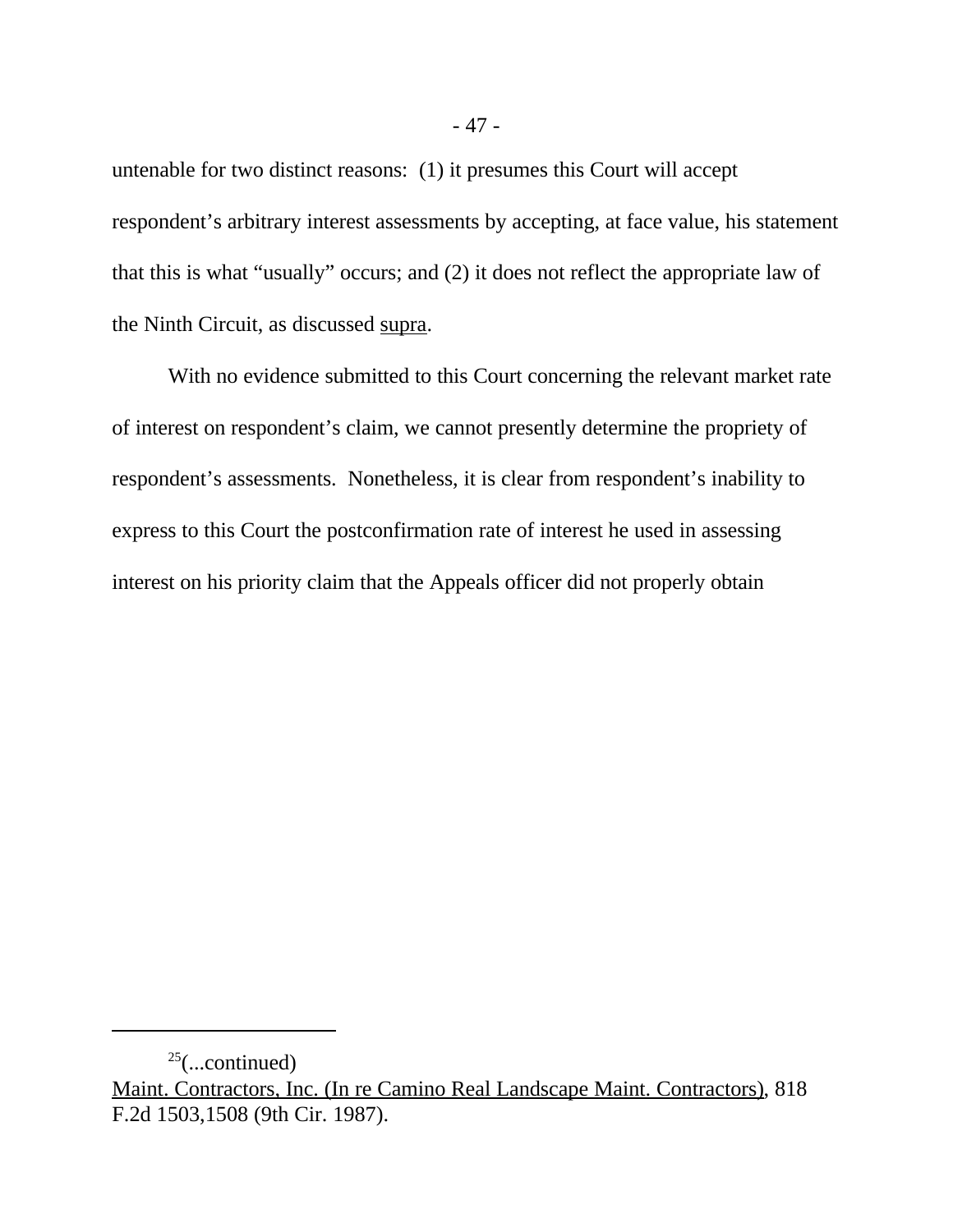verification that all applicable law and procedure<sup>26</sup> had been followed pursuant to section  $6330(c)(1).^{27}$ 

#### VIII. Penalties

Petitioner disputes the assessment of penalties on three alternate grounds: (1) the penalties improperly accrued postpetition; (2) the penalties should be abated for reasonable cause; or (3) petitioner's bankruptcy plan and the corresponding confirmation order preclude respondent from subsequently assessing and collecting postpetition failure to pay penalties. As noted supra, we review the penalty assessments de novo. See Goza v. Commissioner, 114 T.C. at 181-182. However, if respondent's determination was based on erroneous views

Nonetheless, in circumstances such as those at issue, the Appeals officer should recognize that the general rules regarding statutory interest are altered. Accordingly, a superficial review of the formal record of assessment for tax periods affected by a bankruptcy proceeding is not sufficient to satisfy the requirements of sec.  $6330(c)(1)$ .

 $^{27}$ It follows that the Appeals officer's failure to address petitioner's request for interest relief during petitioner's sec. 6330 hearing also, in and of itself, constitutes an abuse of discretion.

<sup>&</sup>lt;sup>26</sup>For taxes like those at issue, the Appeals officer is generally required to verify under sec.  $6330(c)(1)$  that a valid assessment was made, that notice and demand was issued, that the liability was not paid, and that the Final Notice of Intent to Levy and Notice of Your Right to a Hearing was issued to the taxpayer. Ron Lykins, Inc. v. Commissioner, 133 T.C. 87, 96-97 (2009); Marlow v. Commissioner, T.C. Memo. 2010-113. Federal taxes are validly assessed when they are formally recorded on a record of assessment. See sec. 6203.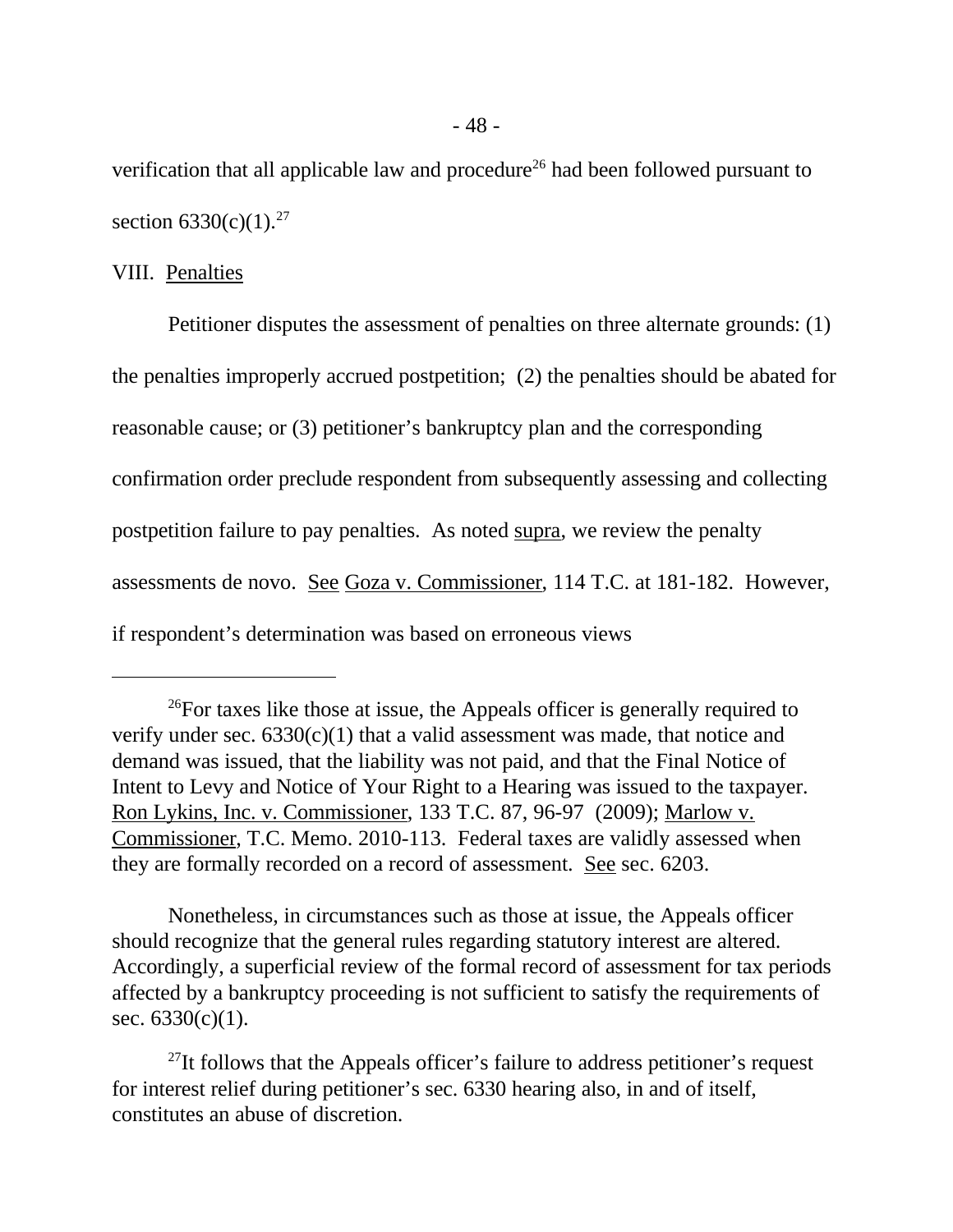of the law and petitioner's unpaid liabilities were discharged in bankruptcy, then we must reject respondent's view and find that there was an abuse of discretion. See, e.g., Cooter & Gell v. Hartmarx Corp., 496 U.S. 384, 405 (1990); Bussell v. Commissioner, 130 T.C. 222, 236 (2008); Swanson v. Commissioner, 121 T.C. 111, 119 (2003).

## A. Assessment of Penalties

Section  $6651(a)(3)$  imposes an addition to tax in the case of a failure to pay a tax required to be shown on a return, which was not so shown, within 21 days after the date of the IRS' notice and demand letter. The addition to tax is 0.5% of tax if the failure to pay is for not more than 1 month, with an additional 0.5% for each additional month or fraction thereof during which such failure to pay continues, not to exceed 25% in the aggregate. The failure to pay penalty thus may continue to accrue for up to 50 months, until payment. See Kimball v. Commissioner, T.C. Memo. 2008-78.

Generally, a taxpayer's pending bankruptcy case alters these aforementioned rules. Section 6658(a) provides that "No addition to the tax shall be made under section 6651, 6654, or 6655 for failure to make timely payment of tax with respect to a period during which a case is pending under title 11 of the United States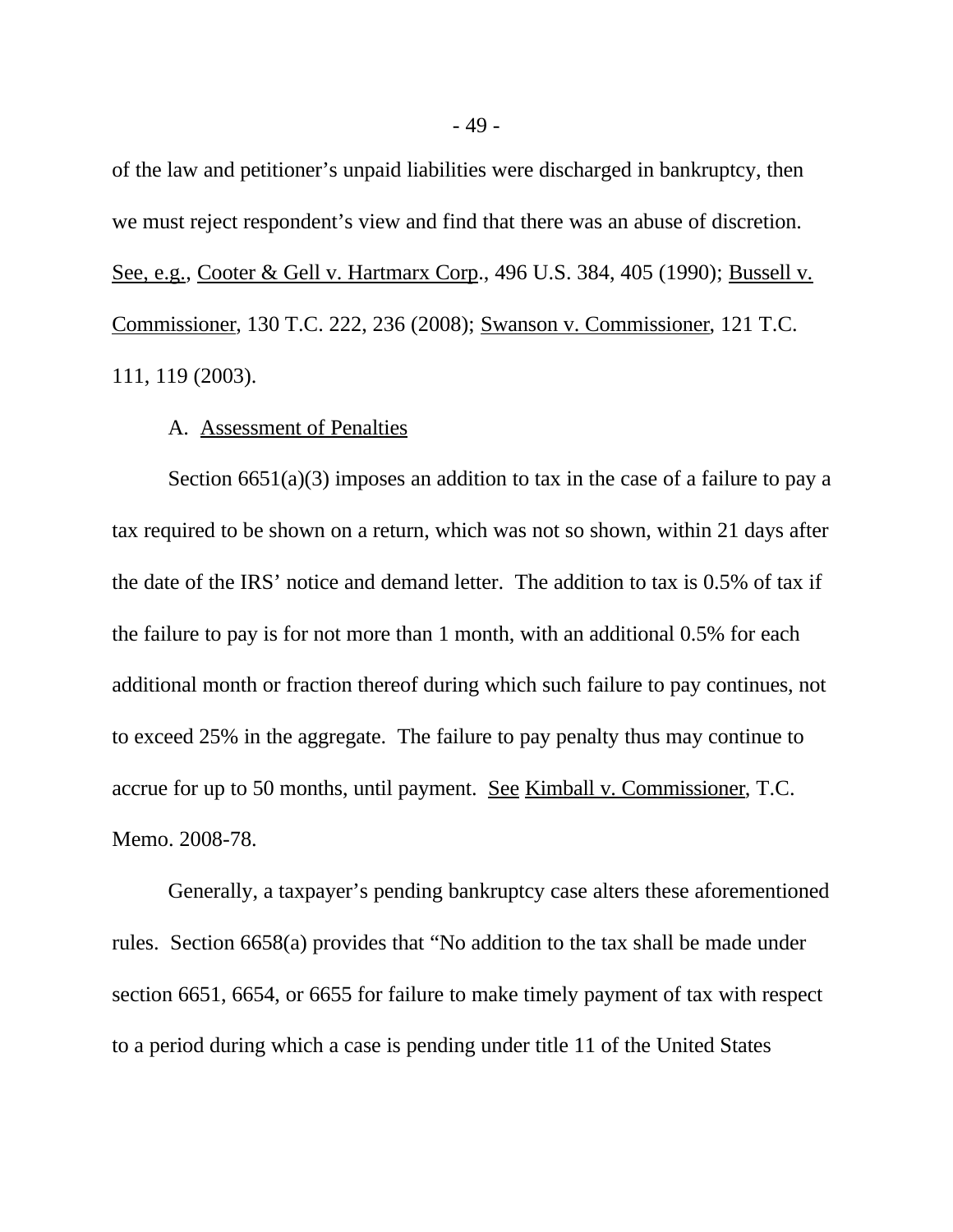Code".<sup>28</sup> Nonetheless, section 6658 does not prevent the Commissioner from assessing additions to tax which accrue during the pendency of the bankruptcy case related to employment taxes to the extent that they are withheld or collected from others. Sec. 6658(b); Kiesner v. IRS (In re Kiesner), 194 B.R. 452, 458 (Bankr. E.D. Wis. 1996); see also S. Rept. No. 96-1035, at 51 (1980), 1980-2 C.B. 620, 646 ("These relief rules do not, however, apply with respect to liability for penalties for failure to timely pay or deposit any employment tax required to be withheld by the debtor or trustee.").

Petitioner's unpaid tax for the taxable periods at issue constitutes employment tax liabilities. Accordingly, failure to pay penalties properly accrued on those tax deficiencies throughout the pendency of petitioner's bankruptcy case. In response to this Court's order after trial, respondent conceded that penalties did not validly accrue following the effective date of petitioner's bankruptcy plan; respondent is unable to conclusively demonstrate that all of his penalty assessments correspond to periods during the pendency of petitioner's bankruptcy case.<sup>29</sup> Nonetheless, as

<sup>28</sup>Petitioner's bankruptcy was pending from the date it filed its petition until its case was closed on March 3, 2005. See Rev. Rul. 2005-9, 2005-1 C.B. 470.

 $^{29}$ Respondent's response to the Court's order states: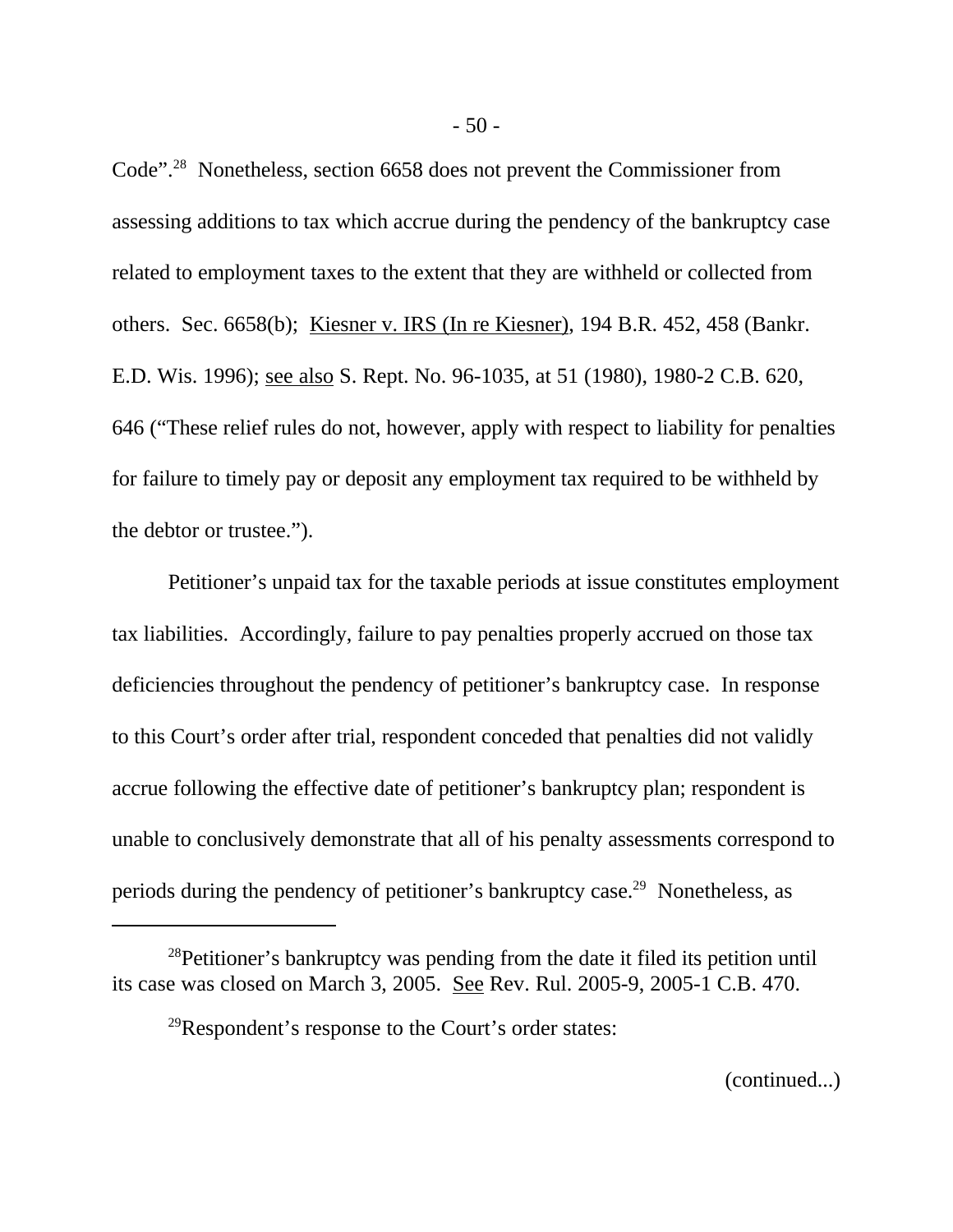discussed infra, we find that all penalties which accrued postpetition on prepetition claims were discharged upon confirmation of petitioner's bankruptcy plan.

#### B. Reasonable Cause

The section  $6651(a)(3)$  addition to tax is not imposed if the taxpayer proves that the failure to pay is due to reasonable cause and not willful neglect. Sec. 301.6651-1(a)(3), Proced. & Admin. Regs.; see also Reese v. Commissioner, T.C. Memo. 2006-21, aff'd, 201 Fed. Appx. 961 (4th Cir. 2006). Reasonable cause is shown if the taxpayer "exercised ordinary business care and prudence in providing for payment of his tax liability and was nevertheless either unable to pay the tax or would suffer an undue hardship  $***$  if he paid on the due date." Sec. 301.6651- $1(c)(1)$ , Proced. & Admin. Regs. Whether the taxpayer has shown reasonable cause is a question of fact to be decided on the entire record. Duncan v. Commissioner, T.C. Memo. 2000-269.

Petitioner submits that it exhibited "ordinary business care \* \* \* and prudence \* \* \* in providing payment to Respondent". In particular, petitioner testified that

 $29$ (...continued)

In the present case, the evidentiary record does not contain a calculation or breakdown of the failure to pay penalties to enable respondent to determine which amounts, if any, accrued postconfirmation. Therefore, respondent is unable to definitively state that no failure to pay penalties accrued post-confirmation.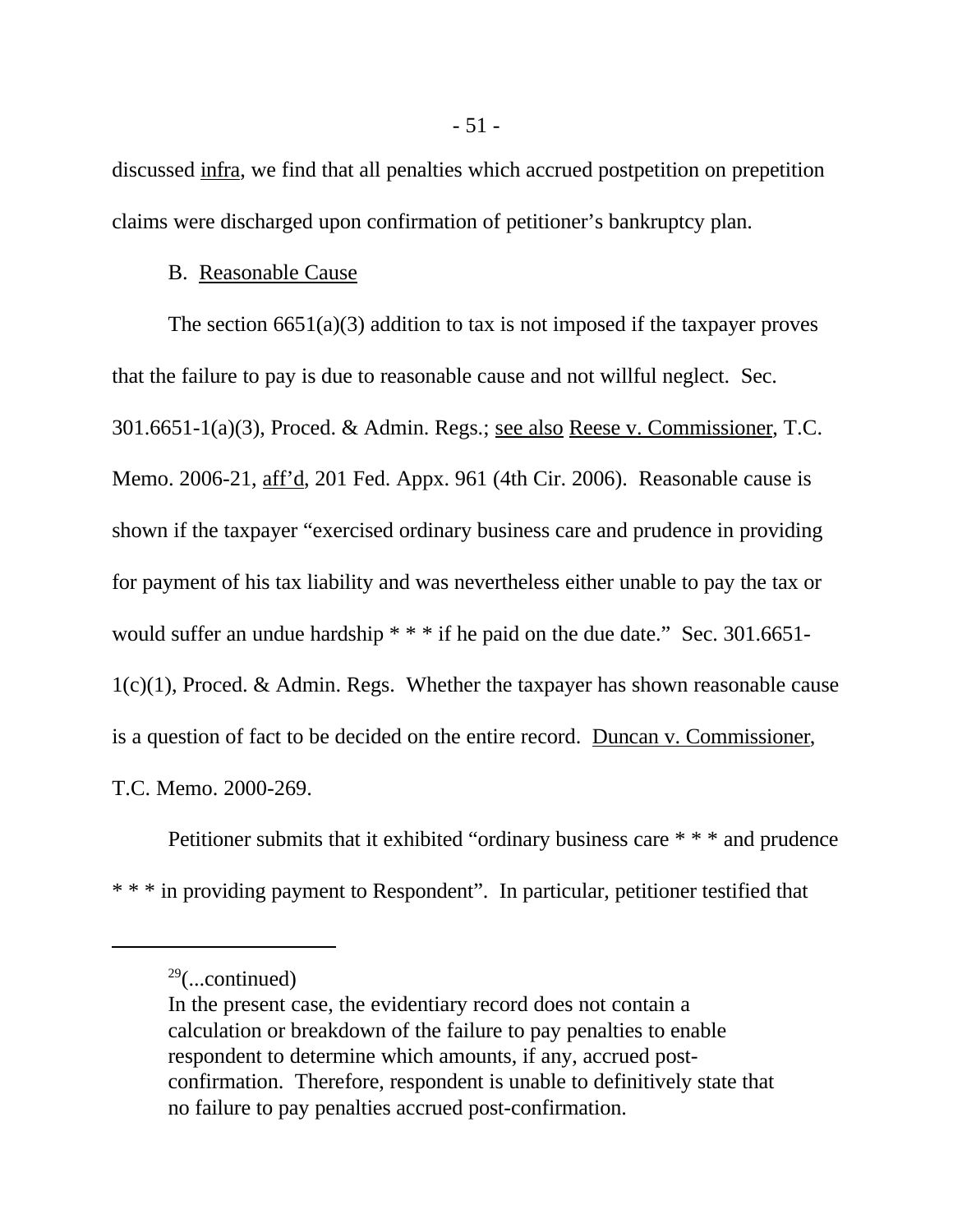despite its best efforts it was precluded from following its bankruptcy plan and selling the Santa Rosa lot because title companies were unable to provide "free and clear" title to the property. Furthermore, petitioner cites the economic downturn in its business following the September 11, 2001, terrorist attacks as preventing the timely payment of its tax liabilities.<sup>30</sup> Petitioner provides no evidence correlating either situation with its failure to pay taxes when due.

Respondent counters that section 6658(b) allows for the accrual of postpetition penalties on the "trust fund" portion of petitioner's tax liabilities and that the aforementioned terrorist attacks had no bearing on petitioner's failure to pay withholding taxes. Respondent's settlement officer also testified that petitioner had a "history of not timely making deposits dating back to 1993." Petitioner never refuted this testimony.

Given these circumstances, we find that petitioner has not sufficiently established that its failure to pay its tax liabilities is due to reasonable cause and

<sup>30</sup>Petitioner, in a posttrial response to the Court's order, also alleged that its president's extended hospitalization, an embezzlement of funds by its controller, and a devastating patent suit all contributed to its failure to timely pay its tax liability. Petitioner, however, never submitted any evidence to substantiate these claims.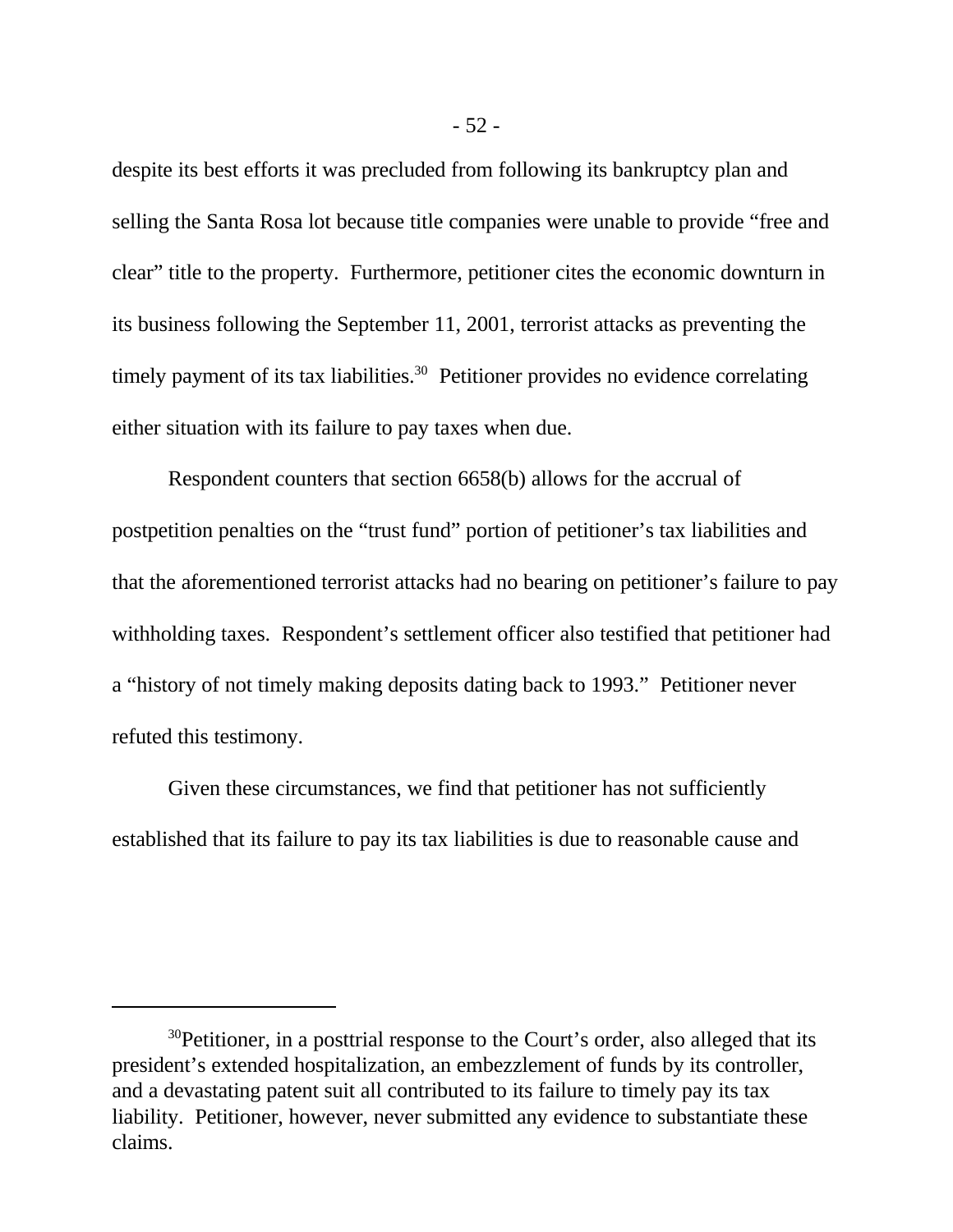not willful neglect. See sec.  $301.6651-1(a)(3)$ , Proced. & Admin. Regs. Accordingly, the section 6651(a)(3) addition to tax was properly imposed.

#### C. Discharge of Debts

Petitioner asserts that even if penalties were properly assessed during the pendency of its bankruptcy case, its bankruptcy plan and the corresponding confirmation order discharged those penalties.<sup>31</sup> We have jurisdiction to decide whether a tax liability for which collection is at issue was discharged in bankruptcy.

Respondent filed a Federal tax lien for the taxable period ending March 31, 2000, before petitioner's bankruptcy petition was filed. The tax liability for that period was subsequently satisfied in full with proceeds from property to which the tax lien corresponding to that period attached. However, respondent did not file Federal tax liens before the filing of the bankruptcy petition for periods ending June 30, 2000, and December 31, 2001. Respondent now endeavors to levy against petitioner for these latter two periods; accordingly, a determination of whether petitioner's bankruptcy plan discharged postpetition penalties accruing on the tax liabilities for the two periods directly relates to the appropriateness of respondent's proposed collection action in the present case.

 $31A$  discharge, however, does not protect the debtor's assets if those assets were subject to a Federal tax lien that was properly filed pursuant to sec. 6323 before the bankruptcy petition was filed. See 11 U.S.C. sec.  $522(c)(2)(B)$ . As the Supreme Court explained in Johnson v. Home State Bank, 501 U.S. 78, 84 (1991), a discharge of personal liability in bankruptcy "extinguishes only one mode of enforcing a claim--namely, an action against the debtor in personam--while leaving intact another--namely, an action against the debtor in rem." See Connor v. United States (In re Connor), 27 F.3d 365, 366 (9th Cir. 1994); Iannone v. Commissioner, 122 T.C. 287, 292-293 (2004); see also Bussell v. Commissioner, 130 T.C. 222, 235 (2008).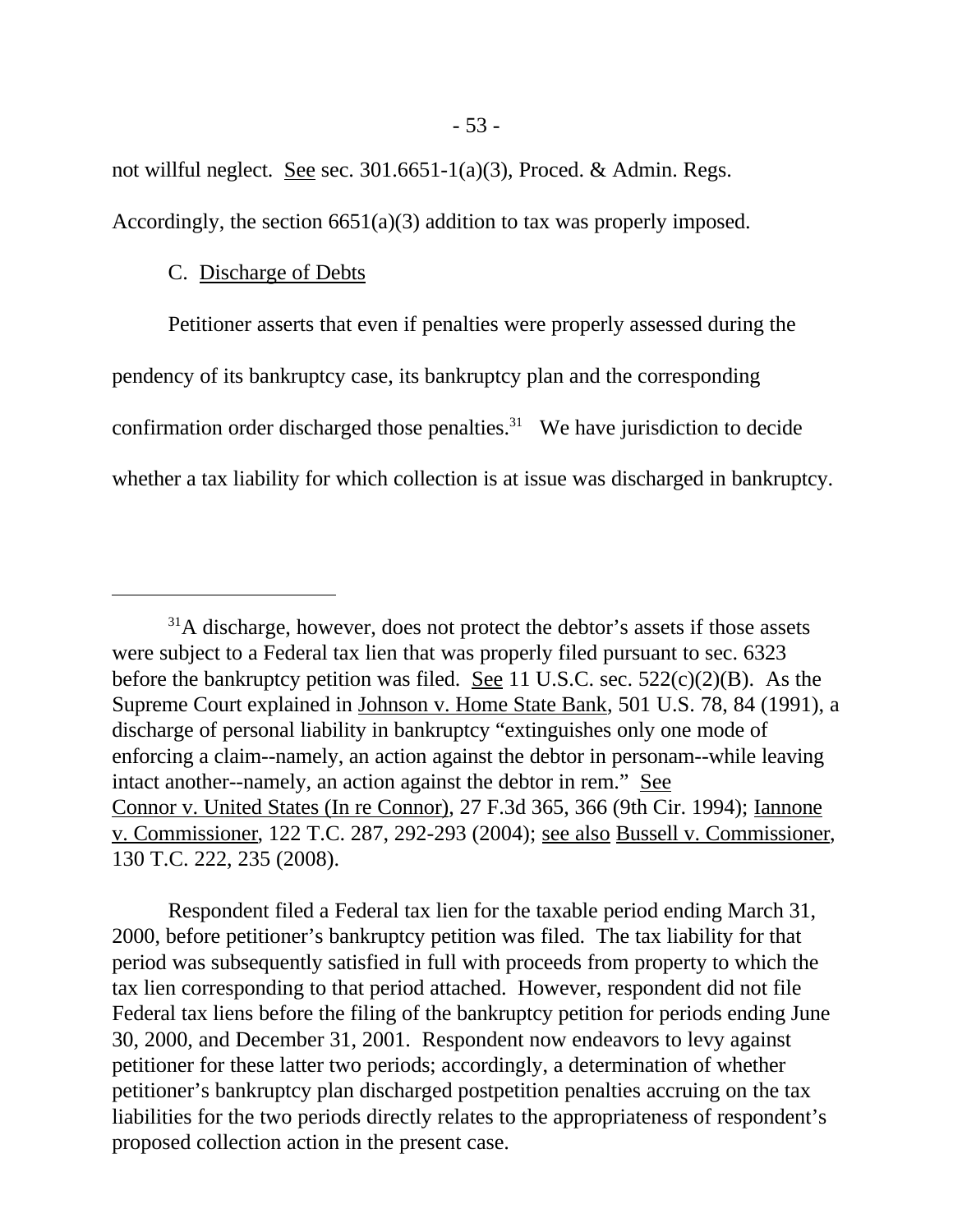Washington v. Commissioner, 120 T.C. 114, 121 (2003); Thomas v. Commissioner, T.C. Memo. 2003-231.

Respondent's Appeals officer did not consider the possibility that postpetition penalties were discharged under petitioner's bankruptcy plan; instead, he cursorily determined that the penalties were appropriately assessed.<sup>32</sup> Respondent, in his posttrial brief, also failed to discuss the extent to which a bankruptcy discharge might affect the appropriateness of his collection activities. In a posttrial order we directed respondent to address whether the discharge provision in petitioner's bankruptcy plan precludes the assessment and collection of postpetition additions to tax and penalties. $33$  In respondent's response he proffers:

<sup>33</sup>Our order stated as follows:

 $32$ Respondent, in his posttrial response to the Court's order, conceded that failure to pay penalties should not have accrued after the effective date of petitioner's bankruptcy plan (March 26, 2003). Accordingly, only the failure to pay penalties which accrued before the effective date of the plan are at issue.

In petitioner's pretrial brief, it asserts that article IX of the chapter 11 plan, which discharges petitioner from debts on confirmation, precludes respondent from assessing and collecting additional post-petition additions to tax and penalties. Respondent did not address that article in its postural brief and should reconcile its directive with section 6658 (b), I .R. C.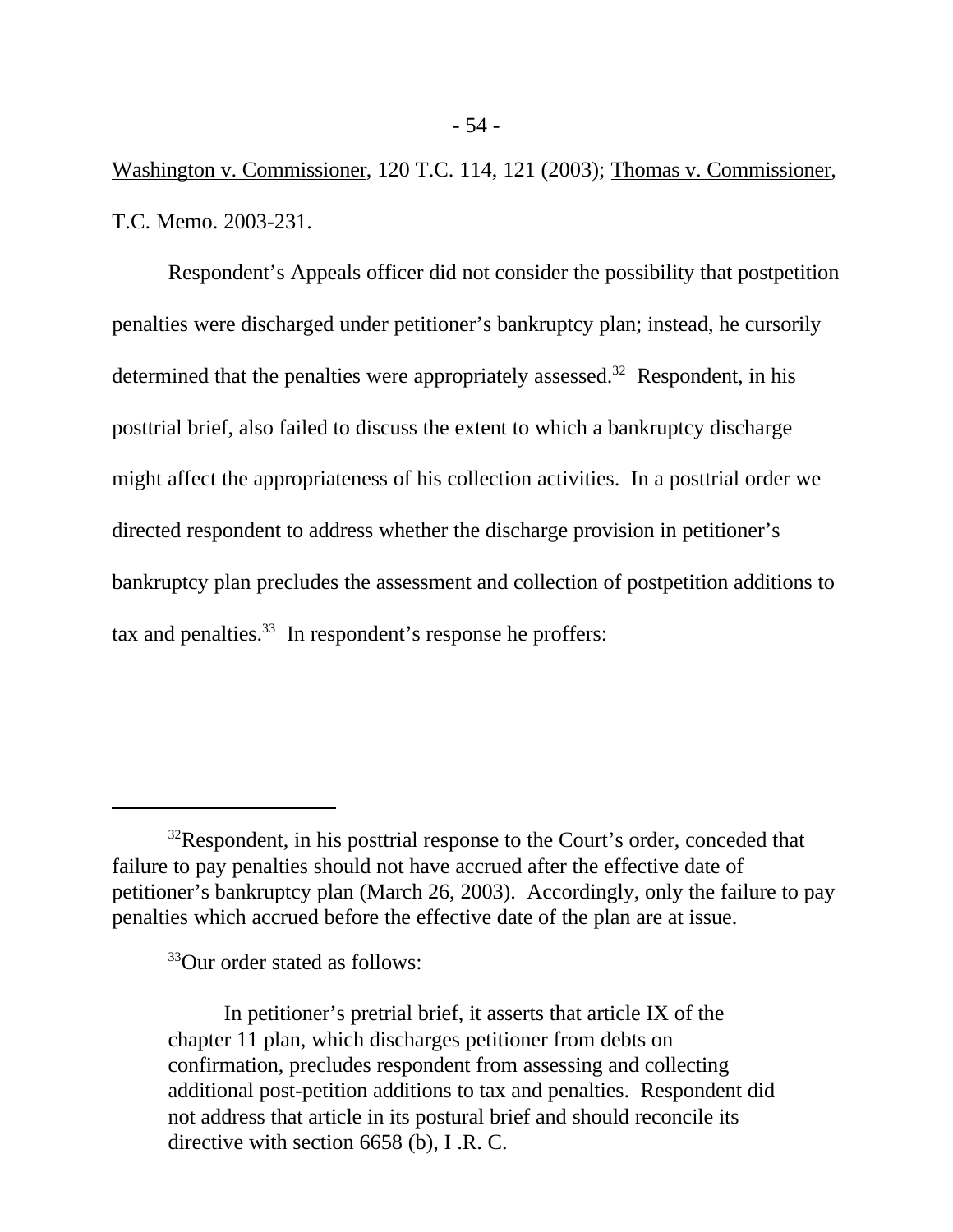Petitioner's reliance on the Article IX as grounds to preclude respondent from assessing post-petition failure to pay penalties is misplaced, because the discharge of debt occurred on the effective date of the Plan, March 26, 2003, which date is more than sixteen months after the petition date of November 9, 2001. The discharge under Article IX only precludes assessment of failure to pay penalties after plan confirmation, not after the petition date as argued by petitioner.

Respondent cites no authority for this conclusion.

Article IX of petitioner's bankruptcy plan states: "The Debtor shall be discharged from debts on confirmation." Similarly the order confirming the plan provides that petitioner is "discharged from all dischargeable debts."<sup>34</sup> Generally, pursuant to Bankruptcy Code section 1141(d)(1)(A), confirmation of a plan of reorganization grants a chapter 11 debtor a discharge of all debts arising prior to

<sup>&</sup>lt;sup>34</sup>The qualifying term of "dischargeable" may suggest that the bankruptcy court intended the discharge limitations of Bankruptcy Code sec. 523 to apply. Nonetheless, this issue was not raised by respondent at trial, or in any postural brief or response. We need not address it here. See Munich v. Commissioner, 238 F.3d 860, 864 n.10 (7th Cir. 2001) (issues not addressed or developed are deemed waived--it is not the Court's obligation to research and construct the parties' arguments), aff'g T.C. Memo. 1999-192; 330 W. Hubbard Rest. Corp. v. United States, 203 F.3d 990, 997 (7th Cir. 2000) (same); Larson v. Northrop Corp., 21 F.3d 1164, 1168 n.7 (D.C. Cir. 1994) (declining to reach issues neither argued nor briefed).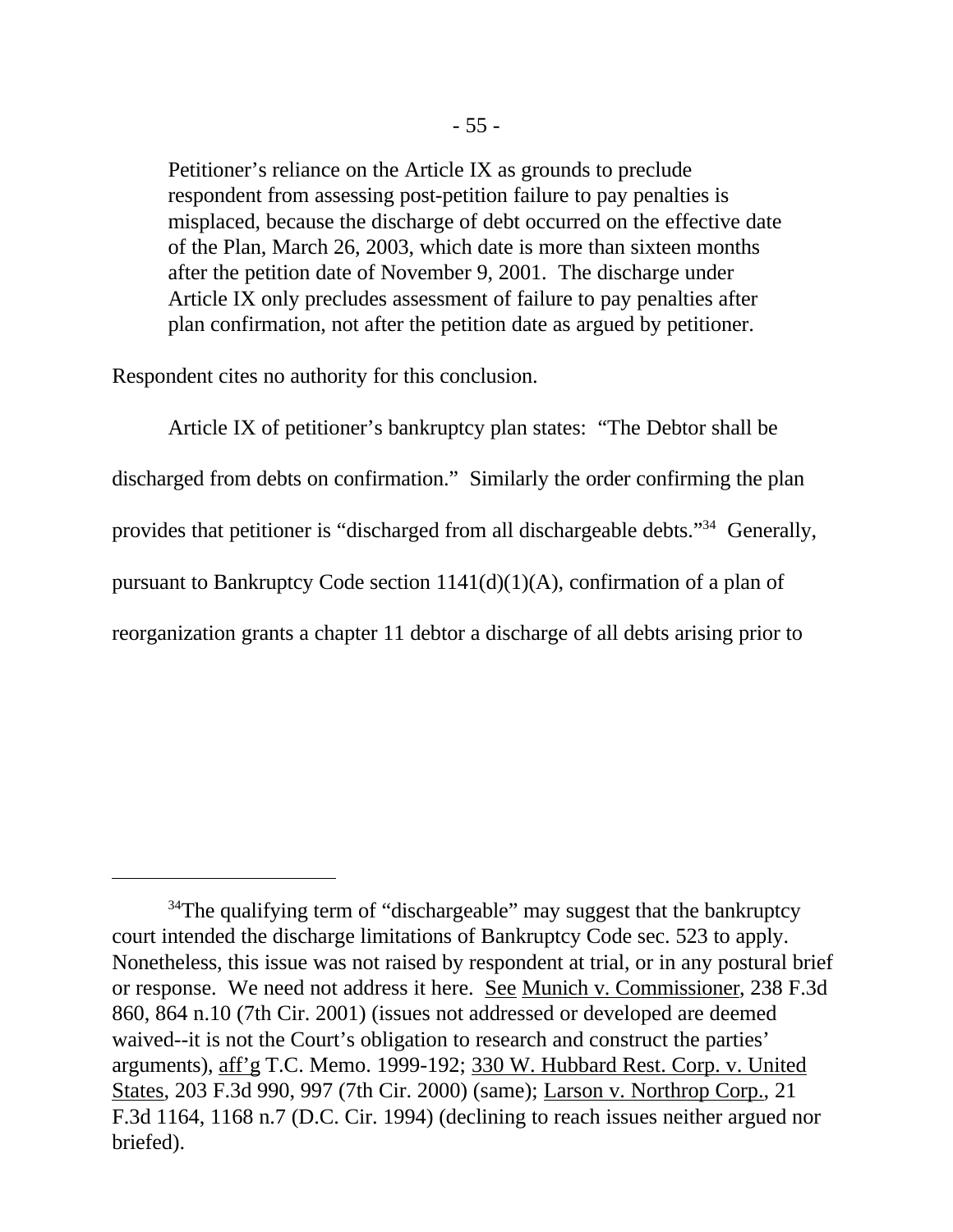confirmation.<sup>35</sup> Nonetheless, the confirmation of a plan does not discharge a debtor if: (1) the plan provides for the liquidation of all or substantially all the property of the estate; (2) the debtor does not engage in business after consummation of the plan; and (3) the debtor would be denied a discharge under Bankruptcy Code sec. 727(a) if the case was filed as a chapter 7 proceeding.<sup>36</sup> Bankruptcy Code sec. 1141(d)(3). The "net effect" of this provision is that a "corporate debtor which is liquidated under chapter 11 and does not continue in business after its chapter 11 plan goes into effect does not receive a bankruptcy discharge." In re SunCruz Casinos, LLC, 342 B.R. 370, 380 (Bankr. S.D. Fla. 2006).

Certain aspects of petitioner's confirmed bankruptcy plan resemble a general liquidation plan; specifically, the plan is labeled a "plan of liquidation" and provides for the liquidation of some, but not all, of petitioner's assets. Petitioner also referred to its bankruptcy plan during trial and on brief as primarily

<sup>&</sup>lt;sup>35</sup>The limitations to discharge provided in Bankruptcy Code sec. 523 apply only to individual debtors in a ch. 11 proceeding. Bankruptcy Code sec. 1141(d)(2).

<sup>&</sup>lt;sup>36</sup>Only a debtor who is an individual can receive a discharge under Bankruptcy Code sec. 727(a). See In re SunCruz Casinos, LLC, 342 B.R. 370, 380 (Bankr. S.D. Fla. 2006).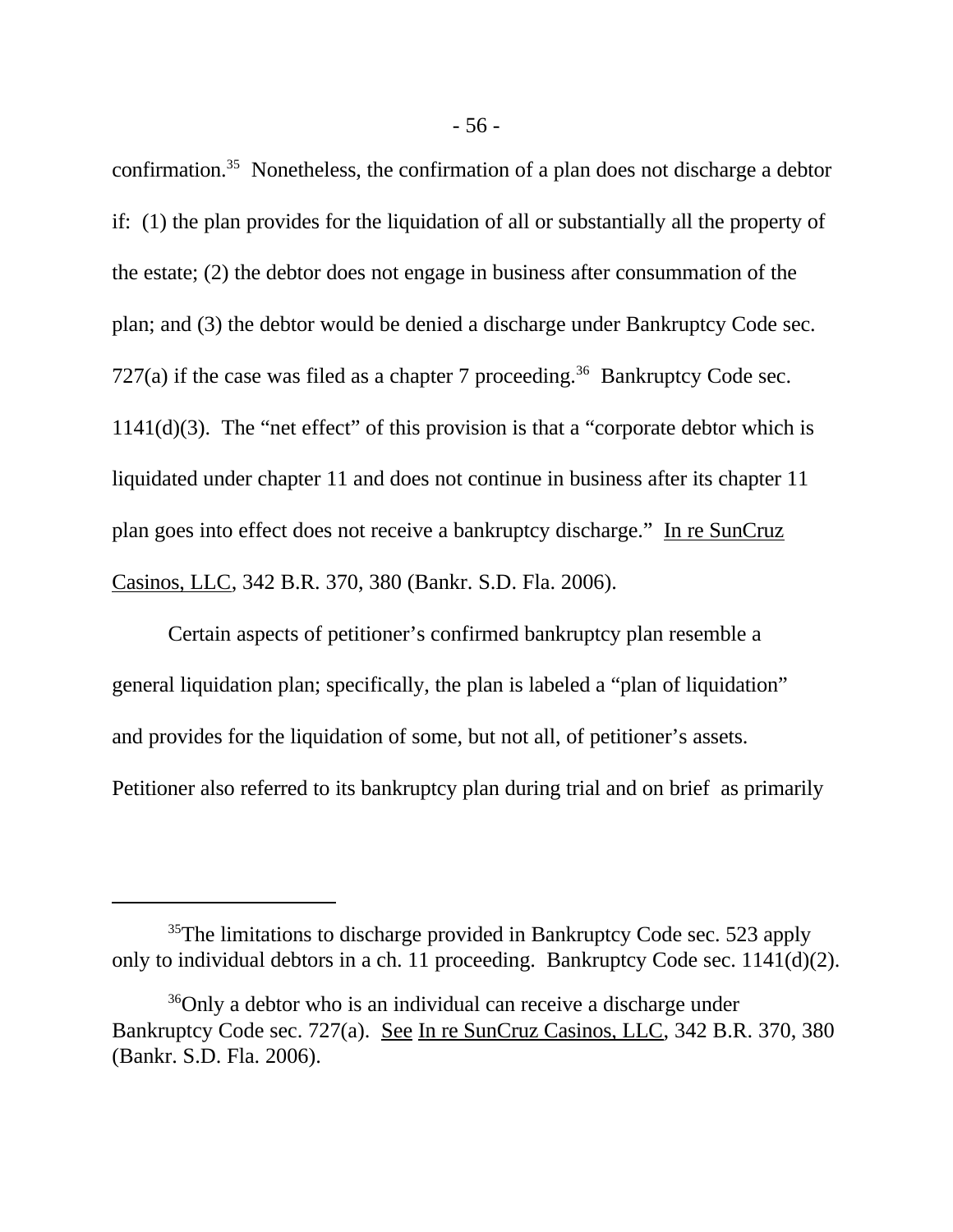a plan of liquidation.<sup>37</sup> Nonetheless, the provisions of petitioner's bankruptcy plan, supplemented by the bankruptcy court's order, make clear that the purpose of the plan was a corporate reorganization, not a full asset liquidation. For example, article VII of the plan provides:

7.02 Debtor shall operate the retail locations for a period of six (6) months. Should said business produce a net operating profit during such period, such operating profit for a period of two years thereafter shall be distributed \* \* \* .

Only in the event that the retail locations failed to produce a "net operating profit" during such period would petitioner be forced to sell the business. The bankruptcy order also provides that "Confirmation of the Plan is not likely to be followed by the liquidation, or the need for further financial reorganization, of the Debtor or any successor to the Debtor under the Plan." (Emphasis added.). Implicit in this provision is the bankruptcy court's understanding that the plan effected a reorganization of petitioner's business, rather than a comprehensive liquidation.

Furthermore, the uncontroverted testimony of petitioner's president reveals that as of March 17, 2011, nearly eight years after confirmation of the plan:

 $37$ Petitioner's "request for a collection due process hearing" is indicative of petitioner's general confusion concerning its bankruptcy plan. In the request, petitioner initially refers to its plan as a "Reorganization", only later stating that it is a "liquidating Chapter 11 Plan".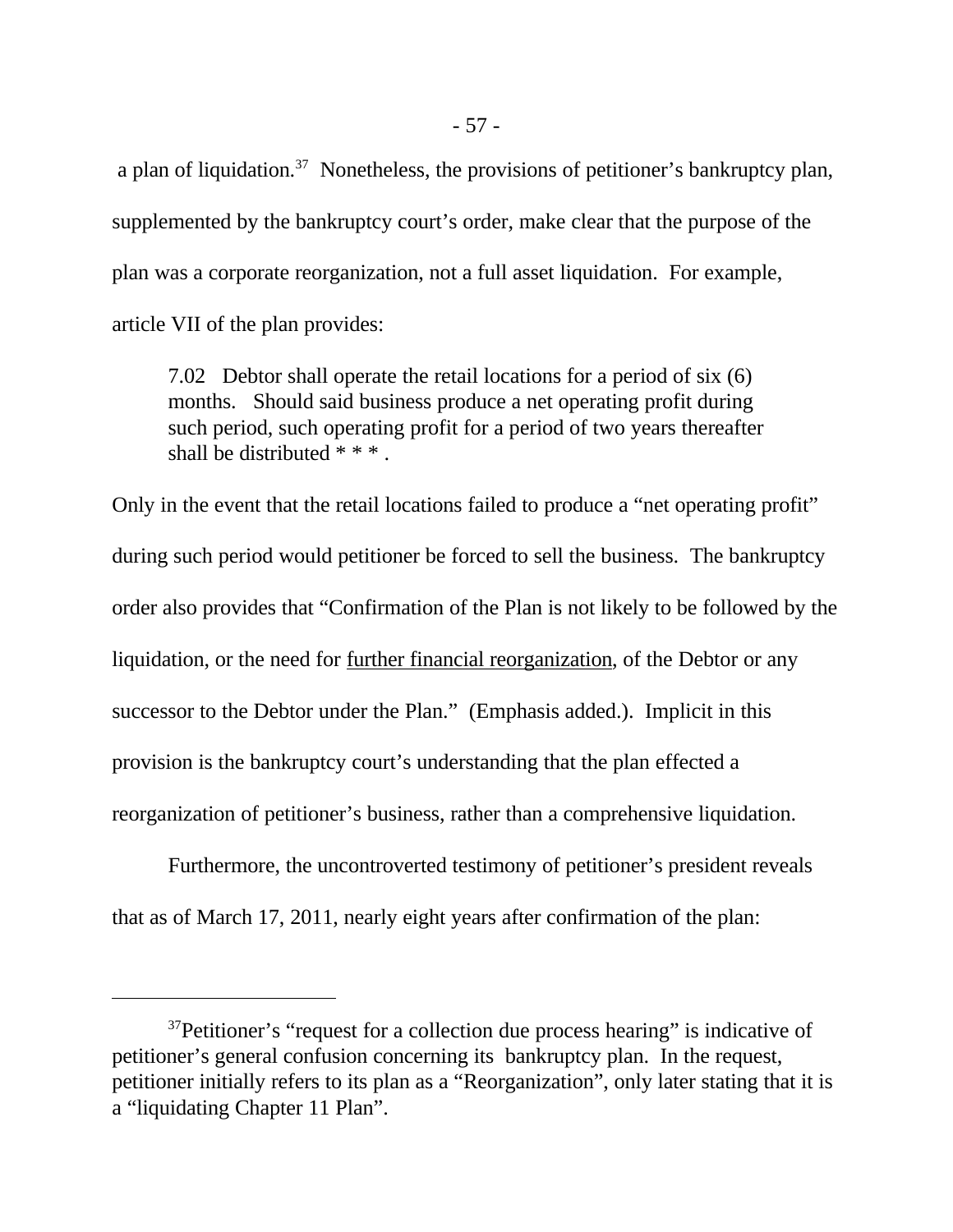Everett still files its annual state tax returns, still pays its \$800-a-year annual minimum tax, and did not dissolve or become defunct as a result of any of its reorganization activities.

Petitioner also sold the Santa Rosa lot in December 2006, over three years after plan confirmation. We find these facts, without the benefit of any contrary evidence or authority cited by respondent, sufficient to establish that petitioner's plan does not fall under the exception to discharge provision in Bankruptcy Code section 1141(d)(3). See Fin. Sec. Assurance, Inc. v. T-H New Orleans Ltd. P'ship (In re T-H New Orleans Ltd. P'ship), 116 F.3d 790, 804 (5th Cir. 1997) (noting that where one alternative of a bankruptcy plan is liquidation of property two years after a plan's effective date does not render the plan a liquidation under 11 U.S.C. sec.  $1141(d)(3)(A)).$ 

Respondent has conceded that petitioner's bankruptcy plan makes no provision for the postpetition penalties which accrued on respondent's prepetition claims.<sup>38</sup> Accordingly, we find that the plan effectively discharged petitioner of failure to pay penalties which accrued during the pendency of its bankruptcy case.

 $38$ Priority tax claims do not include nonpecuniary penalties. 11 U.S.C. sec. 507(a)(8)(G); see also Erickson v. Commissioner, 172 B.R. 900, 915 (Bankr. D. Minn. 1994) (additions to tax assessed under sec.  $6651(a)(3)$  "are not for compensatory or pecuniary loss").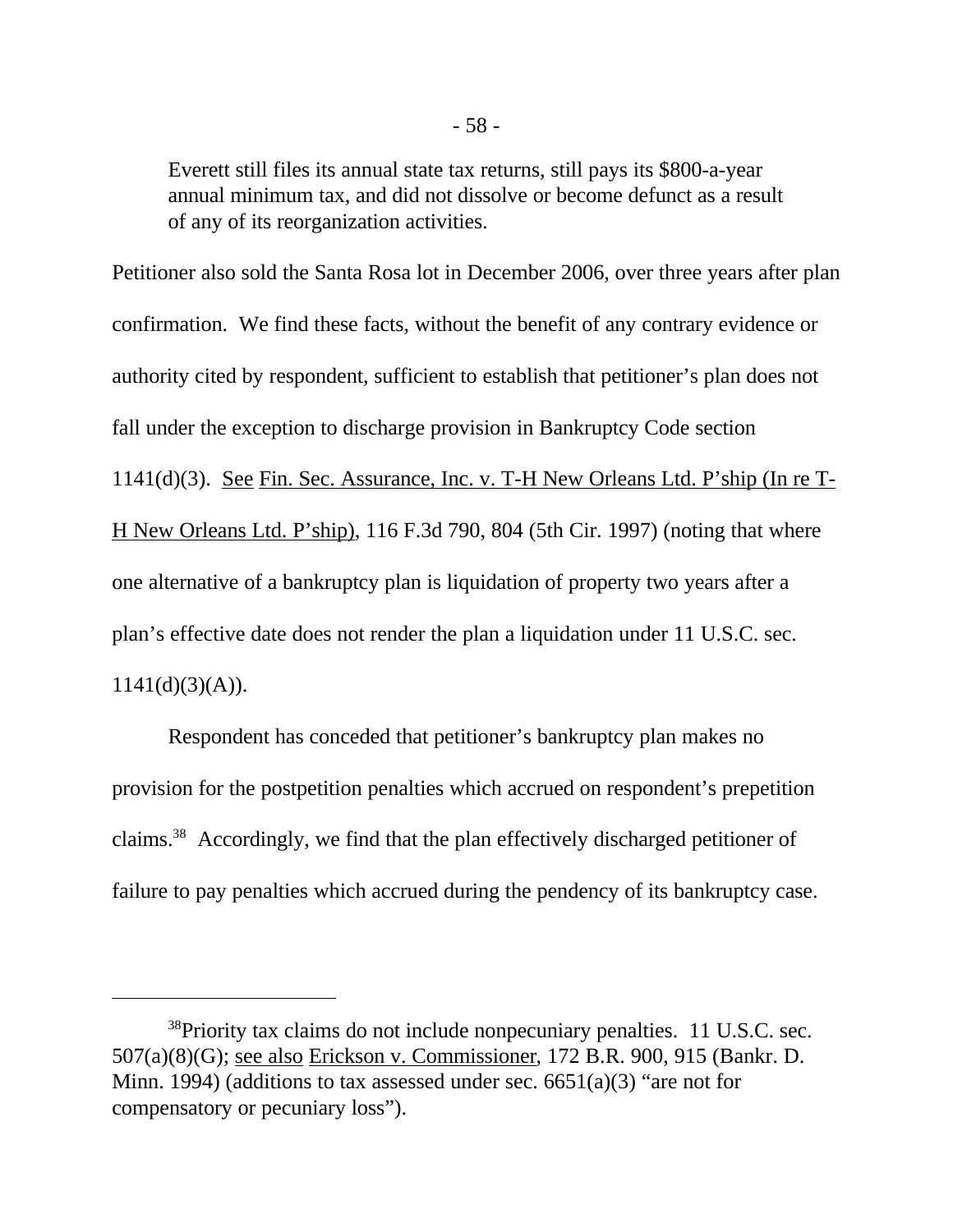We hold that respondent's Appeals officer's failure to address this discharge constitutes an abuse of discretion. See, e.g., Swanson v. Commissioner, 121 T.C. 111, 119 (2003) ("If respondent's determination was based on erroneous views of the law and petitioner's unpaid liabilities were discharged in bankruptcy, then we must reject respondent's views and find that there was an abuse of discretion.").

# IX. The Application of Petitioner's Payments in Contravention of the Bankruptcy Plan

A confirmed chapter 11 plan will bind the debtor and all creditors to the terms of the plan. 11 U.S.C. sec. 1141(a) (2006); In re Space Bldg. Corp., 206 B.R. 269, 272-273 (D. Mass. 1996); In re Penrod, 169 B.R at 916 (the plan is essentially a new and binding contract between debtor and creditor).

Under article 5.01 of petitioner's bankruptcy plan claims entitled to priority pursuant to Bankruptcy Code section 507(a), which included respondent's priority tax claims, would be paid in full and "in the order of priority set forth in  $***$ [Bankruptcy Code sec. 507(a)]." Petitioner submits that respondent applied \$13,691.30 in foreclosure sale proceeds to the tax period for the quarter ended June 30, 2000, to partially satisfy his priority claim ahead of claims of other unpaid, higher-priority creditors. This application of sale proceeds, petitioner asserts,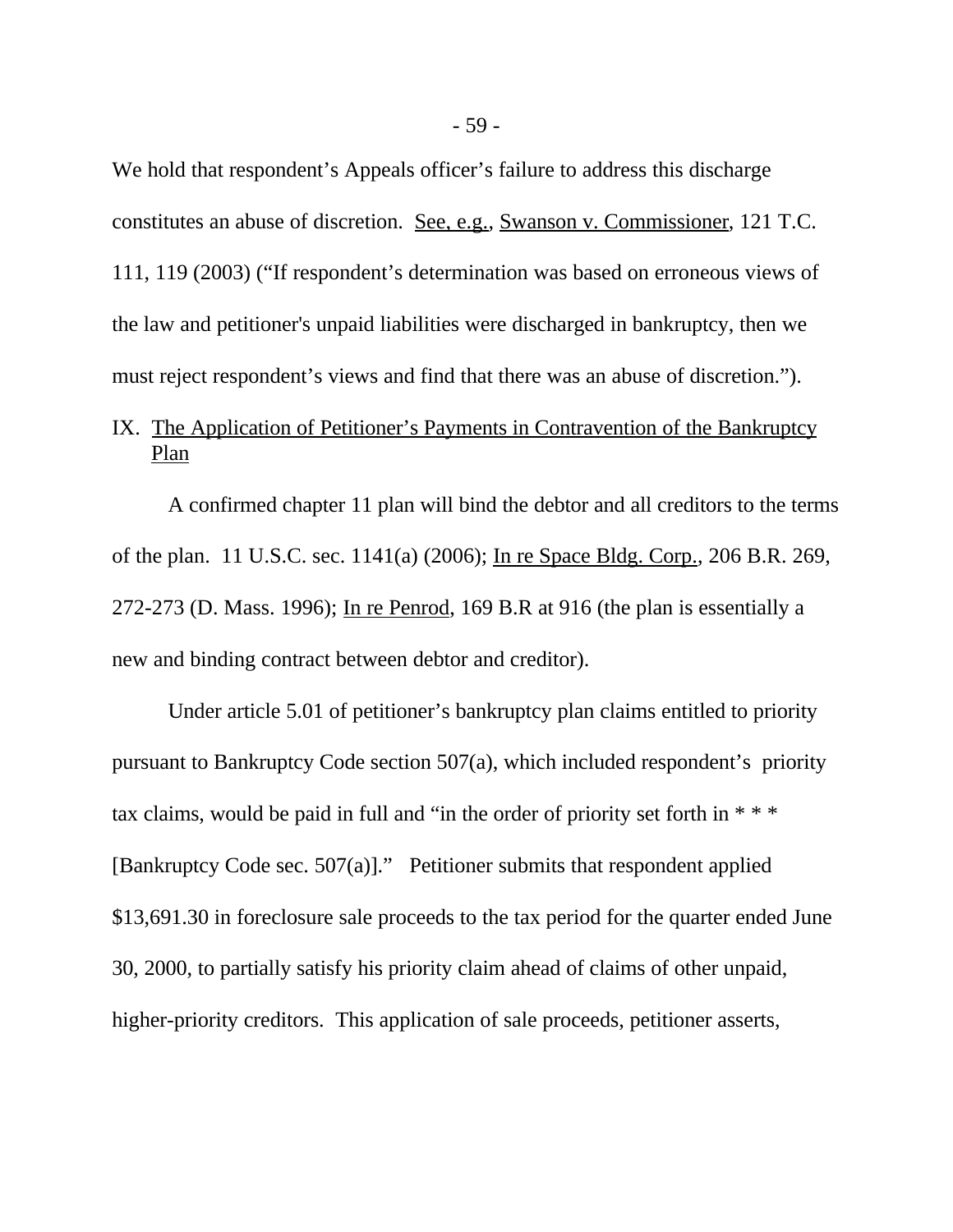violates the express terms of the bankruptcy plan.<sup>39</sup> Petitioner now requests a refund for all inappropriately applied amounts.

Respondent, while acknowledging that other priority claimants were entitled to payment in full before payment on his priority claim, notes that "The propriety of the distributions under the Plan is complicated because the Tax Court does not have all the facts and it may lack the authority to take corrective action." Furthermore, respondent questions whether he has the authority to refund such amounts to petitioner administratively pursuant to section 6402(a).

Even if petitioner overpaid its tax liability for any period at issue, section 6330 does not provide this Court with jurisdiction to determine an overpayment or to order a refund or credit of taxes paid. See Greene-Thapedi v. Commissioner, 126 T.C. 1, 8-11 (2006); MacDonald v. Commissioner, T.C. Memo. 2009-240 ("In general, our jurisdiction under section 6330(d)(1) is limited to reviewing whether the Commissioner's proposed collection activity is appropriate."); see also Perkins v. Commissioner, T.C. Memo. 2008-103.<sup>40</sup> Petitioner, however, for purposes of this

<sup>&</sup>lt;sup>39</sup>Petitioner's president testified that those unpaid creditors with higher priority than respondent include wage and vacation claim holders. Their claims, in total, exceed \$20,000.

<sup>&</sup>lt;sup>40</sup>This Court maintains narrow overpayment jurisdiction in circumstances not congruous with those at issue. See secs.  $6404(h)(2)(B)$ ,  $6512(h)$ .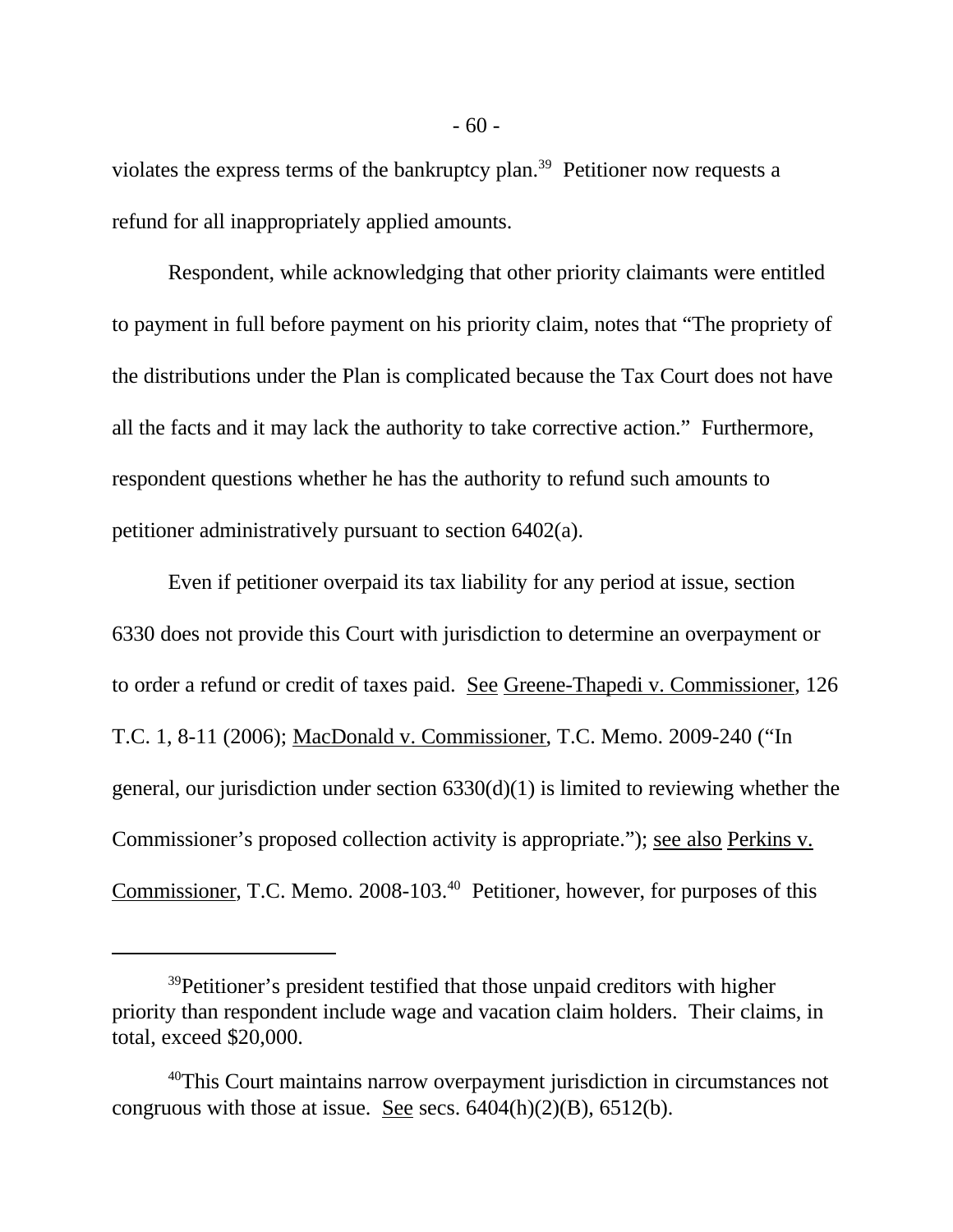assertion, does not argue that it overpaid its tax liability; instead, petitioner asks this Court to direct respondent to return to petitioner a bankruptcy distribution. We see no authority that would allow us to do so. Respondent's priority tax claims remain unpaid, and following petitioner's default respondent was entitled to enforce payments due through his own administrative processes. See In re Jankins, 184 B.R. 488 (Bankr. E.D. Va. 1995). Petitioner must avail itself of other legal forums to pursue its desired redress.

### X. Conclusion

We sustain respondent's collection activity concerning all liabilities respondent submitted in his proof of claim (discussed supra section III). Petitioner is also not entitled to an overpayment credit (discussed supra sections I, V, and VI).

We do not, however, sustain respondent's collection activity regarding: (1) postconfirmation interest on respondent's priority claim (discussed supra section VII); and (2) postpetition penalties (discussed supra section VIII). A Rule 155 calculation is needed to address these holdings.